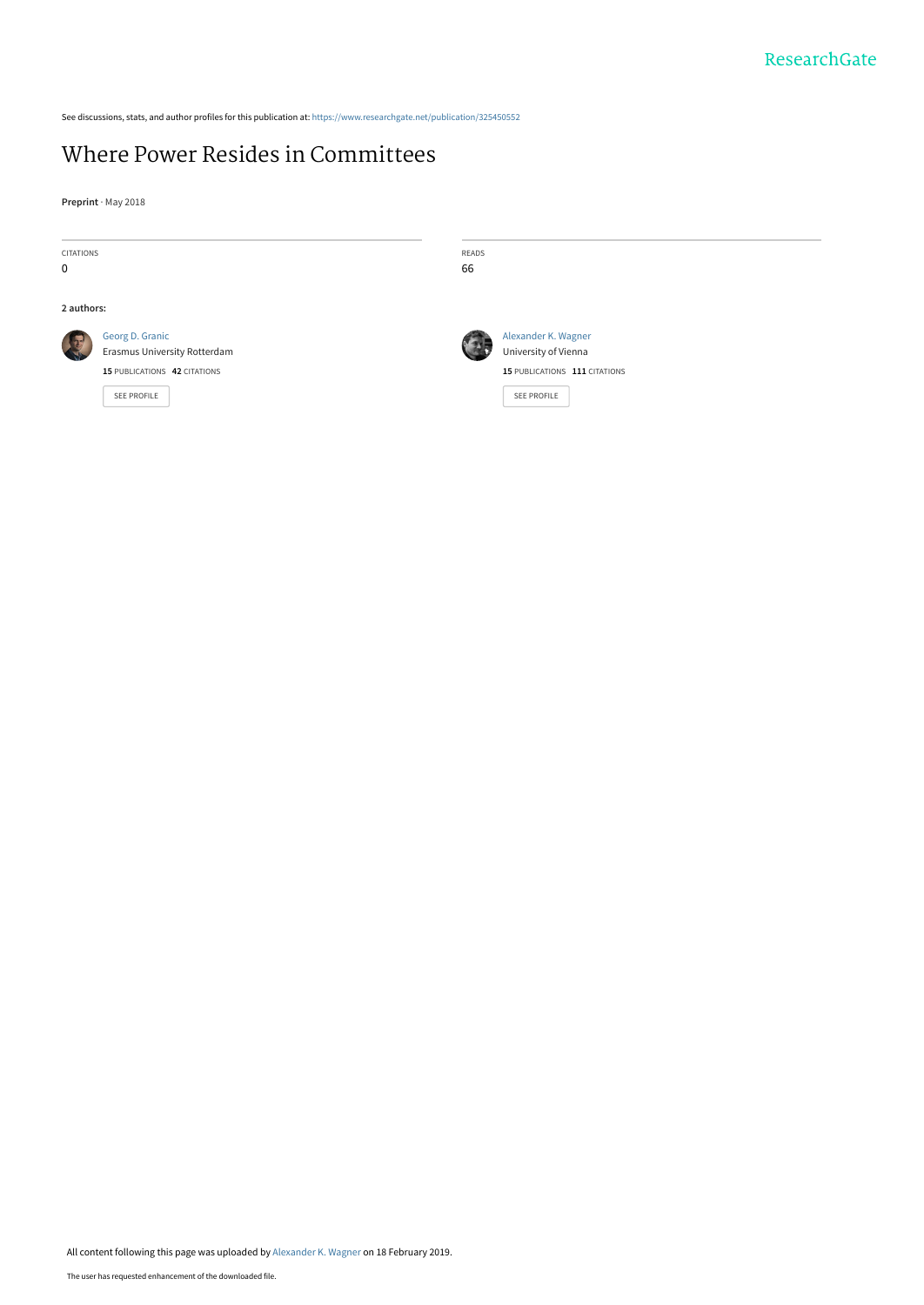# **Where Power Resides in Committees**<sup>∗</sup>

Georg D. Granic<sup> $\diamond$ </sup> Alexander K. Wagner

February 18, 2019

Forthcoming in *The Leadership Quarterly*

#### **Abstract**

The power to control decisions is rarely distributed equally in committees. In a small voting committee, in which members have conflicting interests, we study how the decision right to break ties (formal power) translates into effective control over outcomes (real power). Two controlled experiments show that the level of real power held by the chair is larger than predicted by rational-choice theory. We also provide causal evidence that the legitimacy, but not the salience, of holding formal tie-breaking power affects voting behavior and thus the distribution of real power in the committee. Attitudinal measures related to the perceived attractiveness of the decision right to break ties exhibit a strong asymmetry between the one holding the decision right and those who do not.

<sup>∗</sup> We thank Carlos Alós-Ferrer, Steven J. Brams, John Duffy, Holger Herz, Dennis C. Mueller, Karine Van der Straeten, Juha Tolvanen, James Tremewan, Jean-Robert Tyran, and especially the editor as well as two anonymous referees for helpful comments. We also thank seminar participants at the University of Cologne, Erasmus University Rotterdam, University of Vienna, and conference participants at the 9th AEW in Barcelona, the 2nd IMEBESS in Toulouse, the FPRWS Workshop in Vienna, the NOeG-SEA Conference in Bratislava, the GAMES 2016 in Maastricht, and the 11th NCBEE in Oslo for useful comments. The first draft was written while Granić was visiting New York University, whose hospitality is gratefully acknowledged. Granić also gratefully acknowledges financial support from the German Research Foundation (DFG) through research project AL-1169/2-1 and from the Netherlands Organisation for Scientific Research through VIDI project 452-13-013. Wagner gratefully acknowledges support from the Heinrich Graf Hardegg'sche Stiftung as well as financial support from the German Research Foundation (DFG) through research fellowships WA3559/1-1 and WA3559/2-1.

 $\Diamond$  Department of Applied Economics, Erasmus School of Economics, Erasmus University Rotterdam, PO Box 1739, 3000 DR Rotterdam, The Netherlands. Email: [granic@ese.eur.nl](mailto:granic@ese.eur.nl)

<sup>N</sup> Vienna Center for Experimental Economics and Department of Economics, University of Vienna, Oskar-Morgenstern-Platz 1, A-1090 Vienna, Austria. Email: [alexander.k.wagner@univie.ac.at](mailto:alexander.k.wagner@univie.ac.at)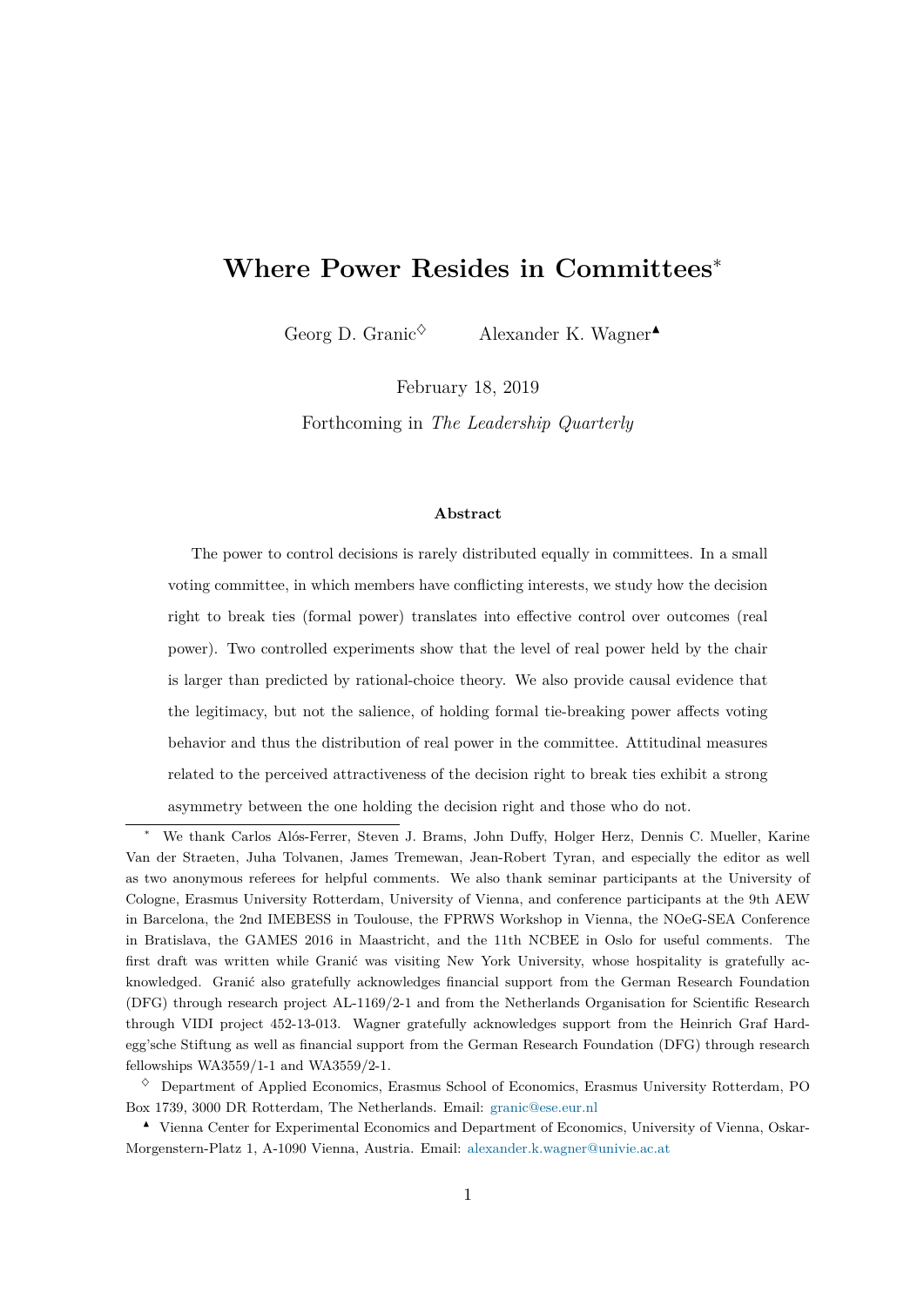# **1 Introduction**

Casual observation suggests that many organizations consist of a small number of leaders, who exercise their decision power relentlessly, and many lower-ranking others, whose job it is to simply carry out these decisions. Whereas this view is certainly accurate for some forms of social interaction, however, it neglects many important guises in which power manifests itself in organizations [\(Anderson and Brion,](#page-41-0) [2014;](#page-41-0) [Arrow,](#page-41-1) [1974;](#page-41-1) [Flynn et al.,](#page-43-0) [2011;](#page-43-0) [Simon,](#page-45-0) [1951;](#page-45-0) [Sturm and Antonakis,](#page-45-1) [2015\)](#page-45-1). Specifically, quite often those who hold the formal decision right are *not* the ones who possess effective control over the outcomes in organizations.

The potential discrepancy between the right to control decisions (formal power) and the effective control over outcomes (real power) in strategic situations, as well as covariates that moderate this trade-off, are the main subjects of this article. We study the effects of power in the context of small committees that reach decisions through voting, a common practice in both public and private organizations such as juries at court or boards of directors. For example, monetary policy boards in central banks began switching from discretionary decision making by a single individual to committee decision making in the 1990s [\(Blinder,](#page-42-0) [2004\)](#page-42-0). About ten years later, 79 out of 88 surveyed monetary policy boards had moved to committee decision making (see [Blinder,](#page-42-1) [2007\)](#page-42-1).

In general, employing committees for decision-making is motivated by two distinct reasons. First, voting committees can be used to aggregate committee member information, if their preferences are aligned. Second, voting committees can be used to reconcile conflicting interests of members. Furthermore, beyond the effects of preference structure, the distribution of power in a committee can also be affected by many other factors including (in)formal rules, asymmetries among members, and differences in leadership styles. In this paper, we consider the case of conflict in a committee and investigate the consequences of a small asymmetry in one member's formal voting power on committee voting behavior and outcomes.

Our main concepts, formal and real power, can be approached intuitively as follows. Formal power in a committee is an explicit decision right, precisely specifying its scope (power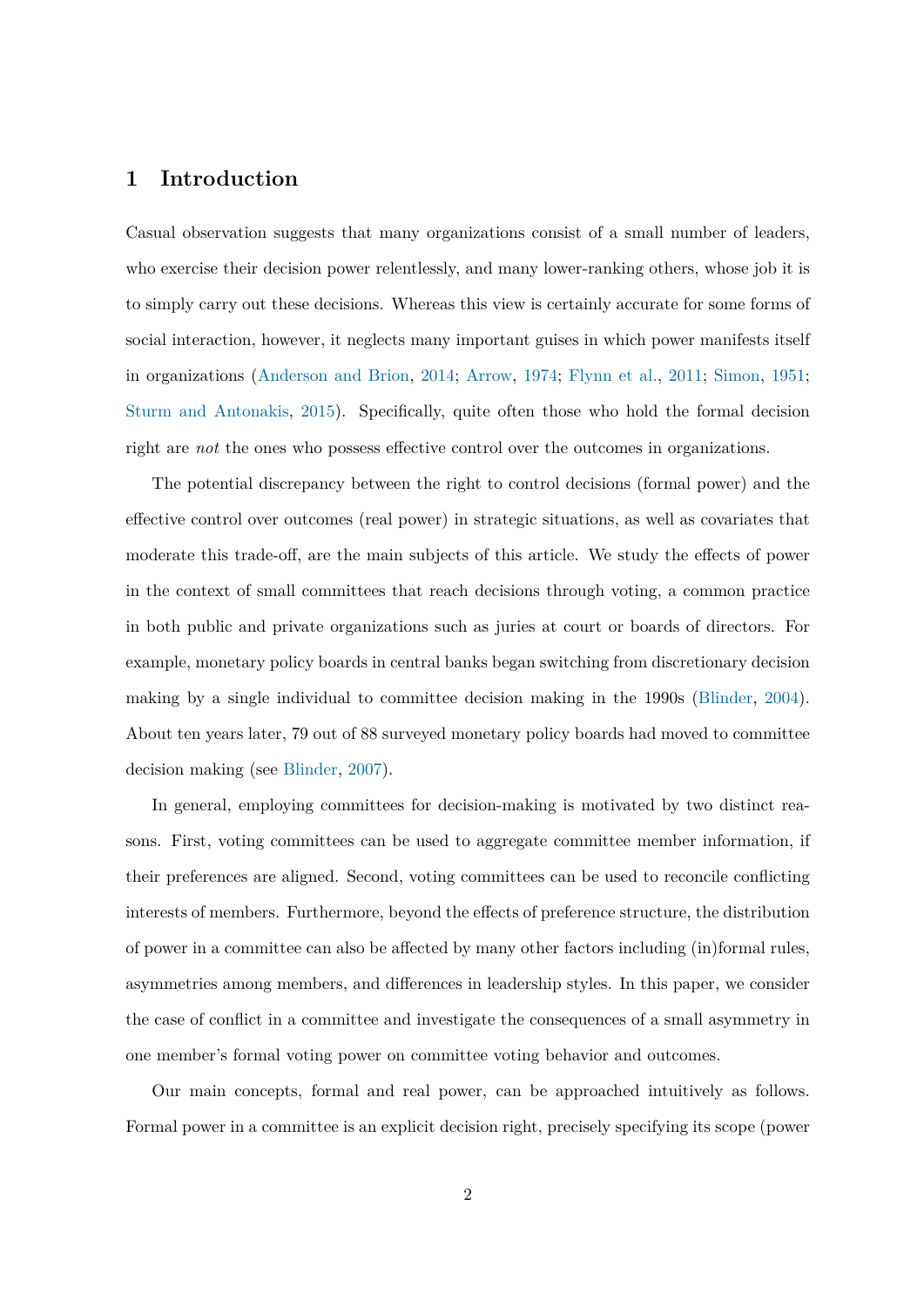over what) and extent (when can power be exercised).<sup>[1](#page-3-0)</sup> The real power of a committee member, in contrast, captures the effective control over committee decisions and can be assessed by the degree to which the collective decision is aligned with the preferences (over the set of all possible outcomes) of a committee member.<sup>[2](#page-3-1)</sup> Final decisions reached in such committees depend potentially on the votes of all members. Because members have conflicting views about which is the most attractive alternative to implement, our setting gives rise to strategic considerations, which, in turn, open up the scope for a potential mismatch between formal power and real power.<sup>[3](#page-3-2)</sup>

More specifically, we theoretically and experimentally investigate the effects of formal tiebreaking power on behavior as well as on committee members' perceptions of power as an important antecedent of behavior. The small asymmetry induced by the decision right to break ties is not only of theoretical interest, but is prevalent in many real-world committees. In our canonical setting, the committee decides by simple plurality voting which of the three possible alternatives to implement. Each of the three committee members holds a regular vote and the regular vote of one member, referred to as the chair of the committee, serves as the casting vote in case of a tie.<sup>[4](#page-3-3)</sup> We evaluate observed behavior in controlled laboratory experiments against the rational-choice benchmark [\(Farquharson,](#page-42-2) [1969\)](#page-42-2). The theoretical predictions are derived under the assumption that each member acts in a fully rational and self-interested manner and expects all other members to do so as well (see Section [2](#page-6-0) for details).

<span id="page-3-0"></span> $1$  The presiding chair of a committee may, for example, be given the formal power to adjourn the committee (scope) if a certain quorum is not met (extent). See Section [2.1](#page-6-1) for a precise definition of formal and real power and a discussion of their relation to other definitions of power in the organizational literature.

<span id="page-3-1"></span><sup>&</sup>lt;sup>2</sup> Consider, for instance, a hiring committee in which members have different preferences over the set of available applicants. The real power of a committee member is then captured by how often her most preferred applicant is actually hired.

<span id="page-3-2"></span><sup>&</sup>lt;sup>3</sup> The relationship between formal and real power, and its dependence on the form of strategic interaction, is itself not new and has been addressed long before its theoretical formalization. In his seminal treatise on civil obedience, [de la Boétie](#page-42-3) [\(1975\)](#page-42-3), a 16th century French philosopher (and close friend of Michel de Montaigne), already combines elements of psychological perceptions of power with arguments of coordination to explain why people obey even tyrants in government.

<span id="page-3-3"></span><sup>&</sup>lt;sup>4</sup> The precise type of tie-breaking rule we consider is used in many small-sized committees, including various Constitutional Courts in Europe (e.g., France, Italy, Spain), the International Court of Justice of the United Nations in The Hague, and committees of the Swiss parliament (National Council), among others.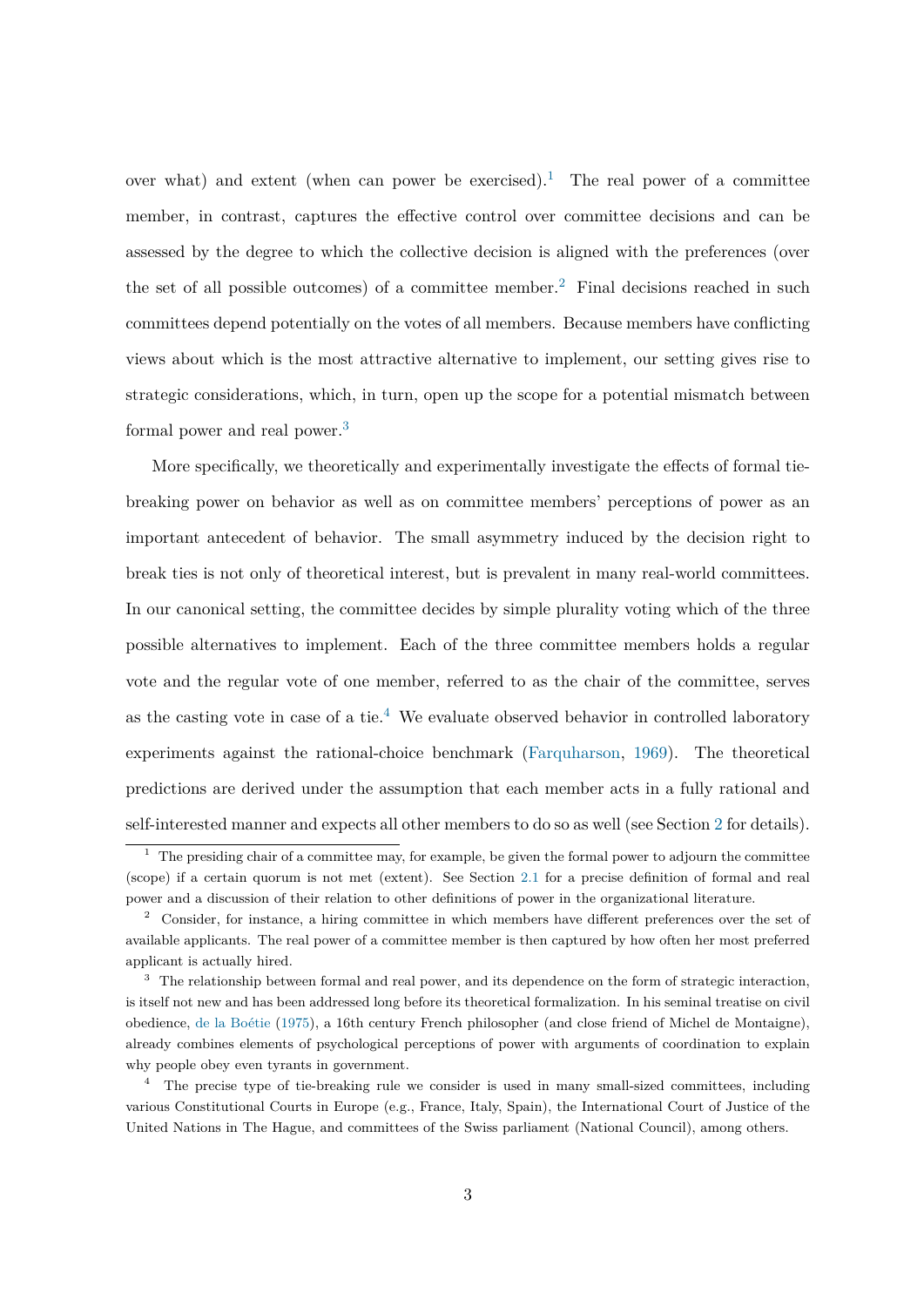In contrast to conceptions of power typically used in organizational theory, the tie-breaking power of the chair implies zero real power in this case. The intuition behind this result is straightforward. The asymmetric tie-breaking power of the chair creates strong incentives for all non-power holders to vote for the chair's least-preferred alternative; non-power holders implement this alternative, in equilibrium, with a 2-to-1 majority through tacitly coordinating their votes against the chair's preferred alternative.

We conduct two independent experiments to establish the existence of the real power of the chair and isolate important psychological factors that can explain deviations from the rational-choice prediction. Results show that the chair's real power is substantially higher than predicted by rational-choice theory and is mainly associated with one regular committee member siding with the formal power holder. Our treatment variation in Experiment 1 provides causal evidence that holding tie-breaking power legitimately increases the real power of the chair in the committee in the short run. The treatment effect supports previous findings, which have shown that legitimacy is a vital element of how people react to formal power in other social contexts (e.g. [Kelman,](#page-44-0) [1958;](#page-44-0) [Milgram,](#page-44-1) [1963;](#page-44-1) [Silverman et al.,](#page-45-2) [2014;](#page-45-2) [Suchman,](#page-45-3) [1995;](#page-45-3) [Tyler,](#page-45-4) [2006\)](#page-45-4). Specifically, legitimate power of the chair sways one regular member, against her monetary incentives, into choosing the chair's preferred alternative more often than if tie-breaking power is allocated randomly. The direction of the treatment effect is consistent with compliant and conformist behavior of regular members as predicted by, among others, the inhibition theory of power [\(Cialdini and Goldstein,](#page-42-4) [2004;](#page-42-4) [Keltner et al.,](#page-44-2) [2003;](#page-44-2) [Lammers et al.,](#page-44-3) [2008\)](#page-44-3) and the concepts of legitimate and referent power [\(French and](#page-43-1) [Raven,](#page-43-1) [1968\)](#page-43-1).

In Experiment 2, we study whether the labeling (in the sense of salience) of the chair position has, in addition to the asymmetric rule power, a causal effect on the real power of the chair and on how tie-breaking power is perceived in the committee. Results show that the labeling of the chair role has no effect on either voting behavior or the stated attractiveness of the chair role. Elicited measures of the attractiveness of the chair position, however, reveal that committee members seem to learn about the actual attractiveness of holding tie-breaking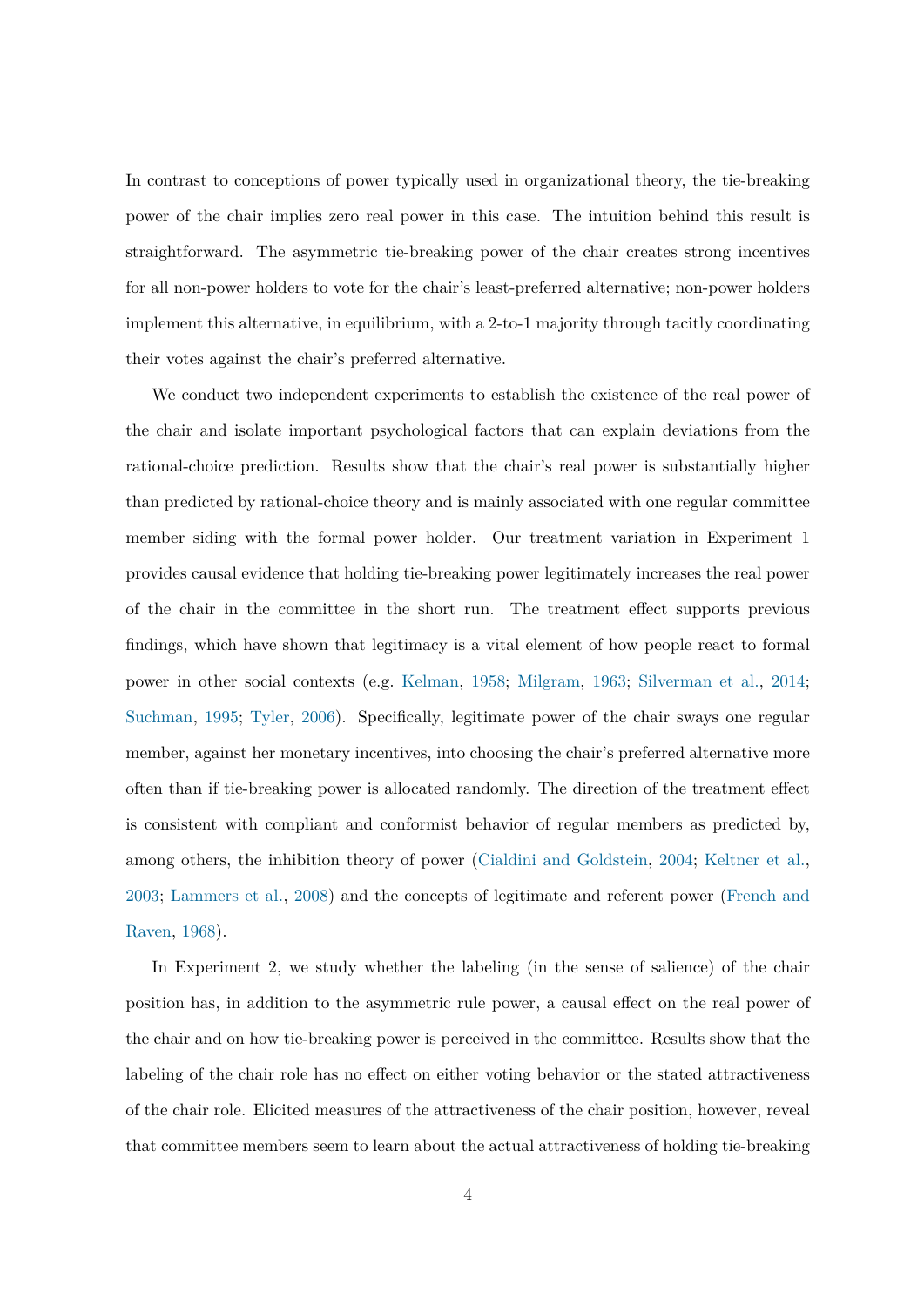power in the committee differently over time. Whereas regular members rationally adjust their assessment of real power over time in accordance with their experience, chairs only partially take this information into consideration with respect to their assessment of their own role, and also do not revise their view about regular members over time. In this sense, elicited measures of attractiveness are consistent with an emerging body of work on the non-instrumental value of decision rights [\(Bartling et al.,](#page-41-2) [2014;](#page-41-2) [Fehr et al.,](#page-43-2) [2013\)](#page-43-2).

Our study is one of the first to provide insight into the internal workings of decision making in committees when formal power induces small rule asymmetries among members. We contribute to the existing literature in several ways. To begin, while previous experimental studies on small-group decision making focus mostly on the effects of power asymmetries on outcome efficiency (e.g. [Hastie and Kameda,](#page-43-3) [2005;](#page-43-3) [Kameda,](#page-43-4) [1991;](#page-43-4) [Mannix et al.,](#page-44-4) [1989;](#page-44-4) [Man](#page-44-5)[nix,](#page-44-5) [1993;](#page-44-5) [Thompson et al.,](#page-45-5) [1988\)](#page-45-5), in our setting, all final decisions yield the same level of efficiency and only differ in the distribution of payoffs among members. Methodologically, we contribute to a rigorous causal analysis of power in committees and some of its important determinants, using controlled laboratory experiments. A main advantage of our stylized setup is that it allows for a precise definition and identification of power. It thereby also circumvents possible experimenter demand effects, related to power manipulations, that employ priming interventions (cf. [Zizzo,](#page-45-6) [2010\)](#page-45-6).

We also add to the emerging literature on evidence-based assessments of power in committees, and of behavior in committees more generally. Whereas there exists much anecdotal evidence regarding the power of chairs in committees, rigorous causal evidence has been scarce in the literature. One reason for this dearth lies in the difficulty in establishing reliable causal evidence of chair power using observational data from real-world committees because of issues of endogeneity, e.g., selection bias [\(Antonakis et al.,](#page-41-3) [2010;](#page-41-3) [Zehnder et al.,](#page-45-7) [2017\)](#page-45-7). A notable exception in this respect is the work by [Berry and Fowler](#page-41-4) [\(2015,](#page-41-4) [2018\)](#page-41-5), which provides strong empirical evidence on the influential position of chairs using observational data from congres-sional committees in the United States.<sup>[5](#page-5-0)</sup> With regards to experimental evidence, it has been

<span id="page-5-0"></span><sup>5</sup> [Berry and Fowler](#page-41-5) [\(2018\)](#page-41-5) show empirically that the position of the chair is clearly desirable in legislative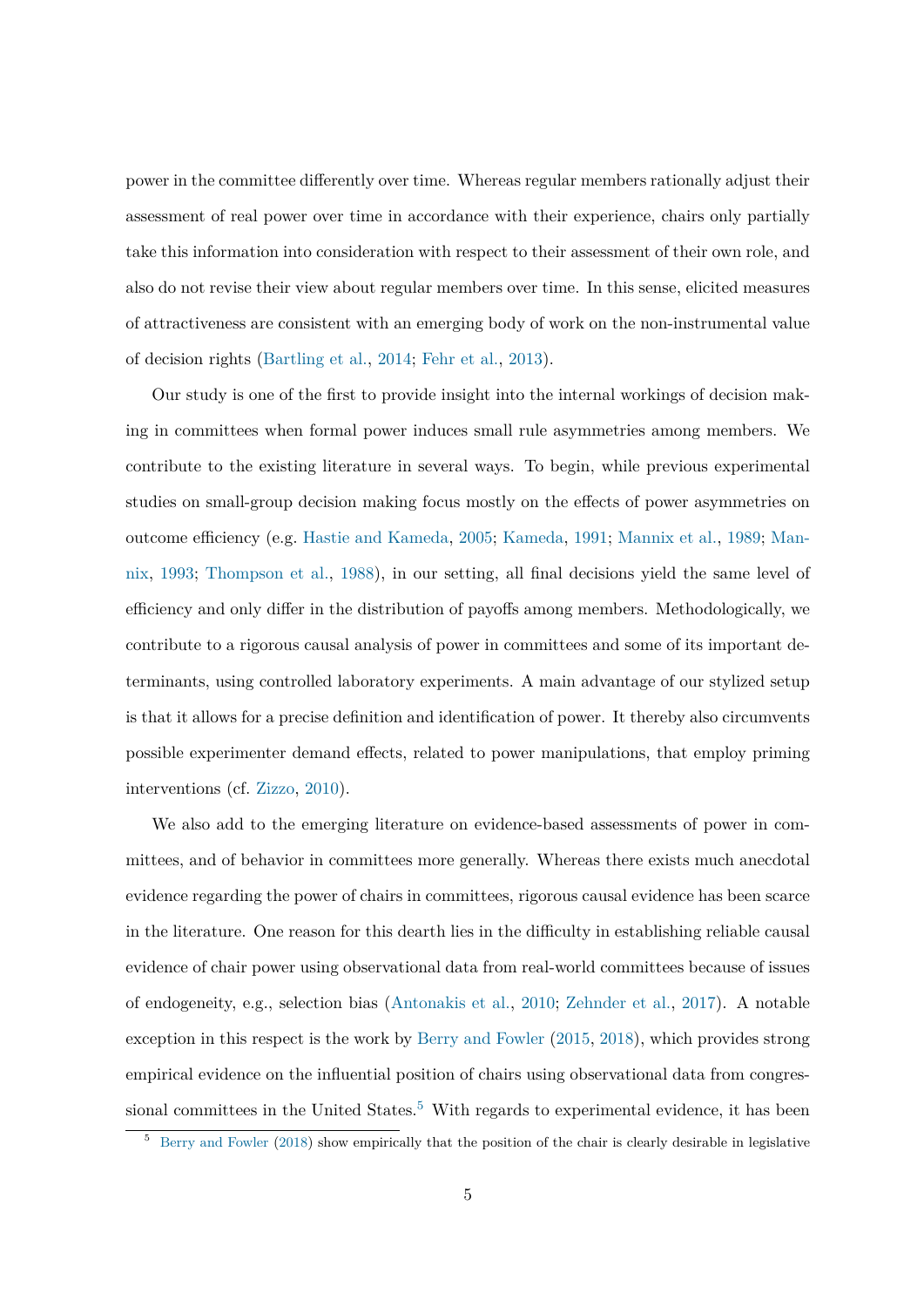unclear how tie-breaking power influences committee decision making. [Blinder and Morgan](#page-42-5) [\(2005,](#page-42-5) [2008\)](#page-42-6), for instance, study how leadership in monetary policy boards affects decision making in a common-interest setting when the chair holds tie-breaking power. They find no evidence of a leadership effect in general, and no effect of tie-breaking power in particular.<sup>[6](#page-6-2)</sup> Finally, note that effects of asymmetric decision power more generally have also been studied in the context of delegating decision rights in organizational economics, both theoretically [\(Aghion and Tirole,](#page-41-6) [1997;](#page-41-6) [Grossman and Hart,](#page-43-5) [1986;](#page-43-5) [Hart and Moore,](#page-43-6) [1990;](#page-43-6) [Simon,](#page-45-0) [1951\)](#page-45-0) and experimentally [\(Bartling et al.,](#page-41-2) [2014;](#page-41-2) [Dominguez-Martinez et al.,](#page-42-7) [2014;](#page-42-7) [Fehr et al.,](#page-43-2) [2013\)](#page-43-2).

The remainder of this paper is organized as follows. Section [2](#page-6-0) presents our working definition of power, derives the theoretical predictions in the committee game under fullyrational behavior, and then states the main experimental hypotheses regarding committee behavior. Sections [3](#page-14-0) and [4](#page-25-0) present the design and results of Experiment 1 (legitimacy of chair) and Experiment 2 (labeling of chair position), respectively. Finally, section [5](#page-34-0) discusses the robustness of the results and the implications of our findings for future research.

# <span id="page-6-0"></span>**2 Theoretical background and hypotheses**

Before presenting our committee voting framework, its rational-choice benchmark predictions, and the main experimental hypotheses, we develop our working definition of power and discuss its relation to existing definitions in the organizational literature.

### <span id="page-6-1"></span>**2.1 Formal and real power of the chair**

Broadly speaking, power is defined as "the discretion and the means to asymmetrically enforce one's will over others" [\(Sturm and Antonakis,](#page-45-1) [2015,](#page-45-1) p.139).<sup>[7](#page-6-3)</sup> Along with those holding it,

<span id="page-6-2"></span>committees and provide an overview of the empirical literature.

<sup>&</sup>lt;sup>6</sup> In their study, committees perform about the same with or without a leader. Note, however, that the preferences structure of common interests studied in these papers is fundamentally different from our setting, in which members have conflicting preferences over the best alternative to implement. To ensure success in either of these two situations, leaders will require very different strategies.

<span id="page-6-3"></span> $7$  The above definition encompasses other definitions that characterize power as asymmetric control over material or immaterial resources [\(Bartlett,](#page-41-7) [1989;](#page-41-7) [Pfeffer,](#page-44-6) [1981;](#page-44-6) [Russel,](#page-44-7) [1938;](#page-44-7) [Weber,](#page-45-8) [1978a\)](#page-45-8). [Anderson and](#page-41-0)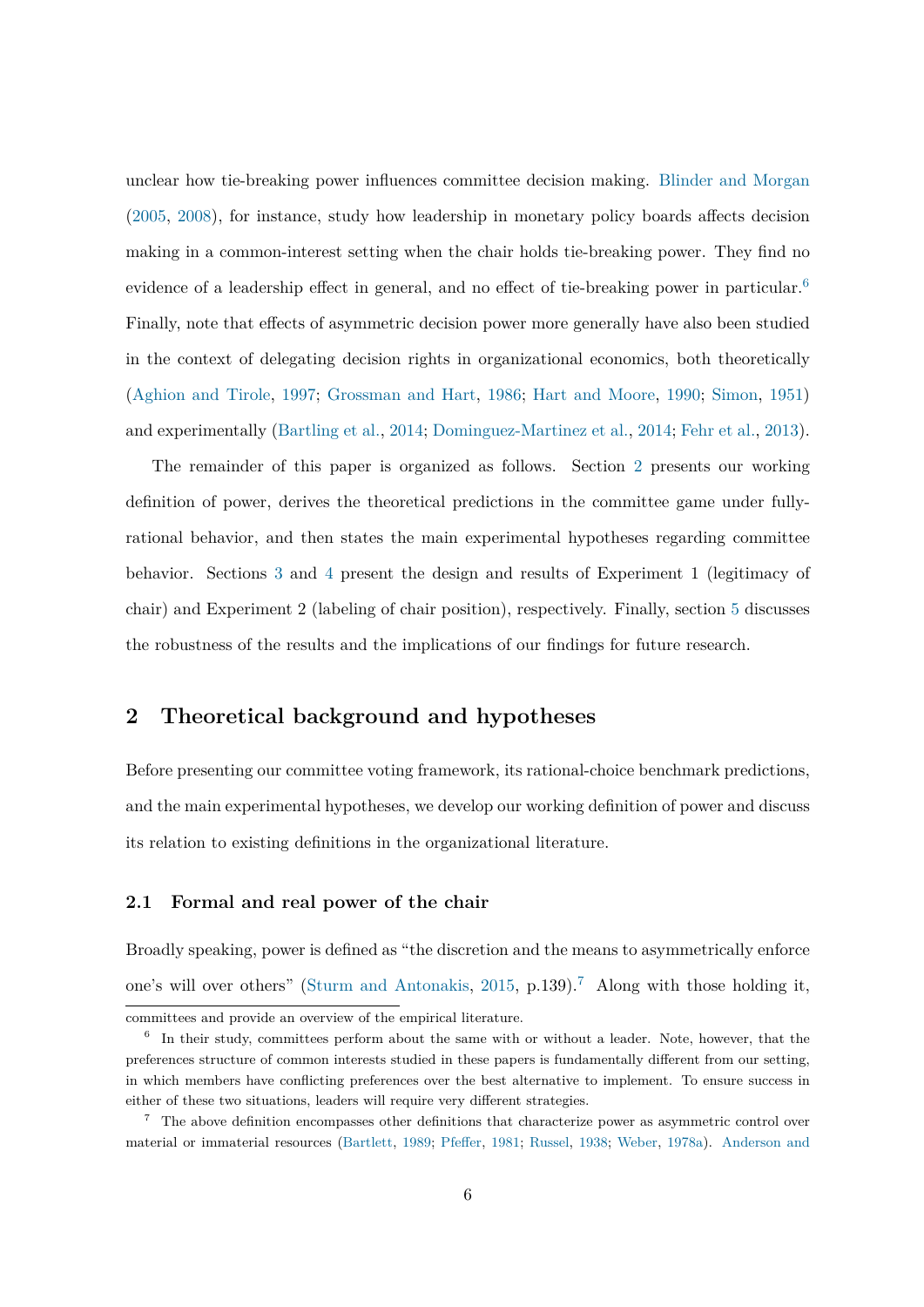[power has long been the subject of public attention and scientific scrutiny. Theories of power,](#page-41-0) [advanced in social psychology, sociology, political science, management, and economics, have](#page-41-0) [generated important insights into the nature of power as well as its origins and consequences.](#page-41-0)

[A common theme in organizational research on power is the use of psychological manipu](#page-41-0)[lations to test their psychological or behavioral consequences on the powerful or the powerless](#page-41-0) (e.g. [Galinsky and Mussweiler,](#page-41-0) [2001;](#page-43-7) [Galinsky et al.,](#page-43-8) [2003;](#page-43-8) [Magee et al.,](#page-44-8) [2007\)](#page-44-8). We follow [this general approach and manipulate the perception of the chair's formal power, through](#page-41-0) [different treatment variations, to test its causal impact on the chair's influence on decisions](#page-41-0) [made in the committee. Our treatment manipulations, as well as our measures of power, are](#page-41-0) [embedded structurally in a setting of strategic decision making. It is well known that the](#page-41-0) [specific type of strategic setting has a strong influence on behavior \(e.g.](#page-41-0) [Camerer,](#page-42-8) [2003\)](#page-42-8), and, [in our case, on the scope of a member's effective control over outcomes in the committee. In](#page-41-0) [our setting, committee members have strongly conflicting interests and, hence, strong incen](#page-41-0)[tives to act in their self-interest. For these reasons, our definitions of formal and real power](#page-41-0) [take the underlying strategic interdependencies carefully into account.](#page-41-0)

**Definition** (Formal and real power)**.** *[The decision right to break ties, referred to as](#page-41-0)* formal power*[, is held by the chair of the committee. We define the](#page-41-0)* real power *of the chair as the [effective influence on the decision made by the voting committee, or, more specifically, the](#page-41-0) [frequency with which the chair's most-preferred alternative is chosen as the outcome.](#page-41-0)*

[In the above definition, formal power of the chair is a non-contractible decision right](#page-41-0) [\(Baker et al.,](#page-41-8) [1999\)](#page-41-8).<sup>[8](#page-7-0)</sup> [Real power is measured at the outcome level, and therefore measures](#page-41-0) the *de facto* [influence of the chair on the committee decision. The distinction between holding](#page-41-0) [Brion](#page-41-0) [\(2014\)](#page-41-0) and [Sturm and Antonakis](#page-45-1) [\(2015\)](#page-45-1) provide comprehensive and up-to-date reviews of the concept of power relevant to decision making in organizations.

<span id="page-7-0"></span><sup>&</sup>lt;sup>8</sup> More generally, note that power asymmetries are generated in strategic environments not only through differences in decision rights but also by differences in the available actions, the available payoffs, or the timing of moves in strategic environments. [Thompson et al.](#page-45-5) [\(1988\)](#page-45-5) and [Mannix et al.](#page-44-4) [\(1989\)](#page-44-4), for example, study the effects of asymmetric outside options in a negotiation context in which some members of a group receive higher payoffs than other members if the group fails to reach a consensus decision. In our setting, it is the additional decision right of the chair to break ties that establishes the asymmetry between committee members.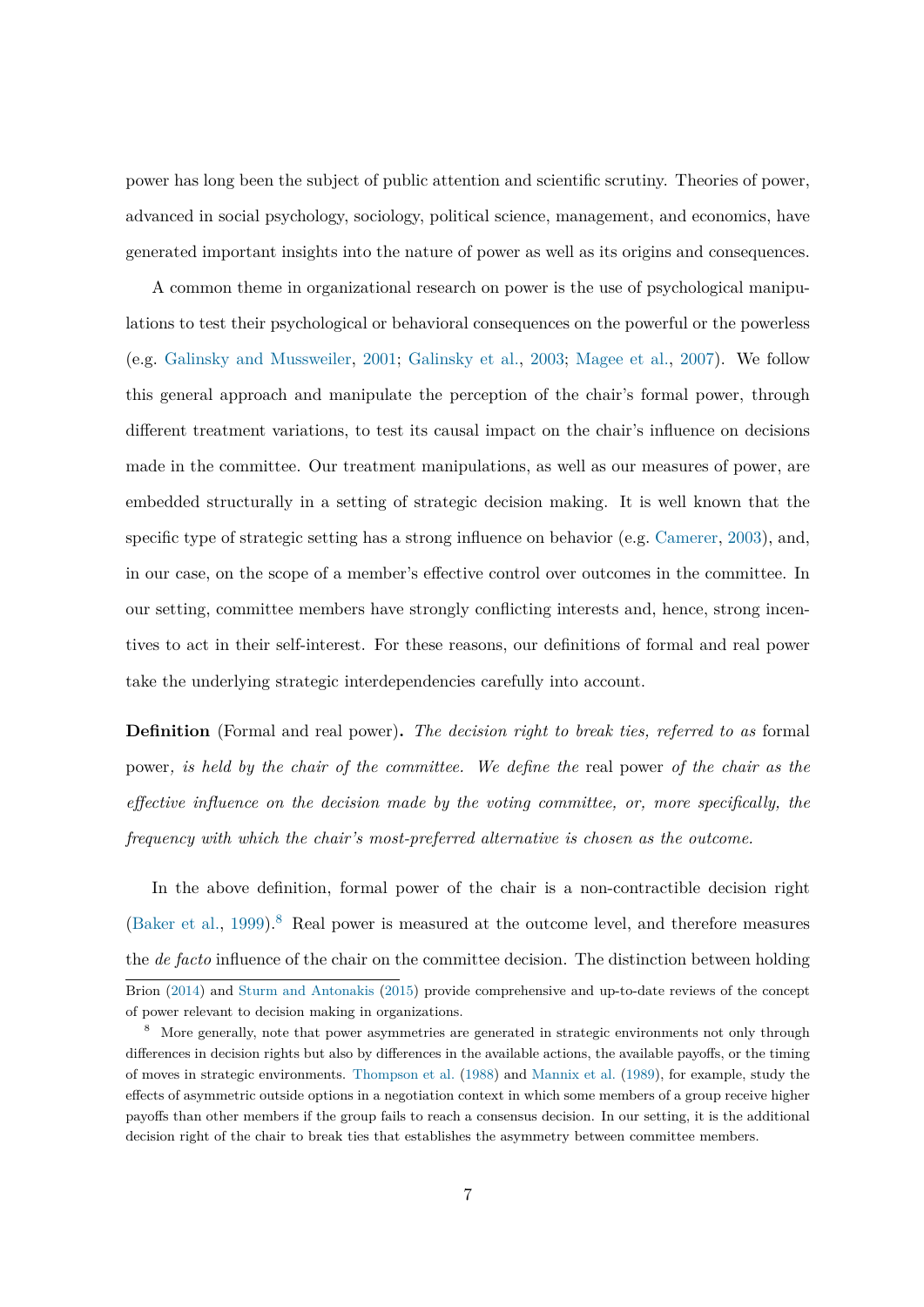the formal decision right and real influence over outcomes is most closely related to [Aghion](#page-41-6) [and Tirole](#page-41-6) [\(1997\)](#page-41-6) who consider a principal facing the challenge to optimally delegate her decision right to an agent. Optimal delegation of 'real authority' to the agent is shown to depend on the degree of asymmetric information and the alignment of interests between contracting parties. Importantly, the principal always holds the right to decide, called 'formal authority', which implies that the mapping from formal power into real power is always under the control of the principal. In contrast to the delegation literature (e.g. [Aghion and Tirole,](#page-41-6) [1997;](#page-41-6) [Grossman and Hart,](#page-43-5) [1986;](#page-43-5) [Hart and Moore,](#page-43-6) [1990\)](#page-43-6), it is the behavior of all committee members that determines whether the chair can wield her formal tie-breaking power to her advantage or not. In our setting, there is an asymmetry between committee members, which is reflected by the chair's discretion to determine the outcome in the committee. The chair's formal decision right to break ties is, however, not unconditional but rather only applicable if voting in the committee has reached a tie. In this sense, the formal tie-breaking power of the chair represents a "source of potential influence" [\(Anderson and Brion,](#page-41-0) [2014,](#page-41-0) p.69); its realization, however, depends on the voting behavior of all members in the committee.

#### <span id="page-8-0"></span>**2.2 Rational-choice predictions of committee behavior**

Next, we present the game-theoretic predictions regarding voting behavior and outcomes in the committee. The committee voting model serves in both experiments as the strategic environment in which committee members interact with each other. The committee setup, originally studied by [Farquharson](#page-42-2) [\(1969\)](#page-42-2), consists of three members who we refer to as the chair, player 2, and player 3. The committee decides to implement one of three available alternatives, say A, B, or C. Members' preferences over alternatives are publicly known and represent a situation of conflict. Each member favors a distinct alternative:  $A \succ B \succ C$ for the chair,  $C \succ A \succ B$  for player 2, and  $B \succ C \succ A$  for player 3, with  $\succ$  denoting the strict preference relation, as summarized in Table [1.](#page-11-0) Members vote simultaneously and independently for one of the alternatives. The winner is determined by plurality voting with one important qualification: in case of a tie among alternatives, the tie is broken by the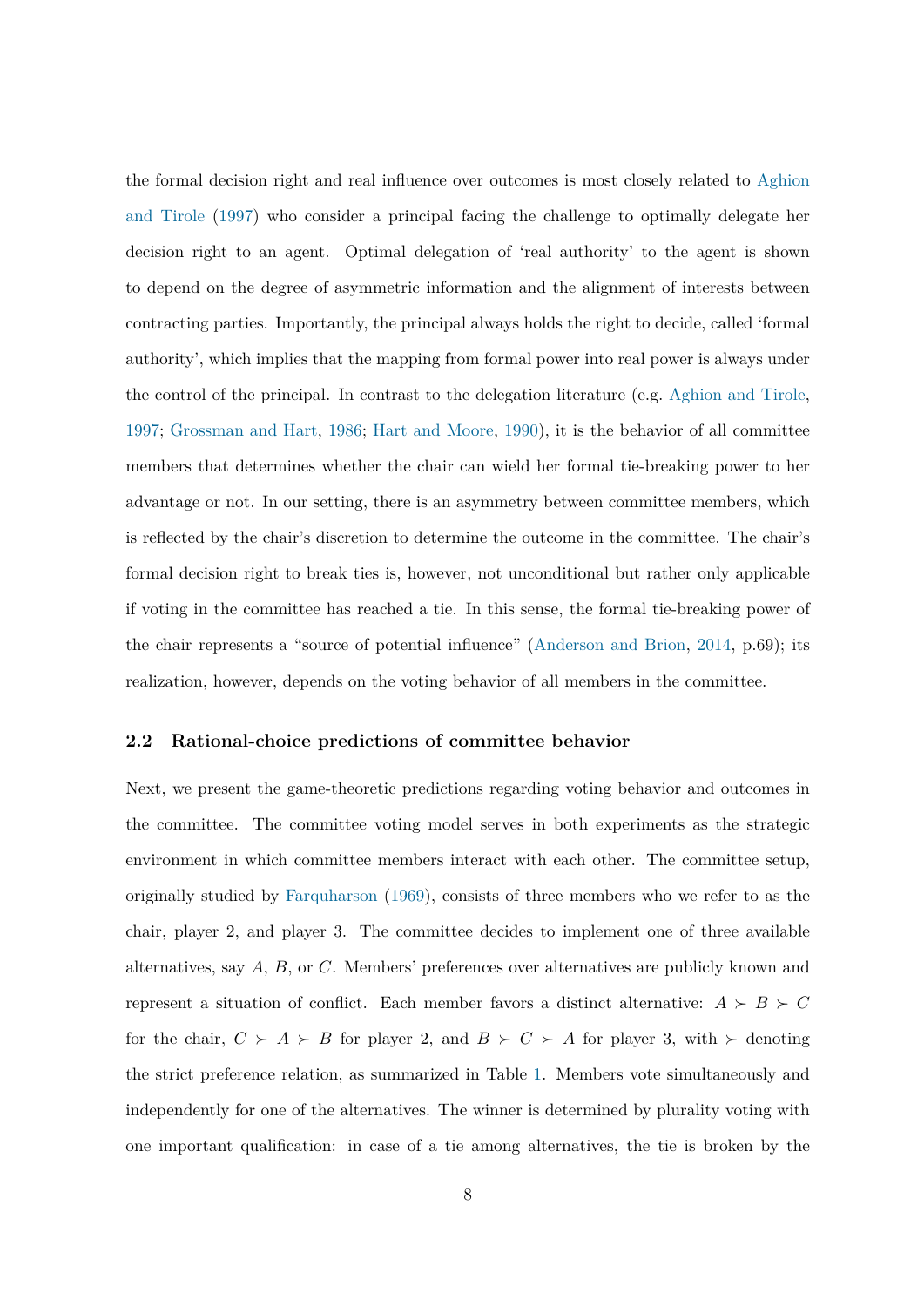alternative the chair has voted for with her regular vote. The asymmetry in tie-breaking power seems to give the chair an edge over the other two members, referred to as regular members. We show next why this is not necessarily the case and how strategic incentives can render the chair's formal power ineffective.

To derive the rational-choice predictions of behavior in the committee, we assume that rational committee members use voting strategies that are weakly dominant, i.e., strategies that are never worse and are sometimes better than other strategies. We also assume that they successively eliminate weakly dominated strategies. Consider the committee structure in Table [1](#page-11-0) from the perspective of the chair. For her, two different types of situations are relevant. First, the other two members vote for the same alternative, in which case the committee decision is fixed and the chair's vote has no influence on the final outcome (and hence no real power). Second, the other two members vote for distinct alternatives. In this case, the chair's vote is decisive and whatever she votes for is implemented, either by creating a three-way tie among the alternatives, or a 2-to-1 victory for the alternative the chair voted for. For the chair, voting for A is, thus, weakly dominant. An analogous argument shows that, if player 2 anticipates the chair's behavior, she is left with only one dominant strategy: to vote for  $C$ . In turn, player 3 faces the decision to either vote for  $C$  herself and implement C with a 2-to-1 majority, or not to vote for C, which implements A for sure. Given that she strictly prefers C over A, voting C dominates not voting for C. The committee thus reaches the decision to implement the chair's least preferred alternative  $C$ , as player 2 and player 3 vote for C and the chair votes for A.

For readers familiar with game theory, the above behavioral prediction can also be stated more formally. It is immediately clear that there are five strategy profiles that constitute purestrategy Nash equilibria (NE) in the one-shot game, given the preference profile in Table [1.](#page-11-0) These are  $(A, A, A), (B, B, B), (C, C, C), (A, A, B),$  and  $(A, C, C),$  with the first, second, and third entry in a strategy profile denoting the vote of the chair, player 2, and player 3, respectively.[9](#page-9-0) Note that it is common in the voting literature to apply refinements to the NE

<span id="page-9-0"></span><sup>&</sup>lt;sup>9</sup> Informally, a situation in which no member has an incentive to change her vote unilaterally, that is, given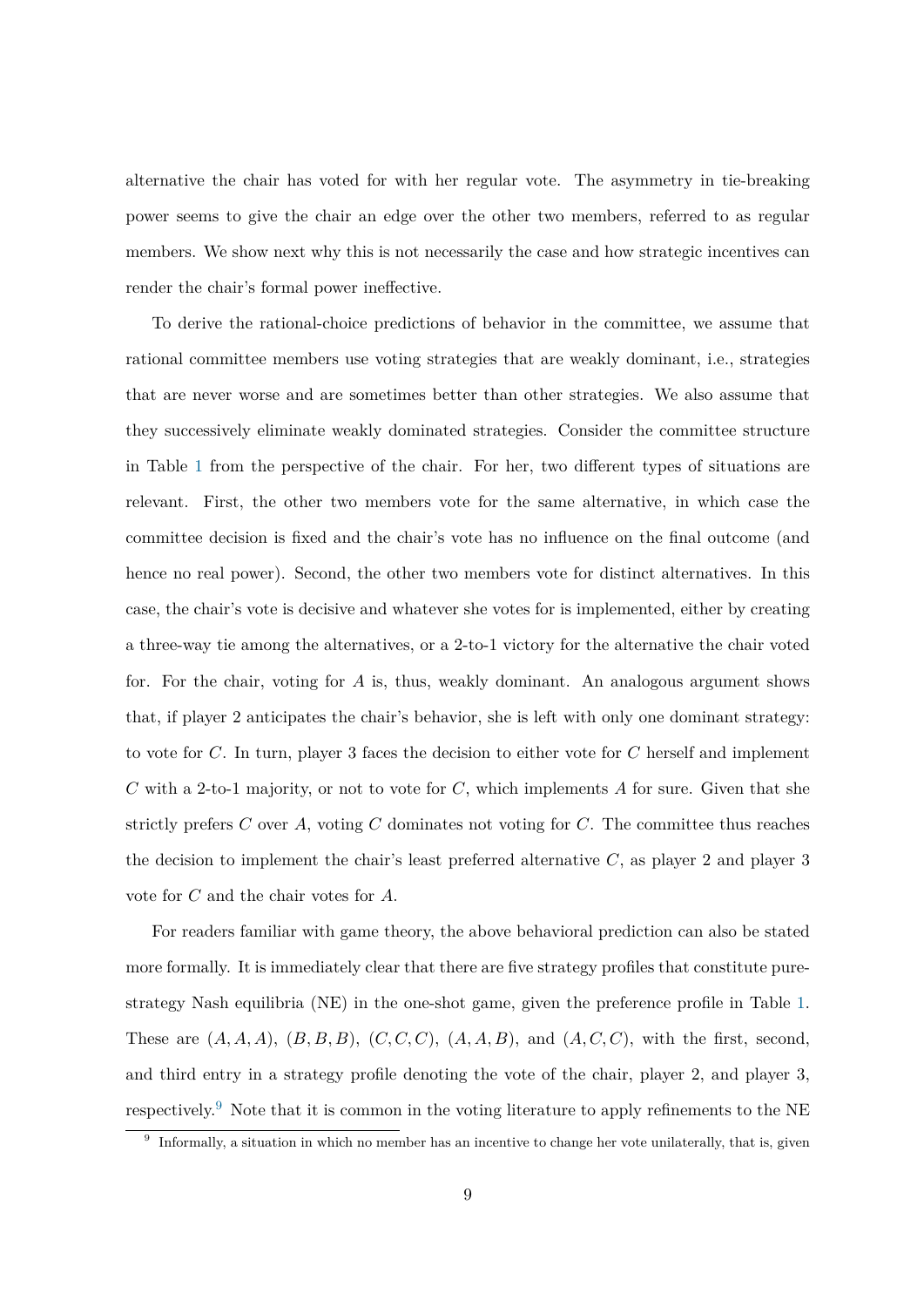solution concept because issues with multiple equilibria are bound to ensue.<sup>[10](#page-10-0)</sup> We follow two requirements based on weak dominance to reduce the number of NE, namely: elimination of weakly dominated strategies (WDS) and iterated elimination of weakly dominated strategies (IEWDS), see [Moulin](#page-44-9) [\(1979\)](#page-44-9), [Kohlberg and Mertens](#page-44-10) [\(1986\)](#page-44-10), or [Dhillon and Lockwood](#page-42-9) [\(2004\)](#page-42-9). First, we eliminate the weakly dominated strategies for all members simultaneously. This yields a new, reduced game. We then apply the elimination of weakly dominated strategies to the reduced game and repeat this process iteratively until no further reduction of the game is possible. In the game we consider, voting for alternative  $B$  (respectively  $A$ ) is weakly dominated for player 2 (respectively player 3). For the chair, voting for A is the only weakly undominated strategy. This eliminates the three unanimous NE:  $(A, A, A), (B, B, B)$ , and  $(C, C, C)$ . In the second round of the elimination process, voting for alternative  $A(B)$  becomes iteratively weakly dominated for player 2 (player 3). The second round thus eliminates the NE  $(A, A, B)$  and no further reduction of the game form is possible. Applying the concept of IEWDS, the only profile surviving is  $(A, C, C)$ . This result is known as the 'paradox of the chairman's vote' [\(Farquharson,](#page-42-2) [1969,](#page-42-2) p.51) because it leads to the chair's least-preferred alternative being implemented if committee members act rationally.

The rational-choice analysis illustrates why voting committees in general, and the structure we consider in particular, offer an ideal framework for investigating potential discrepancies between formal and real power. Let us assume that all members vote sincerely. In this case, all committee members neglect strategic motives and simply vote for their most-

that the other players' votes remain fixed, constitutes a Nash equilibrium in pure strategies in the committee voting game. For example, consider the Nash equilibrium  $(A, C, C)$  in Table [1](#page-11-0) in which the committee implements alternative C. Player 3 has no incentive to choose any alternative other than  $C$ , given that the chair and player 2 voted for A and C, respectively. The reason is the following. If player 3 votes for A instead of  $C$ , outcome  $A$ , which is less preferred than outcome  $C$  by player 3, will be implemented. She has hence no incentive to deviate from C to A. If player 3 instead changes her vote from C to B, then a tie occurs and the chair's tie-breaking power will be implement A. Consequently, player 3 cannot do better than to vote for  $C$ , given that the other two members vote for  $A$  and  $C$ , respectively. Applying the same reasoning, one can show that neither the chair nor player 2 has an incentive to change their vote, which establishes that the strategy profile  $(A, C, C)$  is a Nash equilibrium.

<span id="page-10-0"></span><sup>&</sup>lt;sup>10</sup> For example, with  $N \geq 3$  voters and plurality voting, all unanimous voting profiles constitute a Nash equilibria of the game, irrespective of the tie-breaking rule.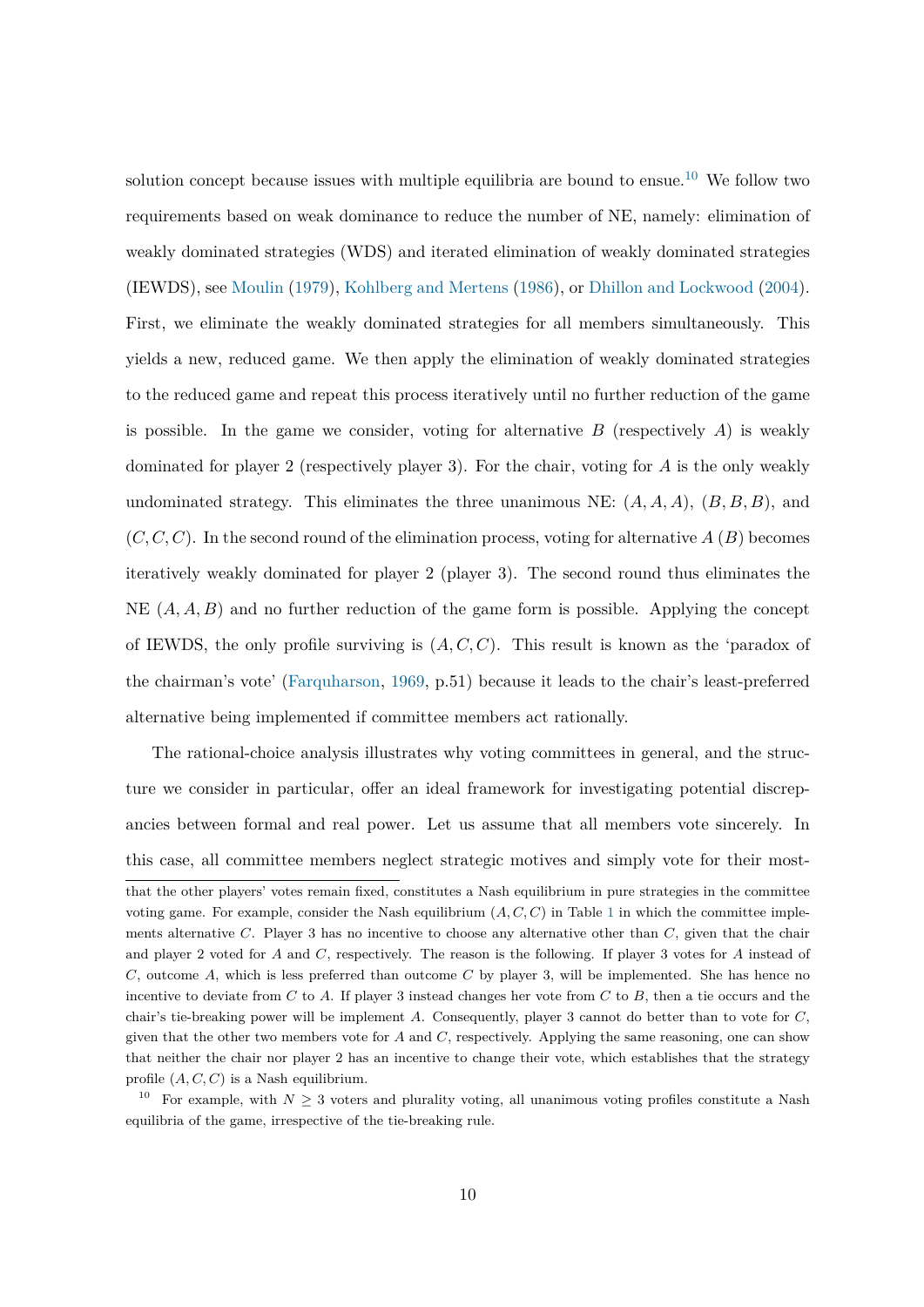|          |                     |  | Nash equilibria     |  |                     |
|----------|---------------------|--|---------------------|--|---------------------|
|          | Preference profile  |  |                     |  | Unanimous WDS IEWDS |
| Chair    | $A \succ B \succ C$ |  | $A$ $B$ $C$ $A$ $A$ |  |                     |
| Player 2 | $C \succ A \succ B$ |  | $A$ $B$ $C$ $A$ $C$ |  |                     |
| Player 3 | $B \succ C \succ A$ |  | $A$ $B$ $C$ $B$ $C$ |  |                     |

<span id="page-11-0"></span>Table 1: Preference profile and Nash equilibria in the committee game.

preferred alternative. This outcome yields the voting profile  $(A, C, B)$ , a three-way tie. The chair's vote of  $A$  is transformed into a casting vote, breaks the tie, and the committee implements A. Formal power in this case implies absolute real power as the committee implements the chair's most referred alternative. This result is in stark contrast to the rational-choice prediction derived above, which implies zero real power of the chair. Another possibility to consider is the case of random behavior, i.e., each member chooses her alternative based on a uniform probability distribution. The chair's real power would then simply be 1/3. These different examples illustrate the flexibility of our simple voting framework, which spans the entire spectrum of real power and allows us to associate real power with underlying individual behavior.

### **2.3 Behavioral hypotheses**

The rational-choice predictions presented in Section [2.2](#page-8-0) provide the theoretical benchmark for committee member behavior in the experiment. This allows us to directly state our theorydriven hypothesis regarding committee behavior, which is then tested against observed levels of real power in each of the experiments.

<span id="page-11-1"></span>**Hypothesis 1** (Real power of chair)**.** *The rational-choice model in Section [2.2](#page-8-0) predicts that the chair's preferred alternative* A *will be implemented in the committee with zero probability. This outcome implies that the chair holds no real power in the committee, i.e., no effective control over outcomes.*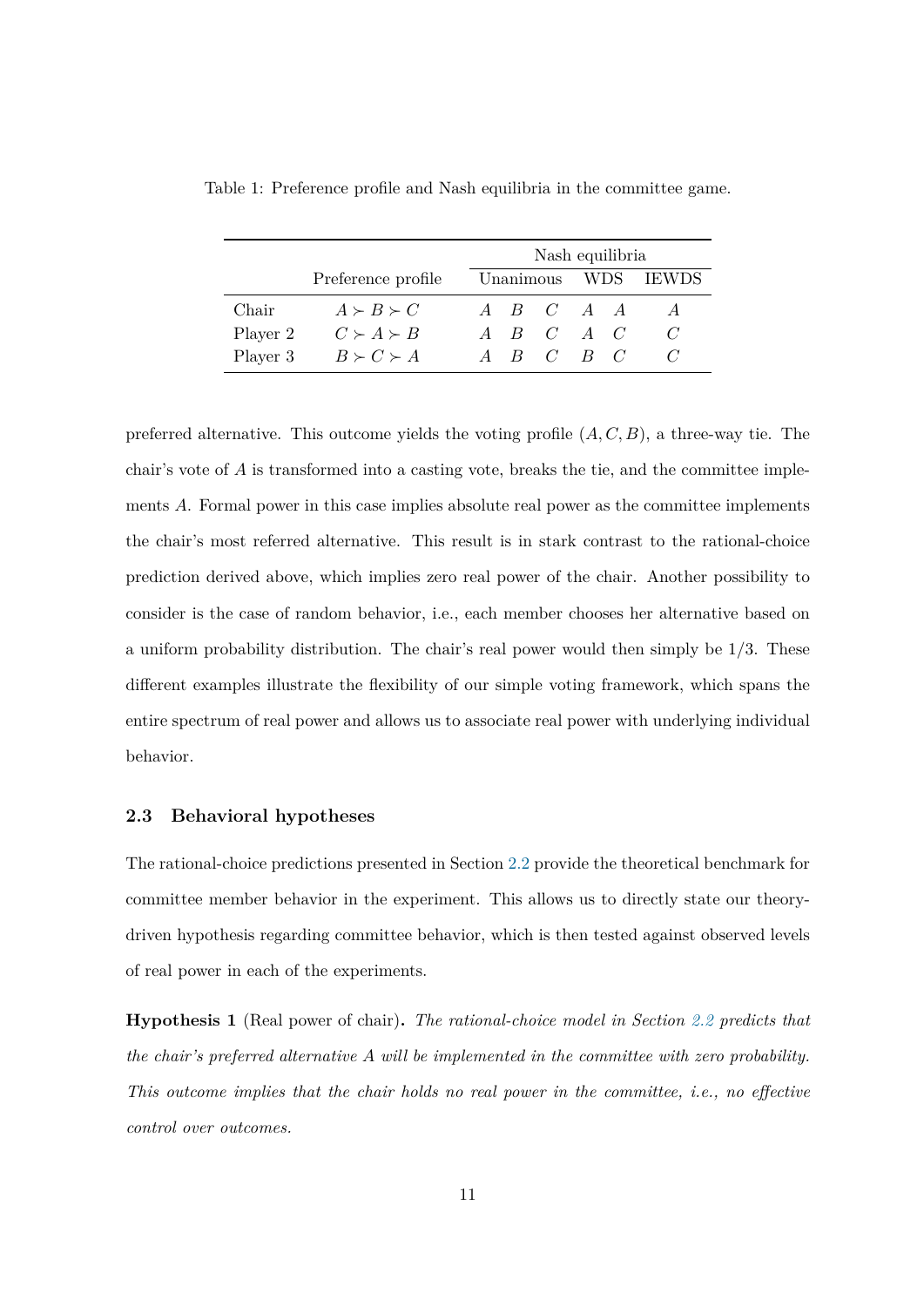The rational-choice predictions highlight several important features of our committee framework. Purely self-interested regular members seeking to maximize their preferences over alternatives are offered strong incentives to coordinate against the power holder. The chair, on the other hand, has no means with which to punish members and no reward mechanism with which to encourage their cooperation. The structure of the committee game also excludes any possibility of communication, so the chair cannot coax regular members into voting in her favor. Systematic deviations from the rational-choice benchmark can thus only be due to errors in decision making or psychological factors. Within our setting, the latter are associated with the perception of formal power, which can trigger psychological motives to side with power holders. Although our experiments are not designed to discriminate between alternative explanations for deviations from the rational-choice benchmark, our committee setup allows for a clean identification of the presence of psychological motives and, therefore, for establishing their relevance in a highly competitive setting in which deferring to the powerful is associated with negative material consequences for regular members.

Irrespective of possible deviations from the rational-choice benchmark predictions tested in Hypothesis [1,](#page-11-1) our treatment manipulations measure the causal effect of chair legitimacy (Hypothesis [2\)](#page-13-0) and the labeling of chair position (Hypothesis [3\)](#page-14-1) on the real power of the chair in the committee. In other words, the empirically tested treatment effects in a given experiment can be thought of as quantifying the relative deviation from the observed baseline (control) and from which conjectures about relevant psychological theories of committee behavior can be drawn.

Treatments in Experiment 1 vary how the formal right to break ties is allocated in the committee. We assign tie-breaking power randomly in one treatment and based on performance in an unrelated real-effort task (cf. [Erkal et al.,](#page-42-10) [2011\)](#page-42-10) in another. In the performance treatment, the chair position is 'earned' and thus comes with a natural notion of legitimacy. Legitimacy is a vital element of how people react to formal power and is relevant in many real-world committees (e.g. [Blinder and Morgan,](#page-42-5) [2005,](#page-42-5) [2008;](#page-42-6) [Silverman et al.,](#page-45-2) [2014;](#page-45-2) [Karakostas and](#page-43-9) [Zizzo,](#page-43-9) [2016\)](#page-43-9). Compliance of regular members, in the sense of choosing the chair's preferred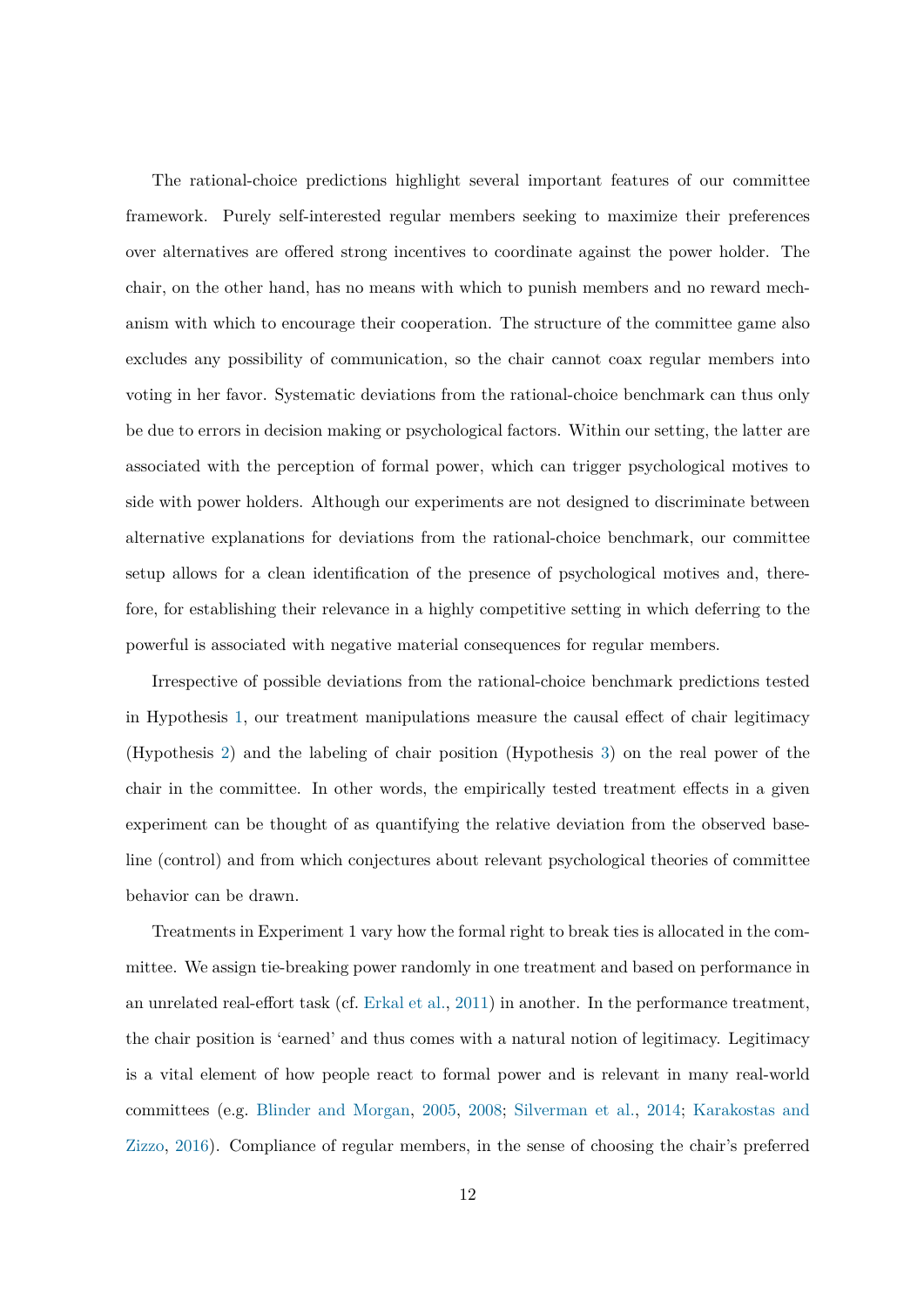alternative, with the legitimate chair is predicted by inhibition-related behavior of regular members [\(Keltner et al.,](#page-44-2) [2003;](#page-44-2) [Anderson and Berdahl,](#page-41-9) [2002;](#page-41-9) [Lammers et al.,](#page-44-3) [2008\)](#page-44-3).

There are, however, also other possible explanations. Given that the chair worked harder than regular members to obtain her position in the performance treatment, regular members may believe that the chair is entitled to her preferred choice, consistent with arguments brought forward in equity theory [\(Adams,](#page-41-10) [1965\)](#page-41-10). Outcome-based economic theories of social or distributional preferences, such as inequity aversion [\(Fehr and Schmidt,](#page-43-10) [1999\)](#page-43-10), are, however, ruled out by design as possible explanations of observed behavior.<sup>[11](#page-13-1)</sup> Finally, legitimacy as one of the key sources of legitimate and referent power [\(French and Raven,](#page-43-1) [1968\)](#page-43-1) can also explain an alleviated inclination to side with the chair in the performance treatment. Assuming that performance in the real-effort task 'legitimizes' the chair holding the formal right to break ties, our hypothesis can be stated as follows.

<span id="page-13-0"></span>**Hypothesis 2** (Legitimacy of chair)**.** *Regular members are swayed into voting more often for the chair's preferred alternative* A *in the performance treatment than in the random treatment in Experiment 1.*

Note that the legitimacy treatment is expected to have a higher impact on the behavior of player 2 than on that of player 3 due to the underlying preference structure in the committee. Choosing the chair's preferred alternative A is not only more costly for player 3 (A is her least-preferred alternative) than for player  $2(A)$  is her second most-preferred alternative); for player 3, alternative A is also a weakly dominated strategy and empirical research on voting behavior has consistently shown that those strategies are rarely played by voters for good reason (see details in Section [2.2\)](#page-8-0). Note that the allocation mechanism takes places only once, and before the start of the first voting game. We thus do not expect the impact of the performance-based allocation to be equally strong over all periods because the preference

<span id="page-13-1"></span><sup>&</sup>lt;sup>11</sup> Note that, in our experiments, we implement a constant-sum, three-player, one-shot committee game. *Every* possible outcome induces the same distribution of (in)equity in the committee and, thus, results cannot be explained by prominent theories of social or distributional preferences (cf. [Fehr and Schmidt,](#page-43-10) [1999;](#page-43-10) [Bolton](#page-42-11) [and Ockenfels,](#page-42-11) [2000\)](#page-42-11) without auxiliary assumptions. The motive of direct reciprocity is also ruled out because each experimental subject interacts with the same member exactly once (see Section [3.1\)](#page-15-0).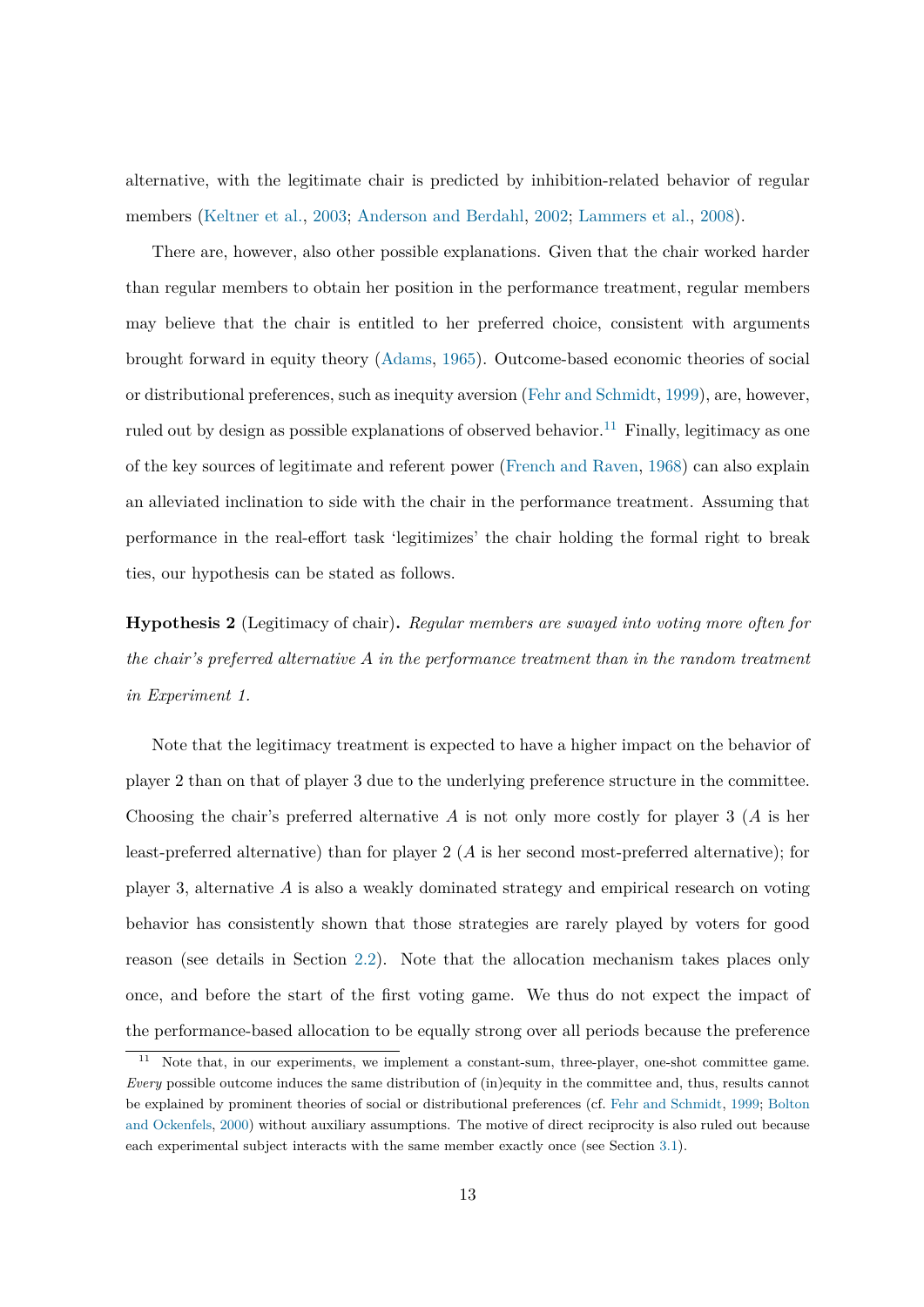structure in the committee is common knowledge and participants receive feedback about the election outcome, which creates learning opportunities through experience. On top of the wellknown fact in the experimental literature that participants learn over time to act in their best interest in strategic environments, committee members have a particularly strong monetary incentive to do so in light of the conflicting preferences in the committee. Legitimacy is a soft manipulation in the sense that it has no direct material consequences in our setting.

In Experiment 2, we investigate whether the labeling of the chair position has a causal effect on behavior in the committee in addition to the asymmetric decision right of the chair to break ties. In the chair-label treatment, the player holding tie-breaking power is referred to as the 'chair', whereas she is referred to as another regular 'member' in the neutral-label treatment. Assuming that the labeling of the chair position increases the salience (e.g. [Mehta](#page-44-11) [et al.,](#page-44-11) [1994;](#page-44-11) [Crawford et al.,](#page-42-12) [2008\)](#page-42-12) of the chair and her tie-breaking power, the intuition regarding the behavioral effect is that regular members are more likely to 'give in' and side with the chair if her position is more salient. The behavioral hypothesis can be summarized as follows.

<span id="page-14-1"></span>**Hypothesis 3** (Labeling of chair role)**.** *Regular members are swayed into voting more often for the chair's preferred alternative* A *in the chair-label treatment than in the neutral-label treatment in Experiment 2.*

Behavior across treatments hence directly captures the effect the label of the chair position has on behavior in the committee. The largest change in behavior is expected to come from the regular member in the role of player 2, for the same reason that was pointed out in Hypothesis [2.](#page-13-0)

## <span id="page-14-0"></span>**3 Experiment 1**

In Experiment 1, we investigated the influence of asymmetric tie-breaking power on decisionmaking in committees and quantify the causal effect that tie-breaking power has on behavior when the chair holds formal tie-breaking power legitimately.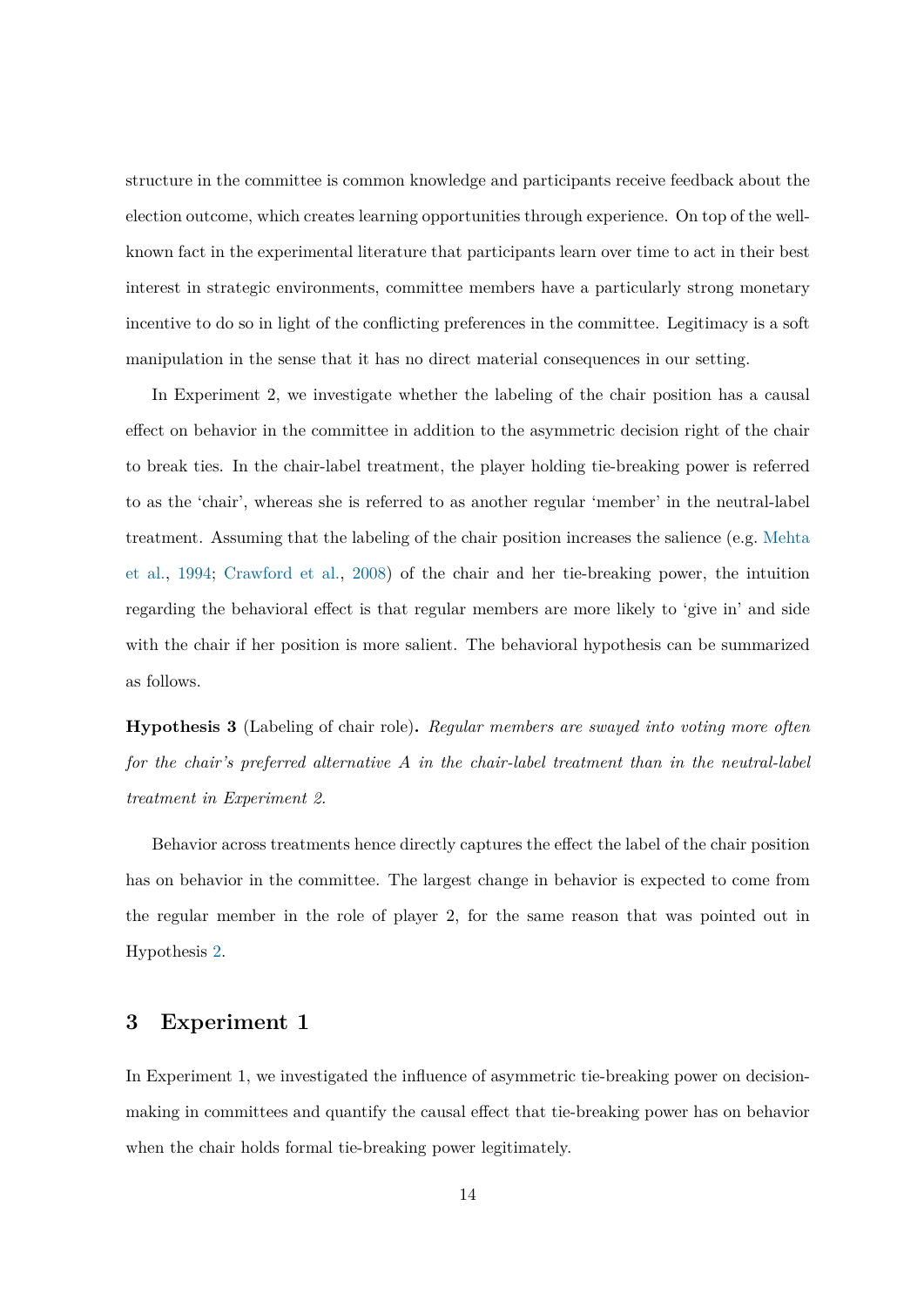### <span id="page-15-0"></span>**3.1 Design**

The experiment consisted of two parts. Participants engaged in a real-effort task and then made decisions in committees by voting. Upon arrival, they were randomly allocated to isolated working stations. Printed instructions (see Appendix [A\)](#page-48-0) explained all procedures and parts of the experiment. The experiment started after all control questions were answered correctly. The course of the experiment is summarized below. *Real-effort task.* We employed the word encoding paradigm of [Erkal et al.](#page-42-10) [\(2011\)](#page-42-10). Participants were presented with words on-screen (e.g., fast, hyper,…) and asked to replace letters with numbers from a cipher table for 7 minutes. The encoding table bijectively maps the alphabet's letters into the numbers 1 to 26 (in random order). The ex-ante probability of becoming chair increased with performance, defined as the number of correctly encoded words. The tournament design elicited participants' willingness to become the committee's chair without introducing carry-over income effects. Conditioning the assignment of the chair role on performance or chance also allowed us to introduce legitimate tie-breaking power as a treatment variable. After the task, participants indicated their willingness to become the committee's chair, referred to as WTP1, on a 10-point Likert scale. We introduced this unincentivized question to augment the real-effort task as the task itself did not control for participants' opportunity cost of exerting effort. Finally, we asked participants about the likelihood that an election would result in a tie to elicit their belief about the decisiveness of the decision right to break ties. As with our WTP1 question, belief elicitation was not incentivized.<sup>[12](#page-15-1)</sup>

*Treatments.* Using a between-subject design, we varied the allocation mechanism for the chair role. In the *random* treatment, participants were randomly distributed to player roles. In the *performance* treatment, the chair role was assigned according to performance in the real effort task. Specifically, the top  $1/3$  performers within this treatment group were assigned the chair role whereas the remaining player roles were distributed randomly. The

<span id="page-15-1"></span> $12$  Belief elicitation was not incentivized as doing so would have increased complexity, weakened monetary incentives in the game, and created hedging possibilities between experimental parts [\(Blanco et al.,](#page-42-13) [2010\)](#page-42-13). For more details on this issue see Section [5.](#page-34-0)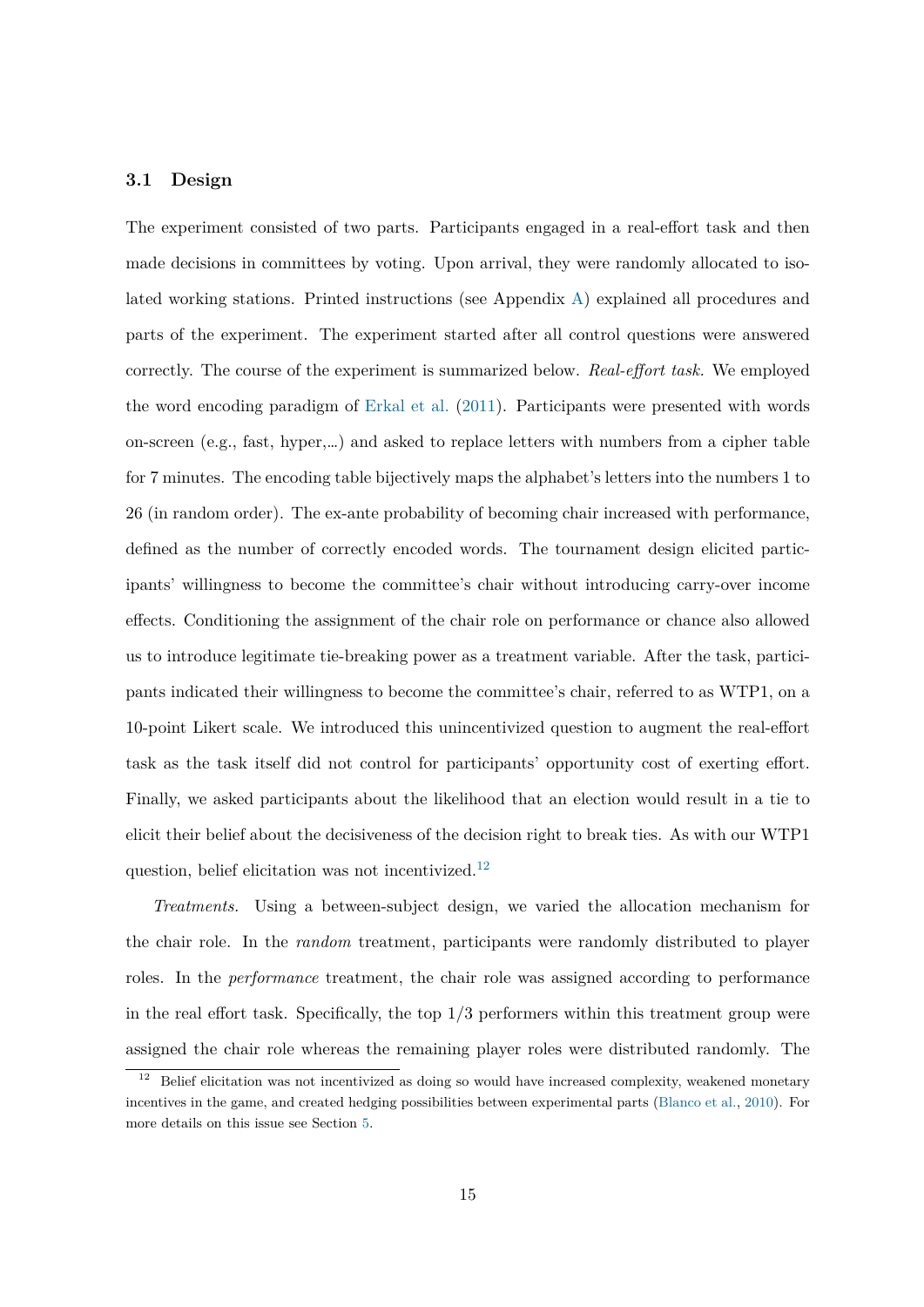<span id="page-16-0"></span>

|              |             | Chair      |         |
|--------------|-------------|------------|---------|
|              | assignment  | tournament | label   |
| Experiment 1 | performance | yes        | yes     |
|              | random      | yes        | yes     |
| Experiment 2 | random      | no         | yes     |
|              | random      | no         | $n_{0}$ |

Table 2: Summary of treatments.

ex-ante probability of being allocated to either treatment was identical for each participant in a session. Half of the participants in each session were assigned to the random treatment whereas the remaining half was assigned to the performance treatment. Hence, in each session there were two matching groups in which interaction through committee voting took place (i.e., no interaction across matching groups). The two possible treatments, their corresponding procedures, and the random assignment into treatments were made common knowledge in the instructions phase of the experiment. Crucial to our design, the actual information regarding to which treatment participants belonged was only disclosed after the effort task, as well as after the WTP1 and belief questions (see [Dal Bó et al.,](#page-42-14) [2010,](#page-42-14) for a similar design). Incentives in the effort task and the meaning of the WTP1 and belief questions were hence identical between the two treatments. After revealing the treatment information, participants received feedback about their own performance in the effort task and were assigned their player roles, which remained fixed throughout the experiment. This design allowed us to control for the level of effort exerted and thus ensured full comparability of behavior between treatments. Although the chair allocation involved an element of competition, the instructions reminded participants to engage in the effort task only if they wished to become chair, as this was the only incentive for the task. Table [2](#page-16-0) provides a summary of the treatments.

*Committee game.* Participants played the voting game described in Section [2.2](#page-8-0) for 4 periods under perfect-stranger matching, i.e., the same participants interacted with each other exactly once. Alternatives were labeled neutrally  $(A, B, \text{or } C)$  and shuffled at the matching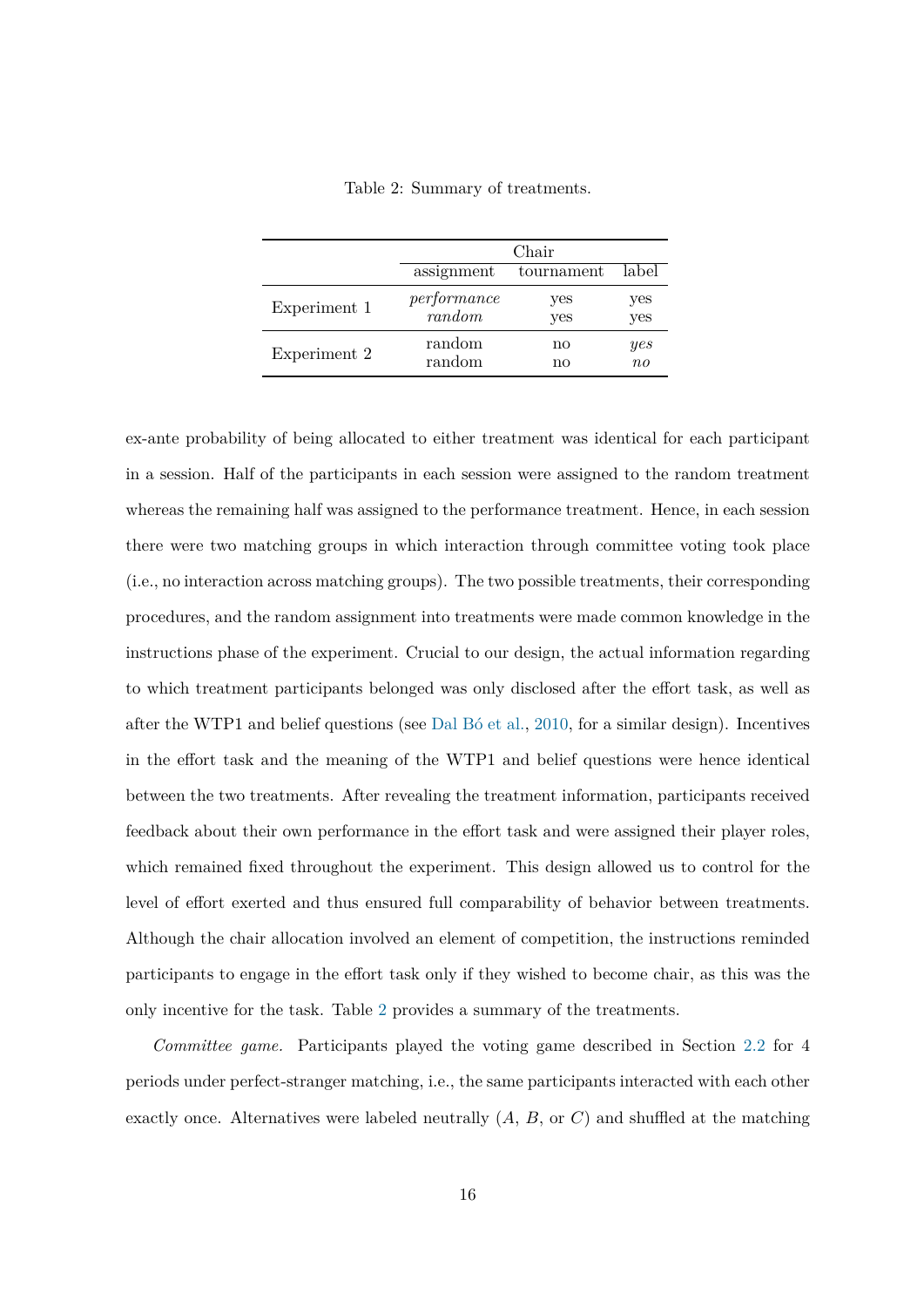group level to minimize labeling effects. The three committee members voted simultaneously and independently. The winning alternative was determined according to plurality voting and, in the case of a tie, by the chair's regular vote. Preferences over alternatives in the elections were induced by monetary incentives. We used four different sets of payments that induced strict preferences over the set of alternatives depicted in Table [1.](#page-11-0) Underlying payoff schedules shared the same ordinal payoff structure:  $(17 \succ 12 \succ 7)$ ,  $(16 \succ 11 \succ 6)$ ,  $(14 \succ 9 \succ 4)$ , and  $(13 \succ 8 \succ 3)$ , where numbers denote the payoff in Euros a player received in case her most-preferred, second most-preferred, or least-preferred alternative won the election. Each payoff schedule was used in exactly one period and the order of the presentation was randomized. At the end of each period, participants received feedback about the election outcome. Participants were also informed that only one randomly selected election was used for actual payment. All these measures were taken to rule out confounding carry-over effects from one period to another (e.g., reciprocity or coalition formation).

*Procedural details.* The experiment was conducted at the experimental economics laboratory (Lakelab) of the University of Konstanz. We recruited 96 participants (48 females, average age 23) from a student pool using the online recruitment system ORSEE. All parts of the experiment were run with the software z-Tree [\(Fischbacher,](#page-43-11) [2007\)](#page-43-11). Each of the 4 sessions we ran comprised 24 subjects distributed across two independent matching groups, one per treatment. We thus collected data on 4 independent matching groups per treatment in total. Each session lasted approximately 70 minutes, including payment. The average earnings from the game were about  $\in$ 12. Participants were paid a show-up fee of  $\in$ 2 on top of their earnings from one randomly selected election at the end of the experiment.

### **3.2 Results**

We start presenting outcomes and behavior in the committee for the case in which one member, the chair, holds the decision right to break ties. Results shed light on whether the chair's formal power was advantageous for the chair or whether it did not bear favorable consequences, as predicted theoretically (see also Hypothesis [1\)](#page-11-1). Recall that alternatives  $A$ ,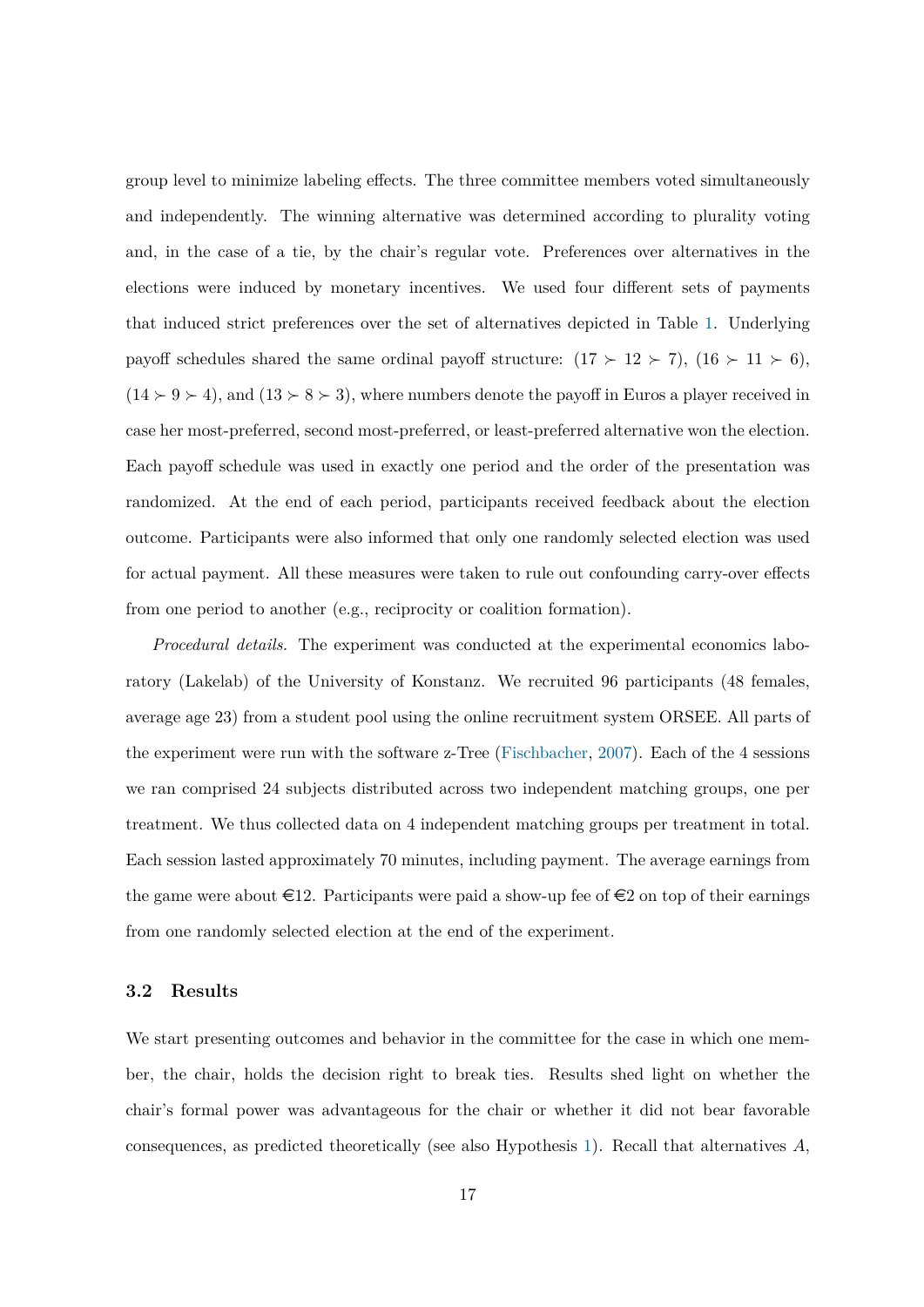B, and C represent the most preferred alternative for the chair, player 3, and player 2, respectively, and that we measured the real power of a player by the relative frequency with which committees implemented her most-preferred outcome. The left-hand part in Figure [1\(a\)](#page-19-0) shows the relative frequency of committee decisions won by each of the three alternatives (pooled over treatments). Alternative A was the most frequently implemented outcome and in grand total won 56% of all elections, whereas  $C$  won 40%. The election results were clearly inconsistent with the prediction stated in Hypothesis [1,](#page-11-1) under which we would expect committees to implement  $A$  at a rate of 0%. Notably, only 37% of all observed elections were consistent with the exact behavioral pattern predicted by the game-theoretical model (chair voting for  $A$ , player 2 and 3 for  $C$ ). The formal tie-breaking decision right, contrary to rational-choice expectations, translated into real power for the chair making her at least as powerful as regular members. These observations were corroborated by two-tailed, exact Wilcoxon-signed-rank (WSR) tests run at the level of independent matching groups. We rejected the null hypothesis that the frequency of  $A$  being chosen is 33%, both utilizing data from all periods ( $N = 8$ ,  $p < 0.008$ ) and restricting our sample to the last period only ( $N = 8$ ,  $p < 0.016$ .<sup>[13](#page-18-0)</sup> The null hypothesis essentially compared the chair's power to the average power of regular committee members.[14](#page-18-1)

Next, we isolate a number of important factors that underlie the real power of the chair. To do so, we decompose the chair's real power into *direct effects* whenever the chair exercised

<span id="page-18-0"></span><sup>&</sup>lt;sup>13</sup> Observe that the random treatment steers free of any manipulations of perceived formal power as tiebreaking power was randomly assigned. Restricting our sample to the random treatment only, the chair's real power equals 52%. Notably, all four independent matching groups implemented alternative A at rates higher than 33%. Note also that we did not conduct a two-sided WSR test on this data because the test requires at least five independent observations to detect significance.

<span id="page-18-1"></span><sup>&</sup>lt;sup>14</sup> Of note, we could have adopted the game-theoretical prediction of  $0\%$  implementations of A under the null instead. Obviously, the reported significance of the WSR tests in the main text would have also obtained under this alternative specification. However, 0% constitutes a boundary point of the outcome space and hypothesis tests on boundary points are associated with many issues. We, therefore, decided on a more conservative approach to establish the real power of the chair. Why 33%? Observe that regular members in the experiment entered a 50/50 lottery for the committee roles of player 2 and player 3. The correct ex-ante counterfactual from the chair's perspective was to compare her power to the average power of player 2 and player 3 combined. Given that our measure of power was represented by relative frequencies (adding up to one), we immediately obtained an effective power threshold of 33% for the chair.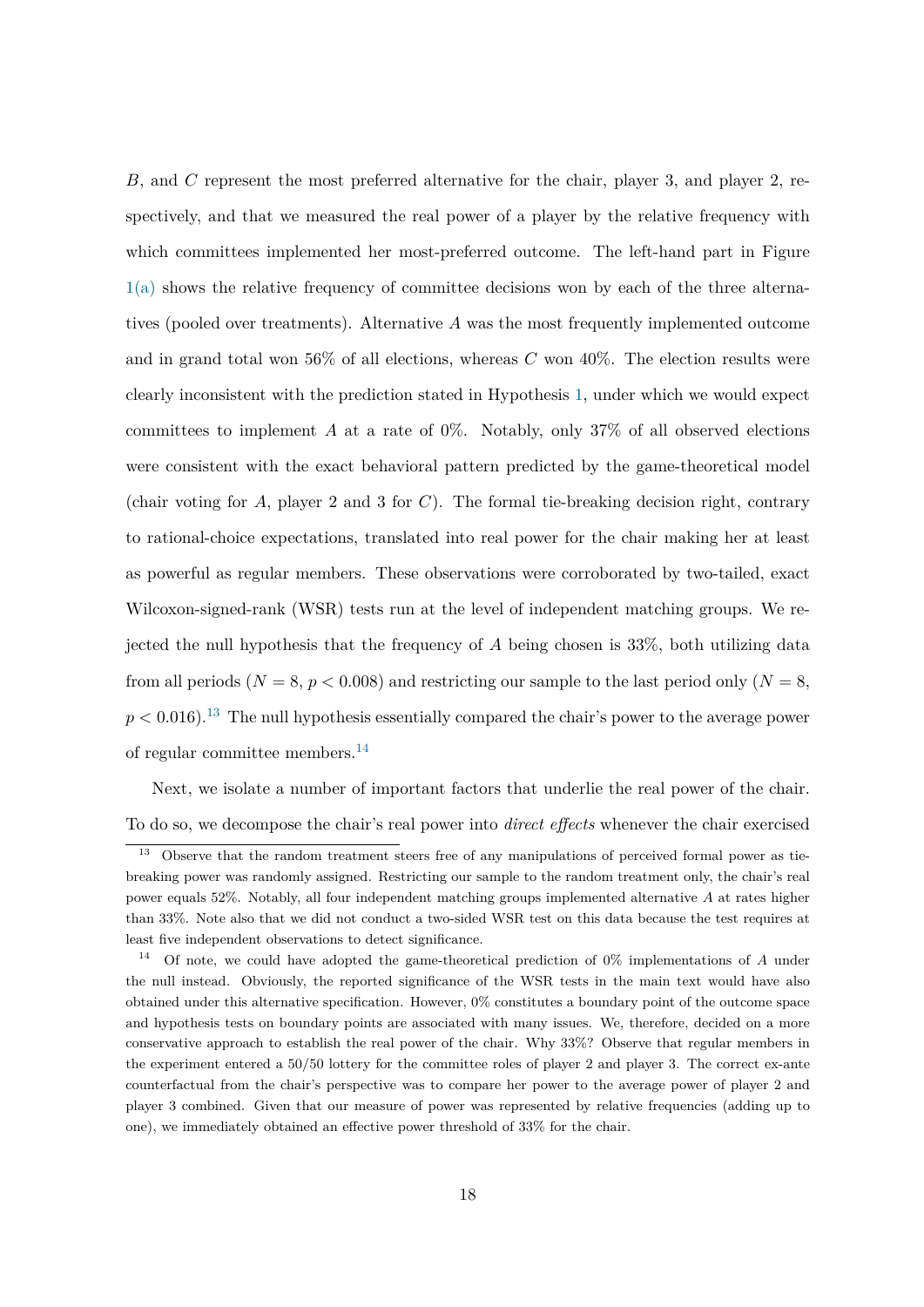<span id="page-19-0"></span>

(a) Committee outcomes

<span id="page-19-1"></span>

(b) Determinants of real power

<span id="page-19-2"></span>(c) Individual voting behavior

Figure 1: Committee outcomes, determinants of real power, and individual voting behavior over all periods.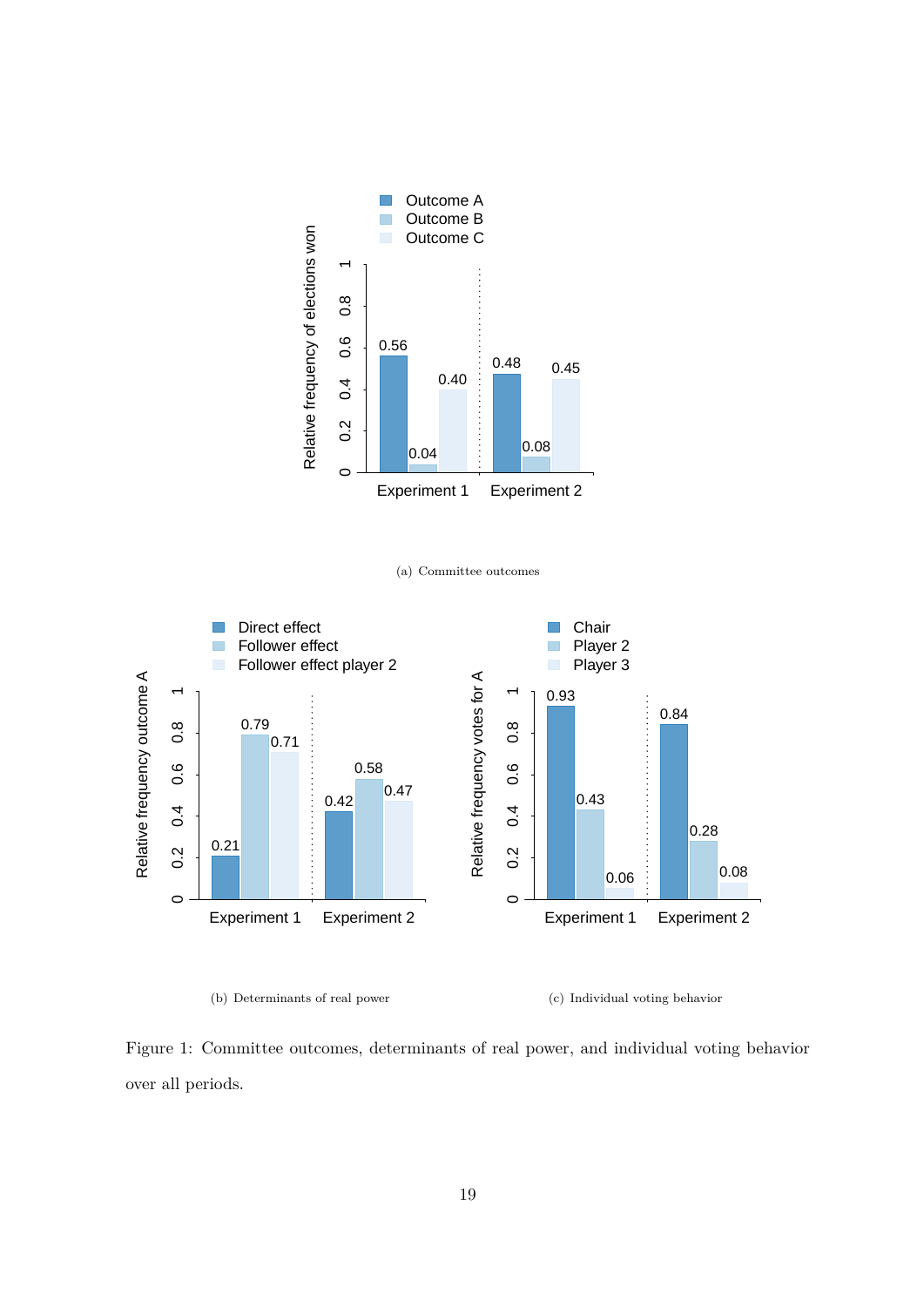her tie-breaking decision right in favor of A and into *follower effects* whenever A won the election and at least one regular member voted for A. From the left-hand part in Figure [1\(b\)](#page-19-1) it is evident that follower effects were empirically more prominent than direct effects in Experiment 1. Only 21% of A-outcomes occurred as a consequence of exercising tie-breaking power, whereas 79% of A-outcomes were due to follower effects. A total of 71% of all Aoutcomes entailed player 2 voting for A; of these, all outcomes were associated with voting profiles that saw the chair vote for alternative A and player 3 vote for either  $C(57%)$  or B (14%). Two two-sided exact WSR tests run at the level of independent matching groups corroborated that follower effects occurred more frequently than direct effects (all periods:  $p < 0.023$ , last period:  $p < 0.054$ ,  $N = 8$  in each test).

Assessing behavior at the individual level, the left-hand part of Figure [1\(c\)](#page-19-2) presents the individual vote frequencies in favor of alternative A. We observed stark differences across member roles, which reflected closely the material incentives induced by the committee's preference structure over alternatives. The chair displayed a strong motive to support her favorite option and voted for A in 93% of all elections. On the contrary, player 3 supported A, her least-preferred option, in only 6% of the elections. Committee decisions in favor of A imposed the highest costs in terms of foregone payoffs for this committee member. Player 2 showed an intermediate level of voting for A, which captured her trade-off between the—possibly psychological—motives to follow the chair and the pursuit of her material selfinterest.[15](#page-20-0)

To lend further credence to our interpretation that player 2 was willing to forgo significant material benefits as a consequence of following the chair, we calculated her expected payoff of voting for A against the empirically observed behavior of the other committee members. Specifically, we assumed that player 2 adopts a probabilistic voting strategy. With probability p, she votes for A, with probability  $1 - p$  she votes for C. If  $p = 1$ , she votes for A for sure,

<span id="page-20-0"></span><sup>&</sup>lt;sup>15</sup> Table [A.1](#page-46-0) in the Appendix shows the evolution of the main dependent variables and demonstrates the robustness of our findings across periods. Table [A.2](#page-47-0) and Table [A.3](#page-47-1) present a more detailed summary of committee outcomes and individual vote frequencies.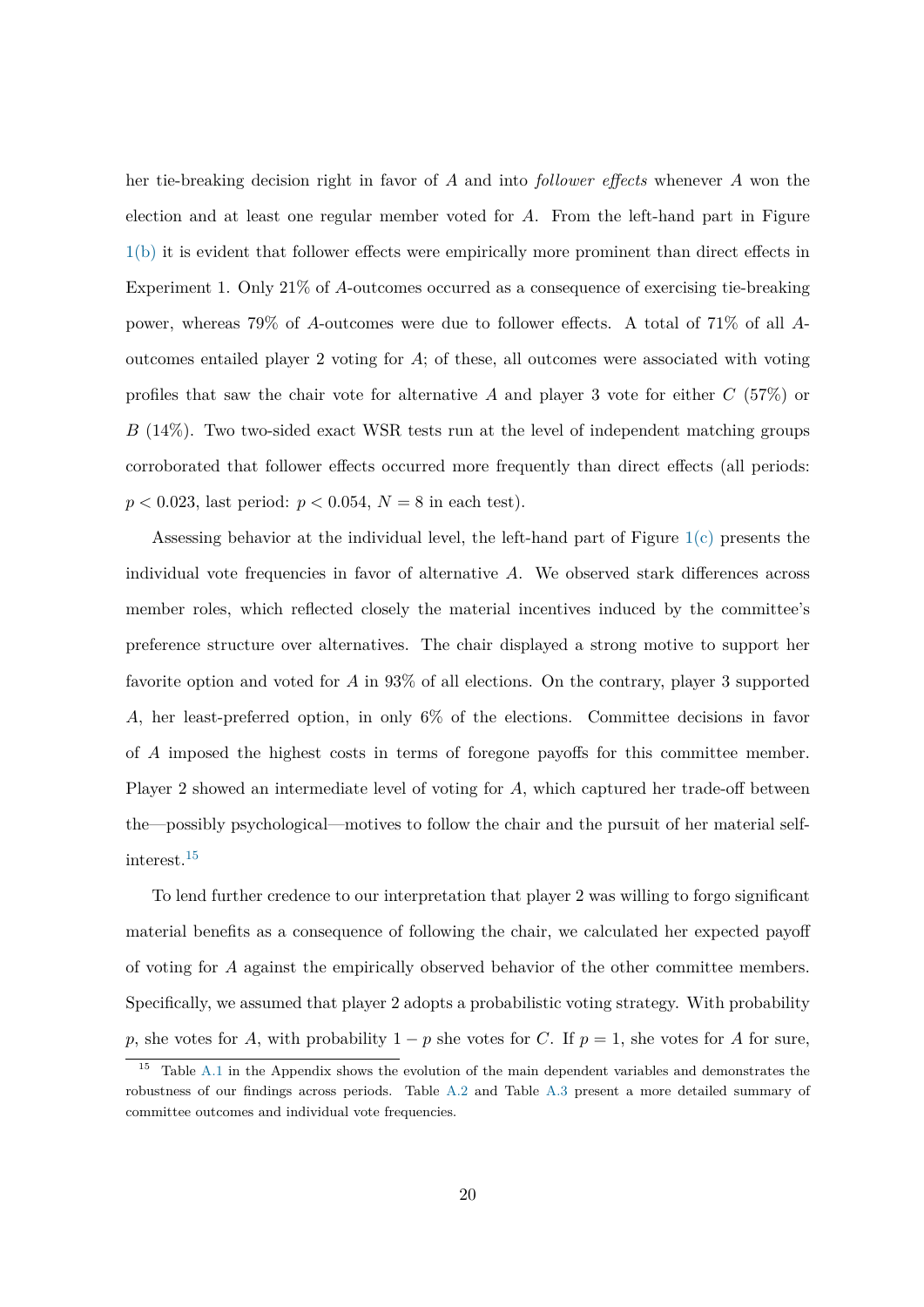|                  | Experiment 1 |        | Experiment 2 |          |
|------------------|--------------|--------|--------------|----------|
| Prob. vote for A | Performance  | Random | Chair label  | No label |
| 100\%            | 9.72         | 9.64   | 9.60         | 9.30     |
| 75%              | 10.67        | 10.67  | 10.44        | 10.20    |
| 50\%             | 11.63        | 11.70  | 11.28        | 11.11    |
| 25%              | 12.58        | 12.72  | 12.12        | 12.01    |
| $0\%$            | 13.53        | 13.75  | 12.96        | 12.91    |

<span id="page-21-0"></span>Table 3: Expected payoff in Euros for player 2 voting for A vs voting for C.

*Notes:* Table reports expected payoffs in Euros for player 2. Payoffs are calculated against the empirically observed behavior of player 3 and chair participants. We set the probability to vote for  $B$  at  $0\%$  and consider various levels of probabilities to vote for A.

if  $p = 0$  she does so for C. We conveniently set the probability to vote for B to zero, as voting for B was empirically and theoretically irrelevant. Table [3](#page-21-0) shows the expected payoffs in Euro amounts of the probabilistic voting strategy at various levels of p. Across both treatments expected payoffs were the lowest if player 2 followed the chair and voted for A with certainty. The corresponding figures were  $\epsilon = 9.72$  in the performance treatment and  $\epsilon$ 9.64 in the random treatment. A decrease in the probability of voting for A, conversely an increase in the probability of voting for  $C$ , was associated with a monotonic increase in expected payoffs with a peak at  $p = 0$ , i.e., voting for C for sure. Player 2 would have maximized expected payoffs by going against the chair and voting for C. Voting for A in comparison to voting for C was associated with an average cost of  $\epsilon$ 3.81 in the performance treatment and  $\epsilon$ 4.11 in the random treatment for player 2.<sup>[16](#page-21-1)</sup>

<span id="page-21-1"></span><sup>&</sup>lt;sup>16</sup> Unreported ordinary-least-squares regressions with robust standard errors statistically confirm the differences in expected payoffs between voting for A and voting for C. As the dependent variable, we calculated the participant-averaged payoff from the four elections in the experiment for player 2. As independent variables, we included a variable that counts from  $0$  to  $4$  how often a player  $2$  voted for  $A$ , a treatment dummy, and the interaction term between the count variable and the treatment dummy. Increasing the count by one of voting for A was associated with a decrease in average payoffs by  $\epsilon$ 1.08 (significant at the 1% level). We found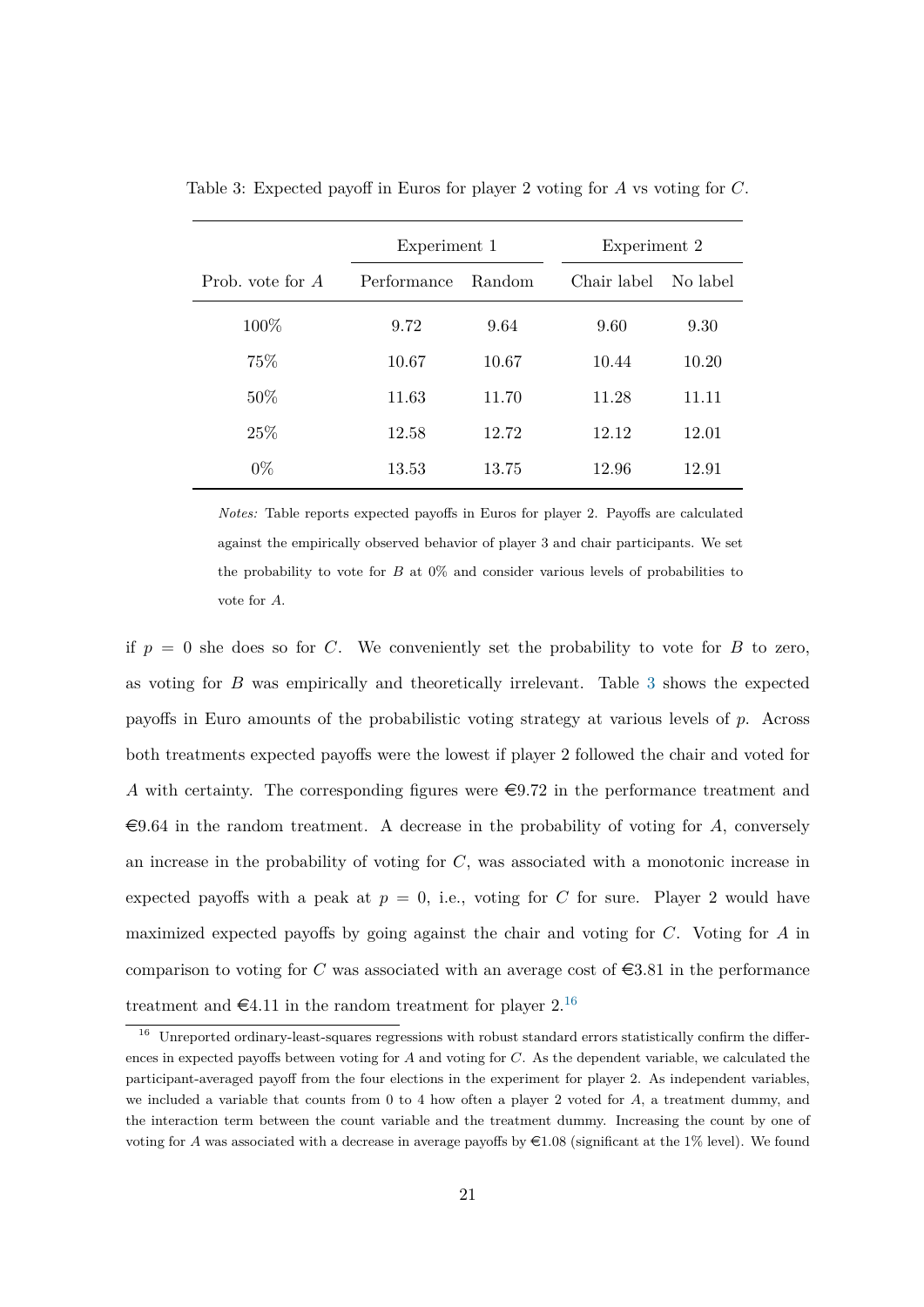Taken together, individual-level behavior demonstrated that follower effects associated with player 2's behavior were one of the sources of the chair's real power. We thus examined player 2's behavior in light of potential treatment differences to further elucidate the driving forces behind the follower effect. Recall that our hypothesis was that performance-based allocation of the tie-breaking decision right would legitimize power, which in turn would sway regular members to vote more often for A in the performance treatment than in the random treatment (see Hypothesis 2). Theory suggested that this argument had little bite for player 3 because alternative A was her least-preferred alternative and so voting for it was associated with high monetary costs. Indeed, data showed player 3 rarely voted for A in any of the treatments and we did not observe any treatment differences in behavior for this member.

To investigate our main treatment hypothesis, which captured the causal effect of holding tie-breaking power legitimately on voting behavior, we ran probit regressions on player 2's propensity to vote for A. The dependent variable was the same across models and took the value of 1 if player 2 voted for A, and 0 otherwise. Both models in Table [4](#page-23-0) confirmed that the performance treatment had a significant effect on the propensity to side with the chair for player 2. The coefficient for the Performance dummy was positive and significant in both models. We also added additional controls to account for treatment-specific learning effects. Whereas the Period variable itself was insignificant, the interaction effect between Performance and Period was significant and negative. This finding pointed towards a decline in the treatment effect on the propensity to side with the chair over time. We therefore computed average marginal effects for the Performance coefficient for each of the four periods in the experiment separately.

In model (2), the treatment effect was positive and significant in the first two periods, but insignificant for later ones. Player 2's probability of voting for A was 36 and 25 percentage points higher in the performance treatment than in the random treatment, in the first two periods of the experiment, respectively. In the last period, we observed no difference

no significance for the treatment dummy and no significance for the interaction term. Similar results were obtained, albeit with the opposite sign, by replacing the count to vote for A by a count to vote for C.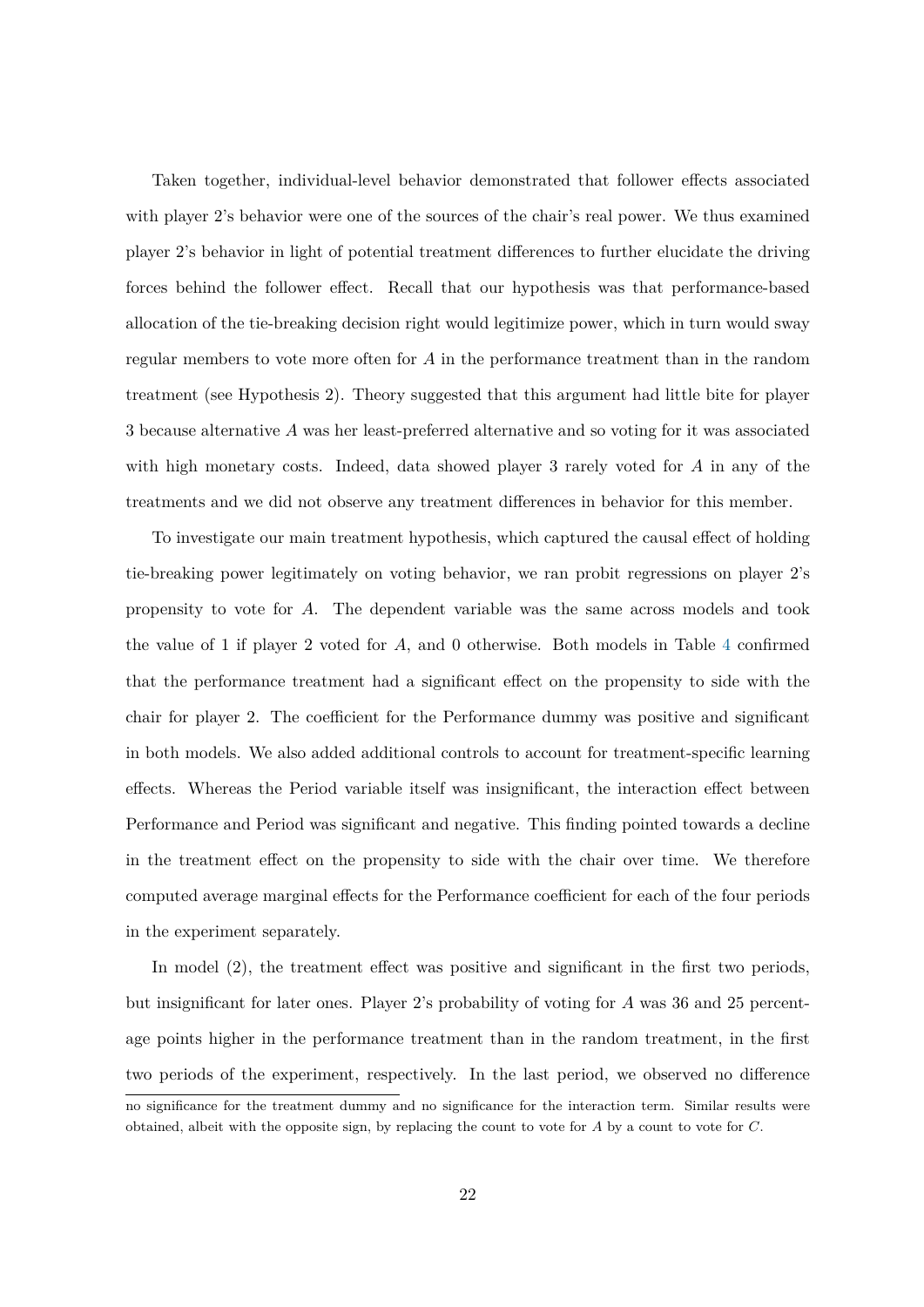| DV: vote for A                         | (1)        | (2)         |
|----------------------------------------|------------|-------------|
| Performance                            | $1.157**$  | $1.369**$   |
|                                        | (0.521)    | (0.546)     |
| Period                                 | $-0.083$   | $-0.090$    |
|                                        | (0.067)    | (0.069)     |
| Performance $\times$ Period            | $-0.317**$ | $-0.340**$  |
|                                        | (0.152)    | (0.162)     |
| Words encoded                          |            | $-0.046***$ |
|                                        |            | (0.009)     |
| Decisiveness belief                    |            | 0.008       |
|                                        |            | (0.007)     |
| WTP1 chair                             |            | 0.147       |
|                                        |            | (0.108)     |
| Constant                               | $-0.154$   | $-0.419$    |
|                                        | (0.369)    | (0.949)     |
| Average marginal effect of performance |            |             |
| at Period 1                            | $0.320**$  | $0.361**$   |
|                                        | (0.161)    | (0.147)     |
| at Period 2                            | 0.206      | $0.250*$    |
|                                        | (0.153)    | (0.141)     |
| at Period 3                            | 0.078      | 0.123       |
|                                        | (0.157)    | (0.147)     |
| at Period 4                            | $-0.039$   | 0.003       |
|                                        | (0.165)    | (0.155)     |
| Number of observations                 | 128        | 128         |
| Number of participants                 | 32         | 32          |
| Number of clusters                     | 8          | 8           |

<span id="page-23-0"></span>Table 4: Probit regressions on player 2's behavior, Experiment 1.

*Notes:* Probit regressions with standard errors clustered at the matchinggroup level in parentheses. Dependent variable is dummy, 1 if player 2 voted for A. We report average marginal effects of the Performance dummy at different periods separately. Significance codes: ∗∗∗ at 1% level, ∗∗ at 5% level,  $^*$  at 10% level.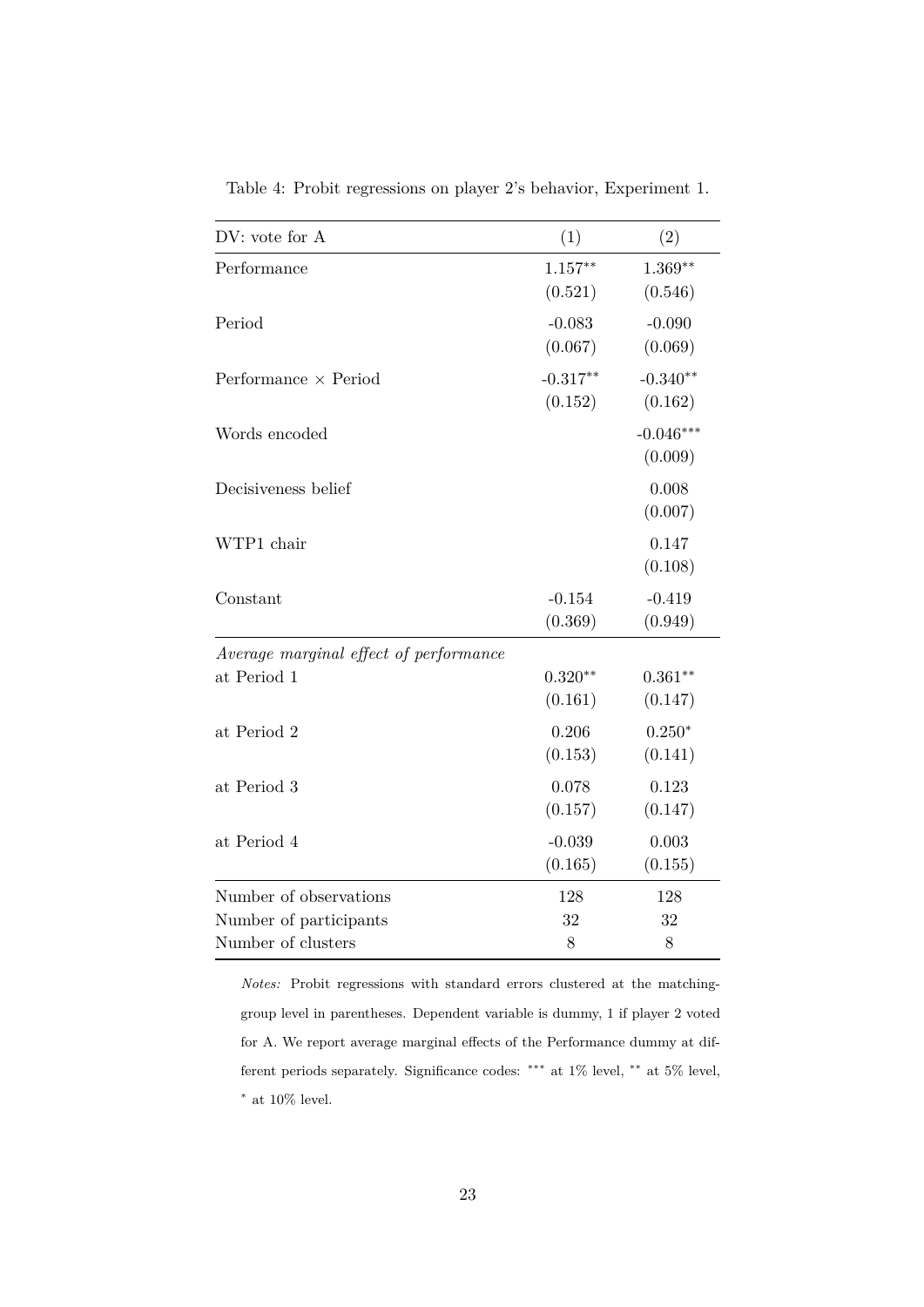across treatments. These results pointed towards a short-lived effect of legitimate power on the follower effect within the experiment. A possible explanation for the short-lived character of the treatment effect is given by the feedback and learning opportunities present in our complete-information setting. Another explanation is offered by the possibility of participants forgetting about our one-time legitimacy manipulation, although we reminded participants at the time of each chair-role allocation mechanism before they cast their vote on-screen. Controlling for the number of correctly encoded words in the real-effort task yielded a significant and negative coefficient. Regarding the interpretation of this effect, our conjecture was that performance was largely driven by effort, as intended by the real-effort task (see [Erkal et al.,](#page-42-10) [2011\)](#page-42-10). Those who exerted a high level of effort, but were not allocated to the chair role, may have voted against the alternative preferred by the chair out of spite. None of the other variables had a significant impact on player 2's propensity to vote for A.

Overall, Experiment 1 demonstrates that the formal decision right to break ties confers real influence over committee decisions for the chair, partly through exercising the decision right to break ties in case of a deadlock, but mainly through follower effects. The treatment comparison provided causal evidence that holding tie-breaking power legitimately swayed player 2 to side with the chair. Observed committee behavior and, in particular, the treatment difference in behavior was consistent with a tendency for compliant or conformist behavior for player 2. Player 2 behavior under legitimized power 'conformed' with behavior and preferences of the chair in the committee to a higher degree than under randomly assigned power. The perception of the attractiveness of the chair's role, elicited before the game, supported these behavioral findings. The majority of participants perceived the chair position as overwhelmingly positive, as evidenced by the high level of effort exerted in the real-effort task (correctly encoded words, mean  $M = 36.3$ ,  $SD = 7.3$ ) and the high ex-ante stated willingness to become chair (WTP1:  $M = 8.2$ ,  $SD = 1.7$ , on 10-point Likert scale). Participants also overestimated the *direct effect* of breaking ties: they expected 55% of all elections to result in a three-way tie, whereas a tie occurred in only 14%.

Our experimental findings bear important implications for committee decisions in the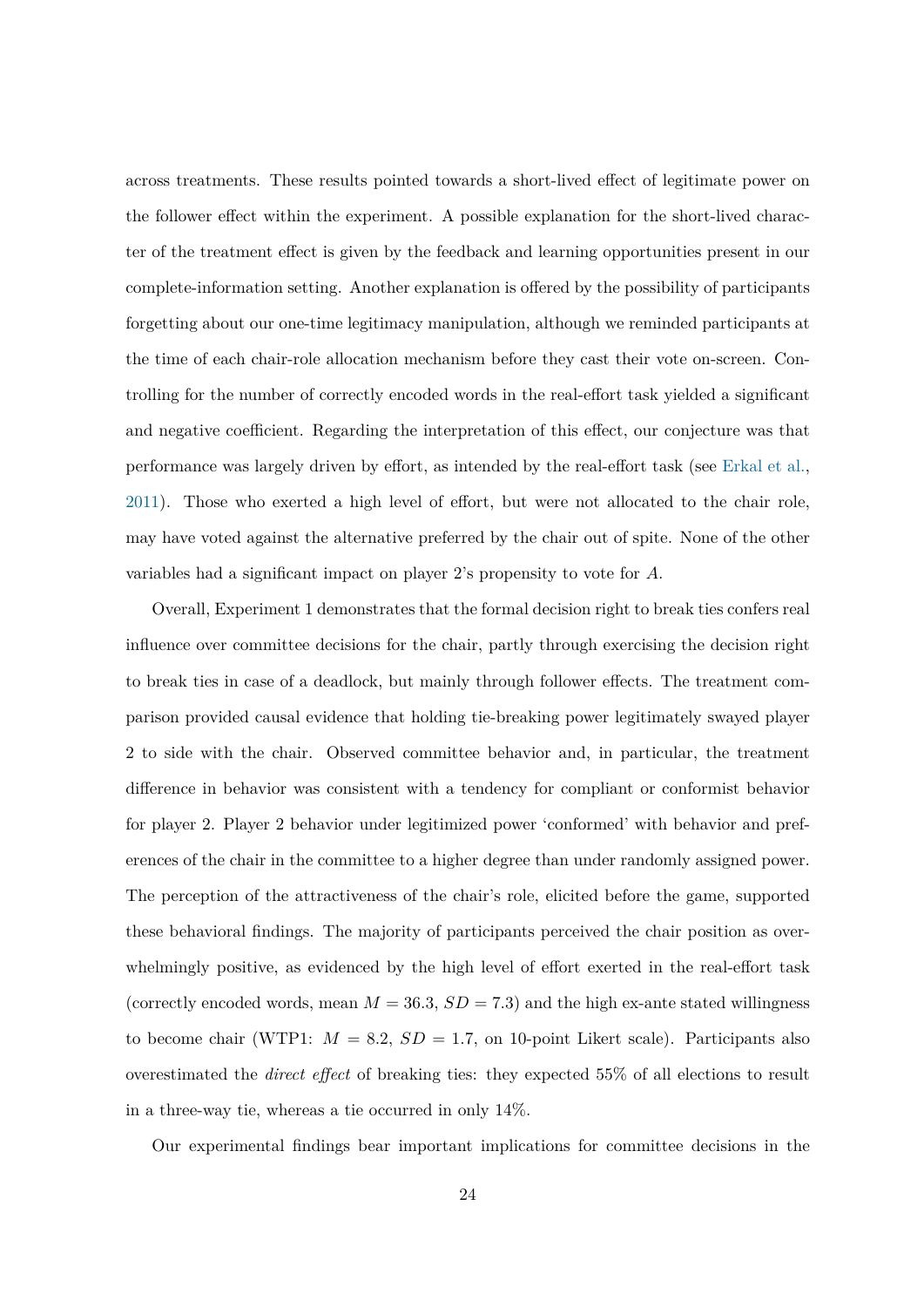presence of a well-defined asymmetry in formal power among committee members. They suggest that the perception of power can lead to strong follower effects even if formal power, the decision right to break ties, does not necessarily lead to influence over outcomes (real power). To gain further insight into the underlying reasons for the observed follower effects in Experiment 1, we conducted a second experiment that assesses, among other things, the perception of chair power before and after the committee elections.

## <span id="page-25-0"></span>**4 Experiment 2**

Our motivation for the follow-up experiment was two-fold. First, we investigated the general robustness of our Experiment 1. Second, we provided new insights into the perception of formal and real power, as well as into the possible mechanism underlying follower effects. Throughout Experiment 1, we followed the convention of referring to the member holding the tie-breaking decision right as the 'chair' of the committee. The connotations of this particular labeling might have increased the salience of the role and thus possibly contributed to the *level*-effect of the chair's power. The tournament character in the encoding task in Experiment 1 might have also added to this effect. In Experiment 2, we therefore removed the tournament element by assigning player roles randomly and introduced a control treatment with neutral chair labels (same as a regular member). We also expanded our pre-voting and post-voting questionnaires used in Experiment 1. We elicited WTP-attractiveness measures for all three member roles and tracked how these changed with experience in the committee game. The elicitation allowed us to investigate how experience influenced the participants' perception of power. Further, we included post-voting measures on social status and adaption motives to study potential correlates of follower effects. Except for these changes, the design is identical to that of Experiment 1.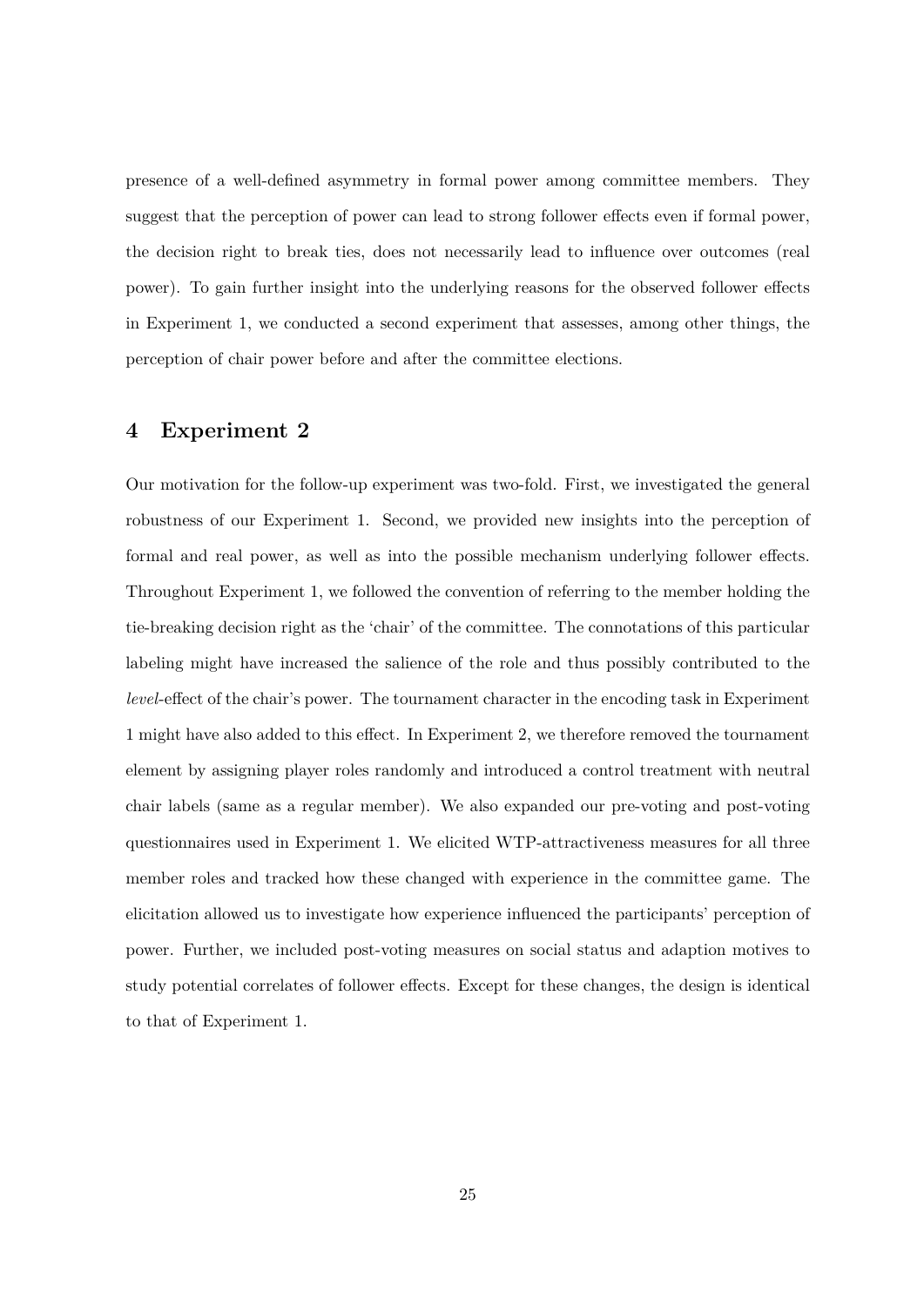### **4.1 Design**

*Treatments and committee game.*Participants were allocated randomly to one of two treatments, which differed only in the labeling of the chair role. In the *neutral-label* treatment, we used 'voter i' to refer to player roles, with  $i \in \{X, Y, Z\}$ . In the *chair-label* treatment, we used the same label as in Experiment 1 ('chair') to refer to the player holding tie-breaking decision right. Table [2](#page-16-0) summarizes the treatment differences between experiments. The design allowed us to assess whether or not role labels, independent of the formal decision right, influenced the behavior of the committee members. We employed the same voting game as in Experiment 1.

Furthermore, participants stated the attractiveness of each committee member role before (WTP1) and after (WTP2) the committee voting stage, on 10-point Likert scales. The post-voting questionnaire also included questions on the social status of committee members (taken from [de Kwaadsteniet and van Dijk,](#page-44-12) [2010\)](#page-44-12). In particular, each participant answered two questions about *each* of the other two committee members' status on 7-point Likert scales: a) "Do you believe you had a higher status than voter j?" and b) "Do you believe you had a lower status than voter j?" The measure of social status  $S_{i,j}$  of member i relative to member j was taken as the rating difference between the two questions. If  $S_{i,j} > 0$  ( $S_{i,j} < 0$ ), member i attributed a higher (lower) social status to herself than to the other committee member j. Participants also answered two questions about about their adaption motives with regard to the behavior of each of the other two members via 7-point Likert scales: a) "To which extent did you feel that you had to adapt your decisions to the decisions of voter j?" and b) "To which extent did you feel that voter j had to adapt his or her decisions to your decisions?" The measure of adaption motive  $M_{i,j}$  of member i with regard to member j was taken as the rating difference between the two questions. If  $M_{i,j} > 0$  ( $M_{i,j} < 0$ ), member i expressed a motive to adapt her behavior to the behavior of member  $j$  (an expectation that member  $j$ had to adapt her decision to member *i*'s decision). As in Experiment 1, WTP, social status, and adaption motive questions were not incentivized.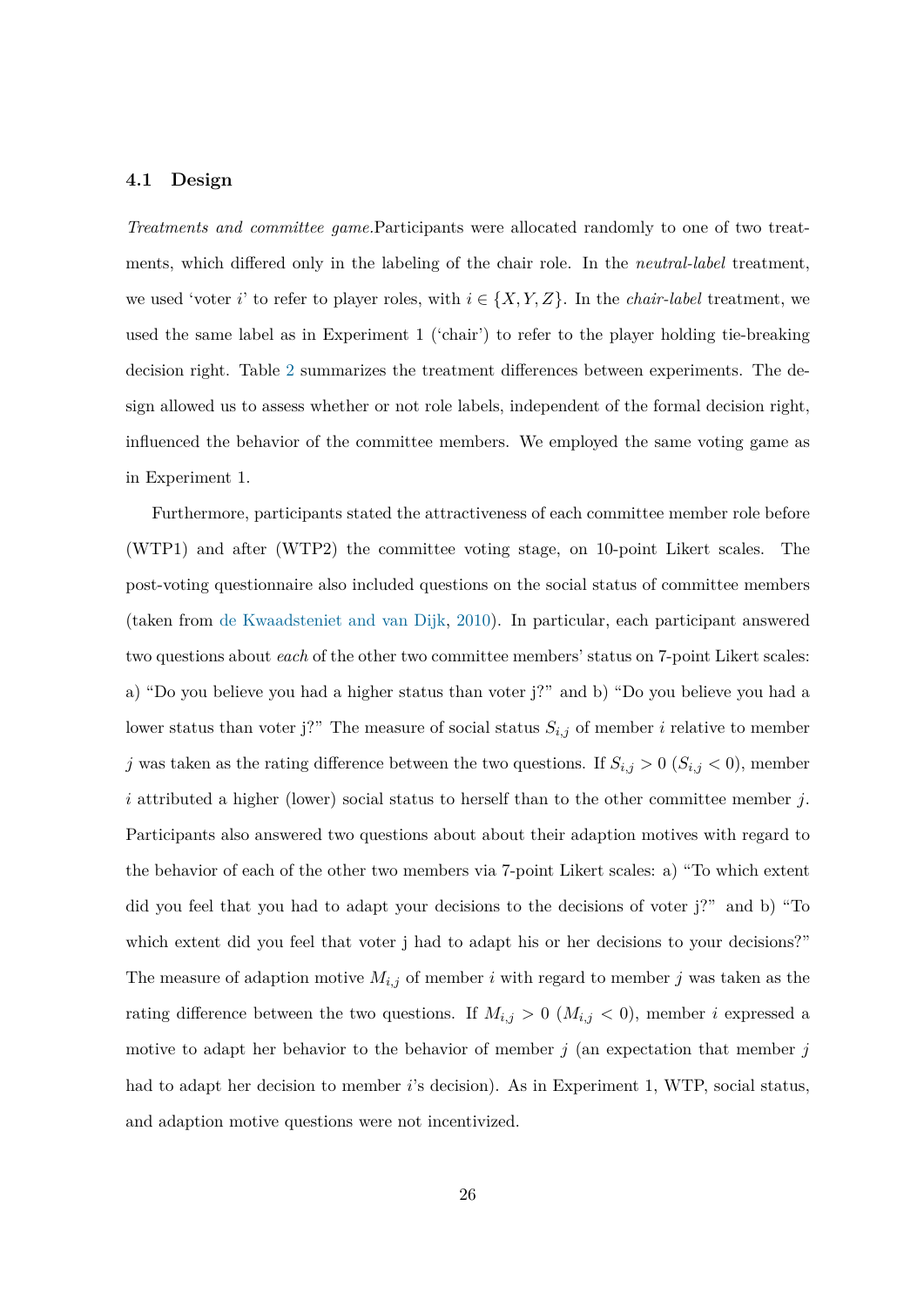*Procedural details.* The experiment was conducted at the Vienna Center for Experimental Economics (VCEE) of the University of Vienna. In total, 120 participants (60 females, average age 25) were recruited from a student pool using the online recruitment system ORSEE. All parts of the experiment were run with the software z-Tree. Each of the 5 sessions we ran comprised 24 subjects distributed in two independent matching groups, one per treatment. We thus collected data on 5 independent matching groups per treatment in total. A session lasted 70 min and average total earnings were about  $\epsilon$ 16.

### **4.2 Results**

The right-hand side in Figure  $1(a)$  to Figure  $1(c)$  presents the outcome distribution, the decomposition of the chair's power into direct effects and follower effects, and the relative frequencies of votes cast in favor of A across member types for Experiment 2. Experiment 2 essentially replicates our main findings from Experiment 1. Election outcomes were inconsistent with rational-choice theory as formulated in Hypothesis 1. Only 37% of all observed elections corresponded to the exact behavioral pattern predicted by the game-theoretical model (chair voting for A, player 2 and 3 for C). Alternative A was the most frequently implemented committee decision with 48%, implying a substantial real power of the chair. We also observed that the chair's real power was to a large extent driven by follower effects associated with player 2 voting for A. Player 2 would have maximized her expected payoffs by voting for  $C$ , see Table [3.](#page-21-0) We ran the same set of hypothesis tests in Experiment 2 as we did for Experiment 1 to corroborate our main findings. The two-sided WSR tests found that the chair was more powerful than regular members (all periods:  $p < 0.004$ , last period:  $p < 0.086$ ,  $N = 10$  in each test) and that follower effects were as prominent as direct effects (all periods:  $p > 0.388$ , last period:  $p > 0.718$ ,  $N = 10$  in each test).<sup>[17](#page-27-0)</sup>

<span id="page-27-0"></span><sup>&</sup>lt;sup>17</sup> Analogous to the random treatment in Experiment 1, the neutral-label treatment in Experiment 2 steers free of any manipulations of perceived formal power as tie-breaking power was randomly assigned and the chair-role neutrally framed. Restricting our sample to the neutral-label treatment only, the chair's real power equals 46%. A two-sided, exact WSR test on this data signifies that the chair's real power was larger than 33\%  $(p = 0.063, N = 5)$ .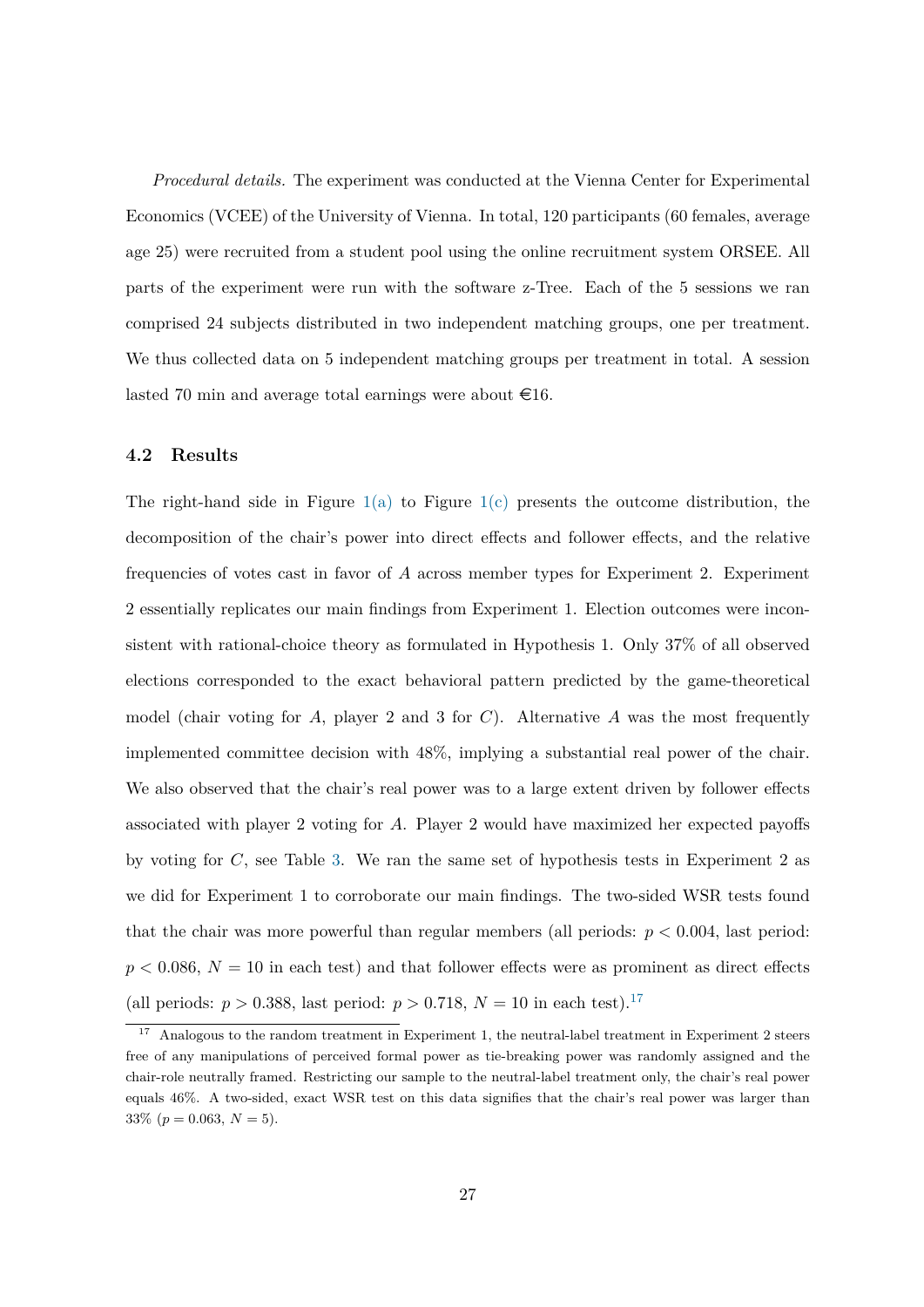| DV: vote for A                | (1)                   | (2)                   | (3)                   |
|-------------------------------|-----------------------|-----------------------|-----------------------|
| Neutral Label                 | $-0.188$              | $-0.216$              | $-0.140$              |
|                               | (0.691)               | (0.739)               | (0.695)               |
| Period                        | $-0.486**$<br>(0.224) | $-0.571**$            | $-0.569**$<br>(0.243) |
|                               |                       | (0.253)               |                       |
| Neutral Label $\times$ Period | 0.234                 | 0.242                 | 0.245                 |
|                               | (0.264)               | (0.303)               | (0.290)               |
| Adaption motive to chair      |                       | $0.205***$<br>(0.073) |                       |
|                               |                       |                       |                       |
| Status chair                  |                       |                       | $0.173***$<br>(0.040) |
| Decisiveness belief           |                       | $-0.009$              | $-0.004$              |
|                               |                       | (0.006)               | (0.005)               |
| WTP1 chair                    |                       | $-0.019$              | $-0.031$              |
|                               |                       | (0.062)               | (0.067)               |
| WTP1 player 2                 |                       | $-0.172**$            | $-0.175**$            |
|                               |                       | (0.071)               | (0.070)               |
| WTP1 player 3                 |                       | $0.232***$            | $0.164***$            |
|                               |                       | (0.056)               | (0.045)               |
| Constant                      | 0.347                 | $0.920**$             | $0.977**$             |
|                               | (0.481)               | (0.382)               | (0.476)               |
| Average marginal effects      |                       |                       |                       |
| Adaption motive to chair      |                       | $0.051***$            |                       |
|                               |                       | (0.013)               |                       |
| Status chair                  |                       |                       | $0.042***$            |
|                               |                       |                       | (0.008)               |
| Number of observations        | 160                   | 160                   | 160                   |
| Number of participants        | 40                    | 40                    | 40                    |
| Number of clusters            | 10                    | 10                    | 10                    |

<span id="page-28-0"></span>Table 5: Probit regressions on player 2's behavior, Experiment 2.

*Notes:* Probit regressions with standard errors clustered at the matchinggroup level in parentheses. Dependent variable is dummy, 1 if player 2 voted for A. We report average marginal effects of adaption motive to chair and status chair separately. Significance codes: <sup>∗</sup>\*\* at 1% level, <sup>∗</sup>\* at 5% level,  $^*$  at 10% level.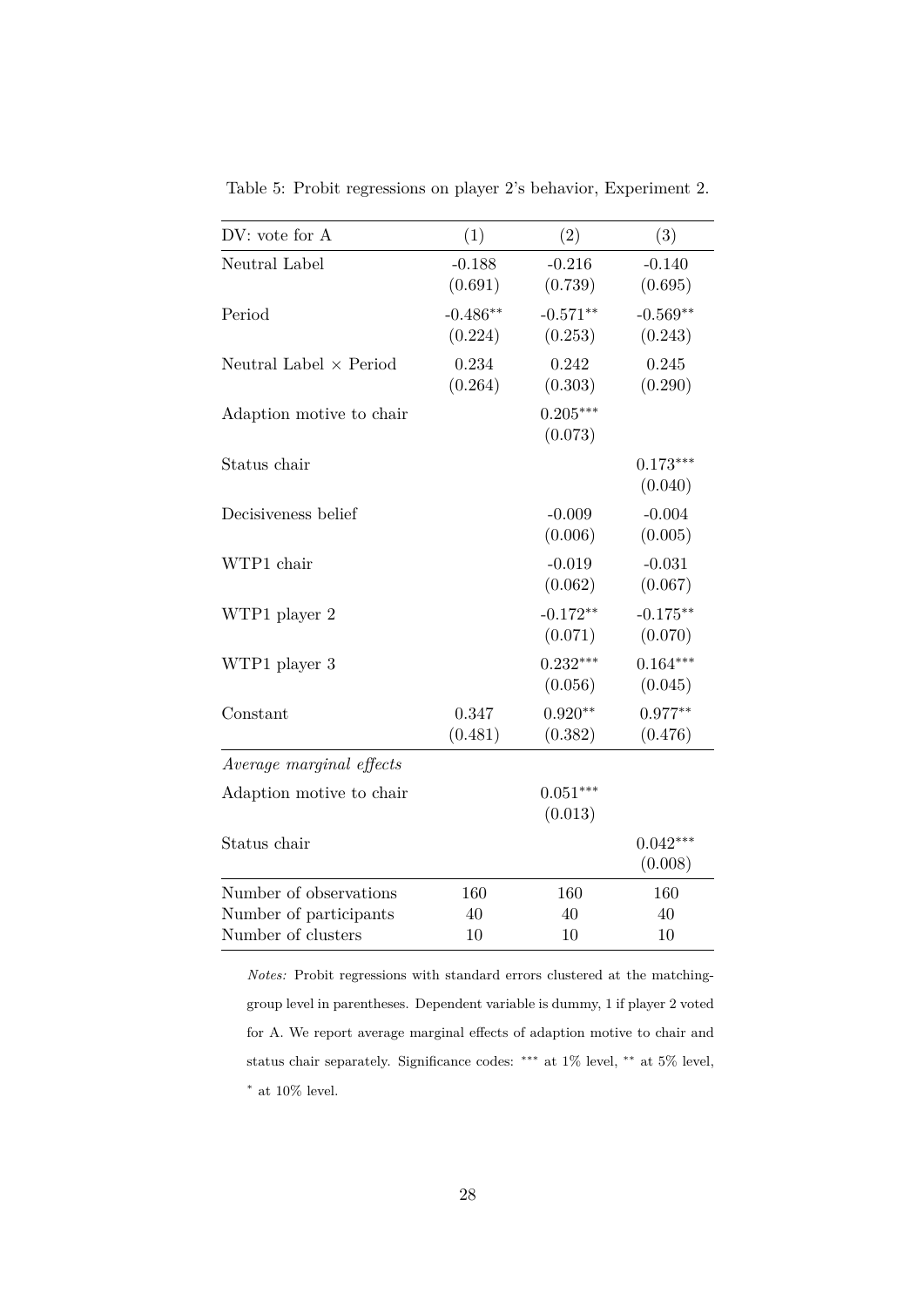Next, we ran a series of probit regressions to investigate the factors influencing player 2's decision to follow the chair and vote for A. In all models presented, the sample was restricted to player 2 participants and the dependent variable took the value 1 if a player 2 voted for A. Table [5](#page-28-0) presents the corresponding results. We started with the analysis of whether or not the label of the chair position itself contributed to the follower effect. If the salience of the chair label influenced behavior, player 2 would have been expected to vote for the chair's preferred alternative A more often in the chair-label than the neutral-label treatment, as formulated in Hypothesis [3.](#page-14-1) We found no support for this hypothesis as there was no significant effect of the neutral-label dummy in any of the models. In grand total, player 2 chose A with a frequency of  $22\%$  in the chair-label treatment and with  $33\%$  in the neutral-label treatment.<sup>[18](#page-29-0)</sup> The propensity to side with the chair was, however, declining over time as evidenced by the negative and significant coefficient of the period variable. Learning opportunities created by our repeated voting design diminished player 2's propensity to vote for A over time. We again found no impact of chair-label on this learning effect; the interaction term between the neutral-label dummy and period variable was insignificant.

Our treatment comparison provided no evidence for the salience of the chair position ('label effect') influencing the behavior of player 2. The subtle manipulation of the chair label had no effect in our competitive setting, nor were the follower effects in our experiment affected by the label attached to the chair position. However, the chair label constitutes just one of many factors that may contribute to follower effects and, thus, the real power of the chair. Because the asymmetry in the formal decision right was inherently embodied in our committee structure, the non-significance of the treatment effects led to the conjecture that the follower effects were mainly driven by the tie-breaking rule itself and not through the simple labeling effects of the chair position.

<span id="page-29-0"></span><sup>18</sup> Analogous regression analyses (unreported) also did not detect any treatment differences in individual behavior for the chair or for player 3. The chair's frequency of voting for A was 89% in the chair-label treatment and 80% in the neutral-label treatment. For player 3, the only reasonable way to influence the outcome of the committee is to choose C in an effort to gang up against the chair. Player 3 chose C with a frequency of  $63\%$ in the chair-label treatment and 64% in the neutral-label treatment.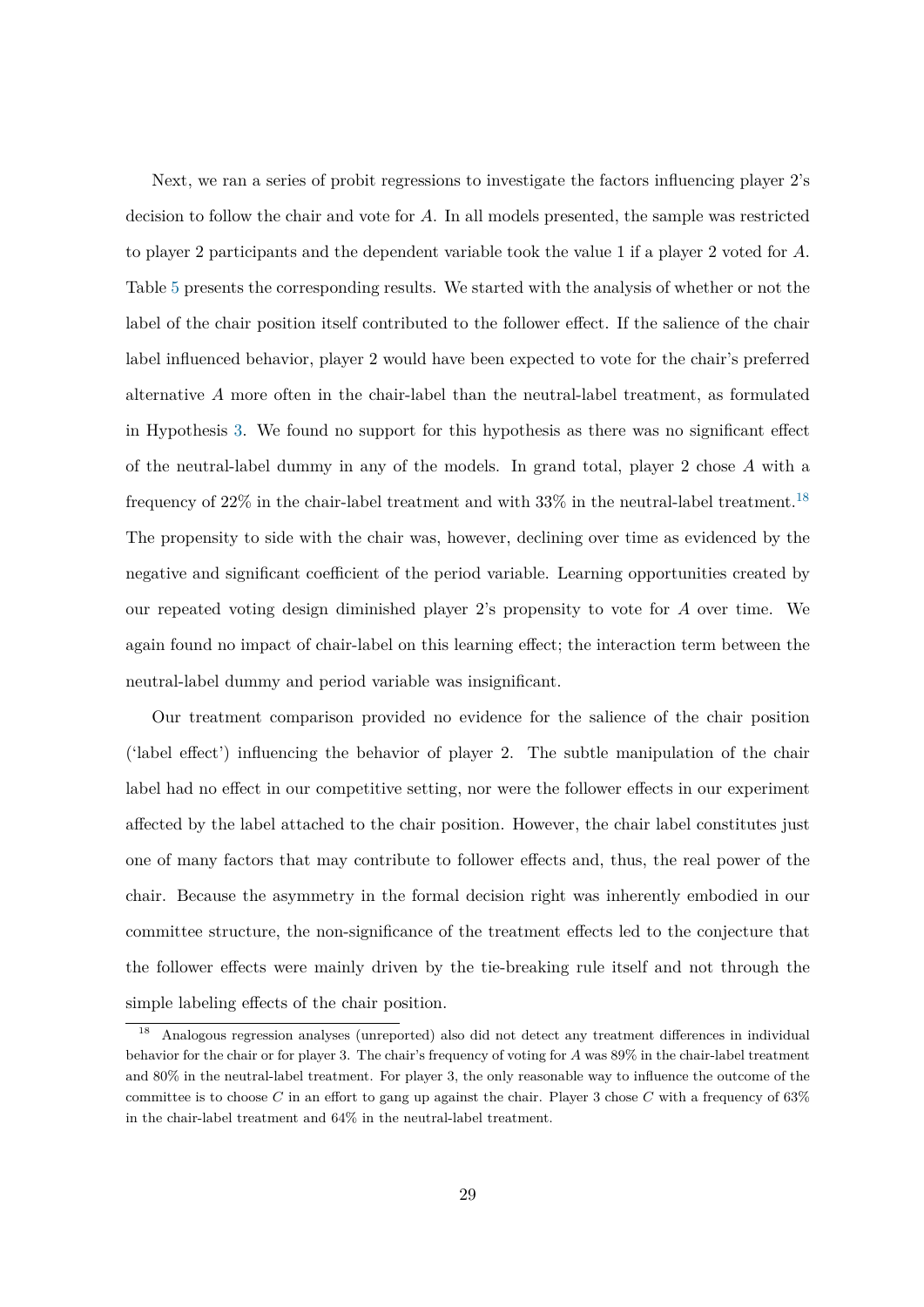To further substantiate this conjecture, we considered important correlates that would capture the relationship between the perception of power and the follower effects that drove the chair's real influence in the committee. To this end, we included further variables in the regression analysis to control for the ex-ante stated attractiveness for each of the three player roles, as well as for the stated decisiveness belief of the tie-breaking rule. The WTP1 coefficients for the player-2 and player-3 roles were significant; the former negative, the latter positive. One interpretation is that those player 2 participants who evaluated their own role as more positive were participants who followed the reasoning process outlined in Section  $2.2$  and expected committees to implement  $C$ . Participants who evaluated the player 3 role as relatively positive did not seem to be aware of this effect. The decisiveness belief, which expresses the participant's belief that the tie-breaking rule will decide the outcome (the direct effect), was insignificant.

Each participant also answered questions about the extent to which they felt the need to adapt their decisions to other members and about the perceived status of other members post-voting, both vital elements of the theories upon which our hypotheses were built. We included both measures (adaption motive and status chair) relating to the chair role into our analysis, with higher values indicating a higher need to adapt behavior and a higher status of the chair, respectively. Both measures were highly correlated with player 2's propensity to vote for A, the corresponding coefficients being significant and positive. To quantify this relationship, we estimated the average marginal effects of the variables on the probability of voting for  $A$ , see Table [5.](#page-28-0) A one-point increase in the adaption motive was associated with a 5.1 percentage point higher probability of voting for A. Similarly, a one-point increase in perceived status of the chair was associated with a 4.2 percentage point increase in the probability of voting for A. These results provided evidence that participants consciously admitted following the chair (as opposed to making errors). They were also compatible with the view that the formal decision right to break ties influenced follower behavior through the channel of perceived formal power.

Finally, we provide an analysis of how different (outcome) experiences in voting committees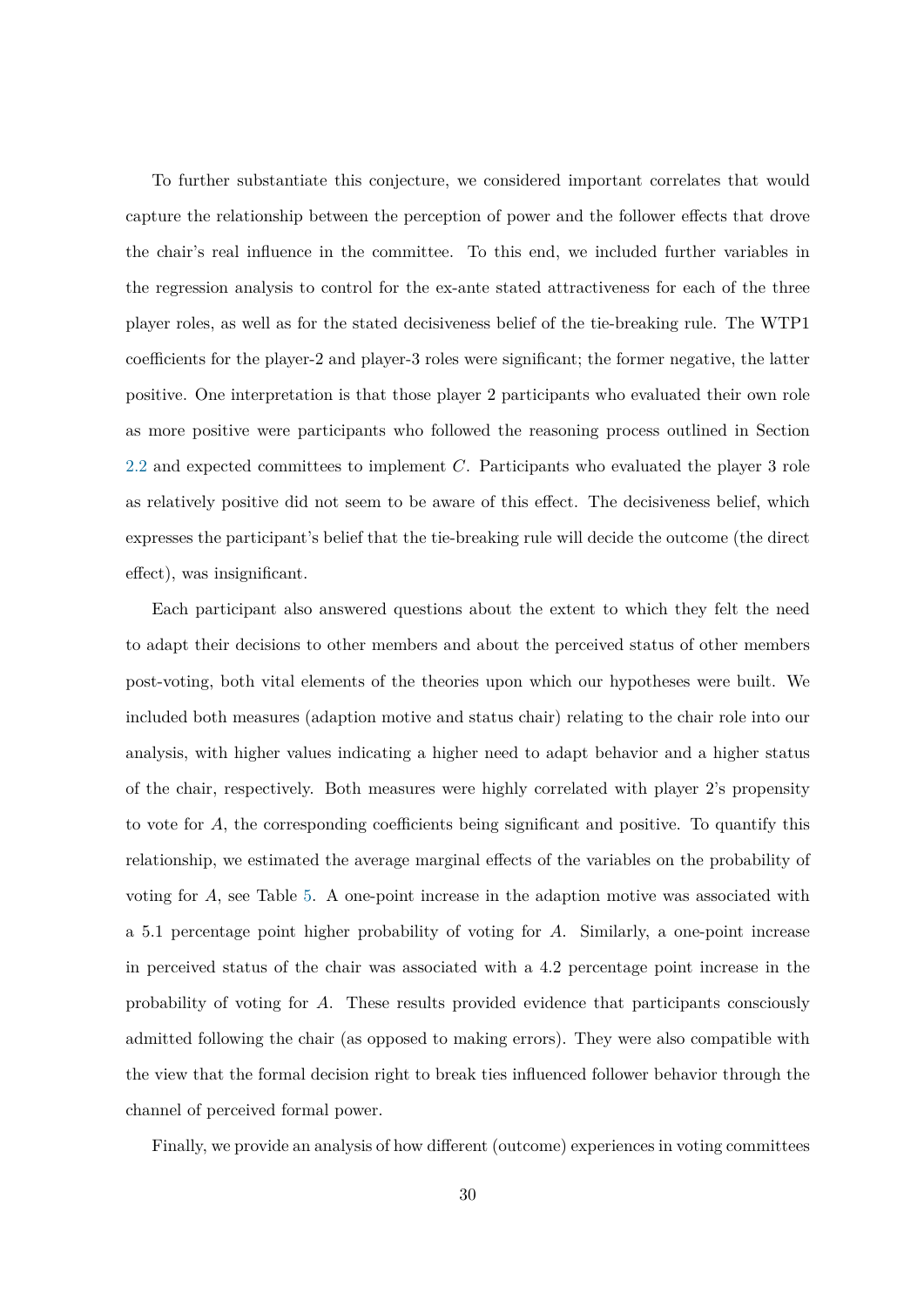<span id="page-31-0"></span>

Figure 2: Change in elicited role attractiveness over time.

changed participants' perception of the attractiveness of member roles in the committee, which is crucial for explaining the learning effects of regular members. We start with the observation that, in the pre-voting attractiveness measure of each role (WTP1), participants ascribed the highest attractiveness to the chair role (mean WTP1=8.85), followed by the role of player 2 (WTP1=5.21), and player 3 (WTP1=4.26). At the same time, committees implemented the chair's favorite alternative  $A$  with about same frequency as they implemented player  $2$ 's favorite alternative C, see Figure  $1(a)$ , which implies that a player 2 did on average as well as a chair. If the post-voting attractiveness measure (WTP2) was guided by the outcome experience in the committee, we should expect a post-voting decrease in the relative role attractiveness WTP2 between the chair role and the player-2 role.

Figure [2](#page-31-0) plots the differences between post-voting and pre-voting attractiveness assessed by all participants  $(WTP2 - WTP1)$ , for each member role. The horizontally aligned labels identify participants, while the vertically aligned labels identify the role that was to be assessed. For example, the first bar corresponds to the chair participants' assessments of the chair role, the fourth bar to player 2 participants' assessments of the chair role, and so forth. Figure [2](#page-31-0) reveals a heterogeneous pattern in attractiveness adjustments over time and a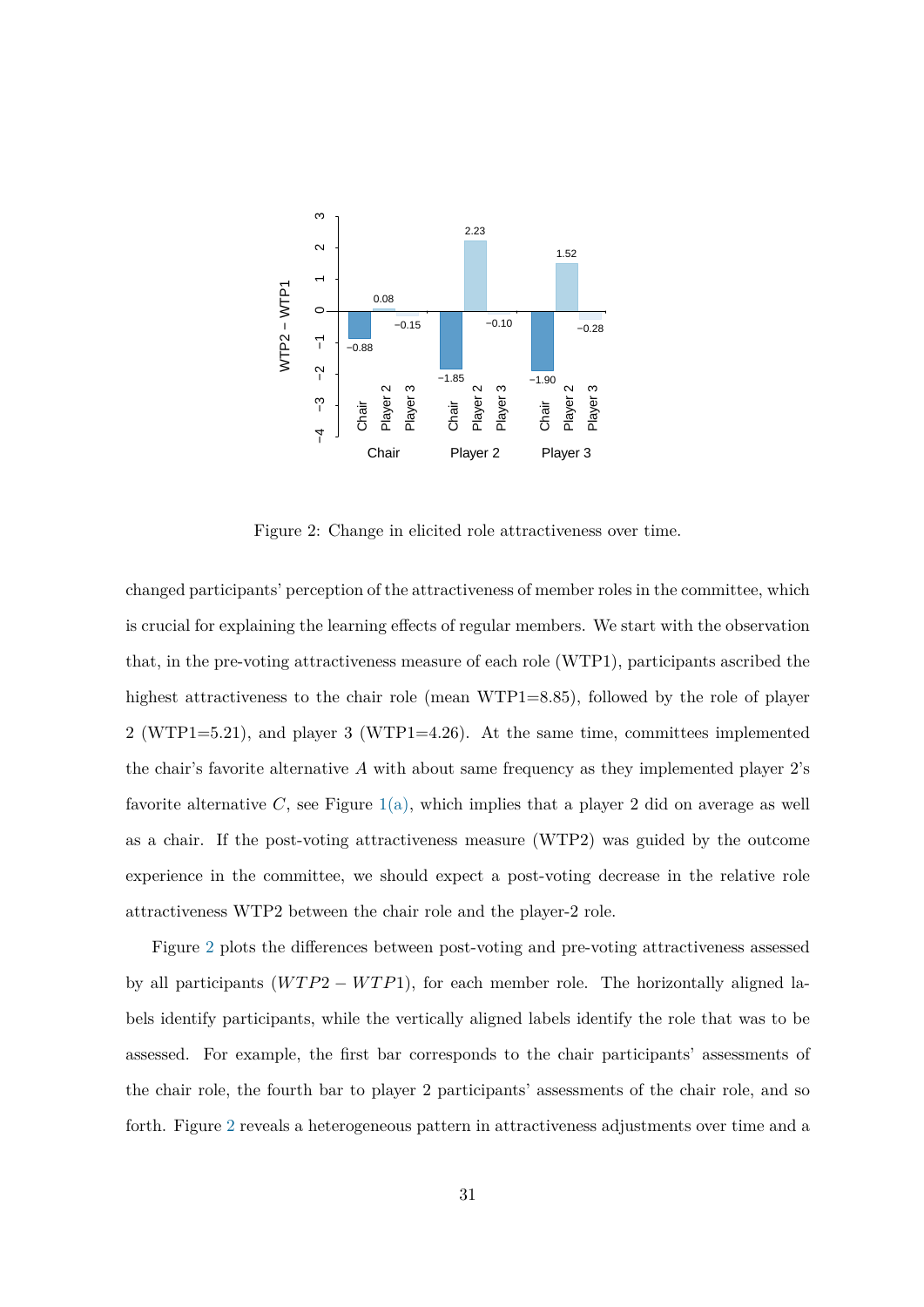pronounced difference in the role attractiveness elicited from regular members and the chair. Whereas regular member participants adjusted the attractiveness of each member role according to committee voting experience (decrease of chair role, increase of player 2 role), chair participants were, in contrast, much more reluctant to revise the attractiveness of their own role (downwards) and also did not adjust for the relative attractiveness of the player 2 role post-voting (upwards). The failure to recognize the pivotal role of player 2 in the committee established that the heterogeneous pattern of attractiveness adjustments was not driven by potential own-role biases.

To investigate this pattern more thoroughly, we ran a series of OLS regressions on our attractiveness measures. We condensed our attractiveness measures into one dependent variable representing the post-voting attractiveness difference between the chair and player 2 role net of their pre-voting differences: $19$ 

$$
(WTP2_{Chair} - WTP2_{Player2}) - (WTP1_{Chair} - WTP1_{Player2}). \tag{1}
$$

Model (1) in Table [6](#page-33-0) presents the corresponding regression results. First, note that the dummy for the neutral-label treatment did not have any significant effect in any model specification, i.e., did not influence the individual attractiveness statements. As can be seen, the dummies for the role of player 2 and player 3 were negative and significant. Importantly, a post-estimation hypothesis test did not detect any difference in attractiveness adjustments between regular members ( $p = 0.586$ ). This finding statistically confirmed our previous observation of heterogeneous patterns in attractiveness adjustments between chairs and regular members. Controlling for pre-voting differences, regular members assessed the chair role as less attractive than the player 2 role post-voting.

We also included two variables in the analysis that capture important experiences about the real power of the chair. The first captures the experience of tacit coordination against the

<span id="page-32-0"></span><sup>&</sup>lt;sup>19</sup> Notice that the expression can be rewritten as  $(WTP2_{Chair} - WTP1_{Chair}) - (WTP2_{Player2} WTP1_{Plauer2}$ ) which captures a difference in difference measure of the attractiveness assessments between player roles and over time. The two terms in brackets correspond to the chair and player 2 role attractiveness changes presented in Figure [2.](#page-31-0)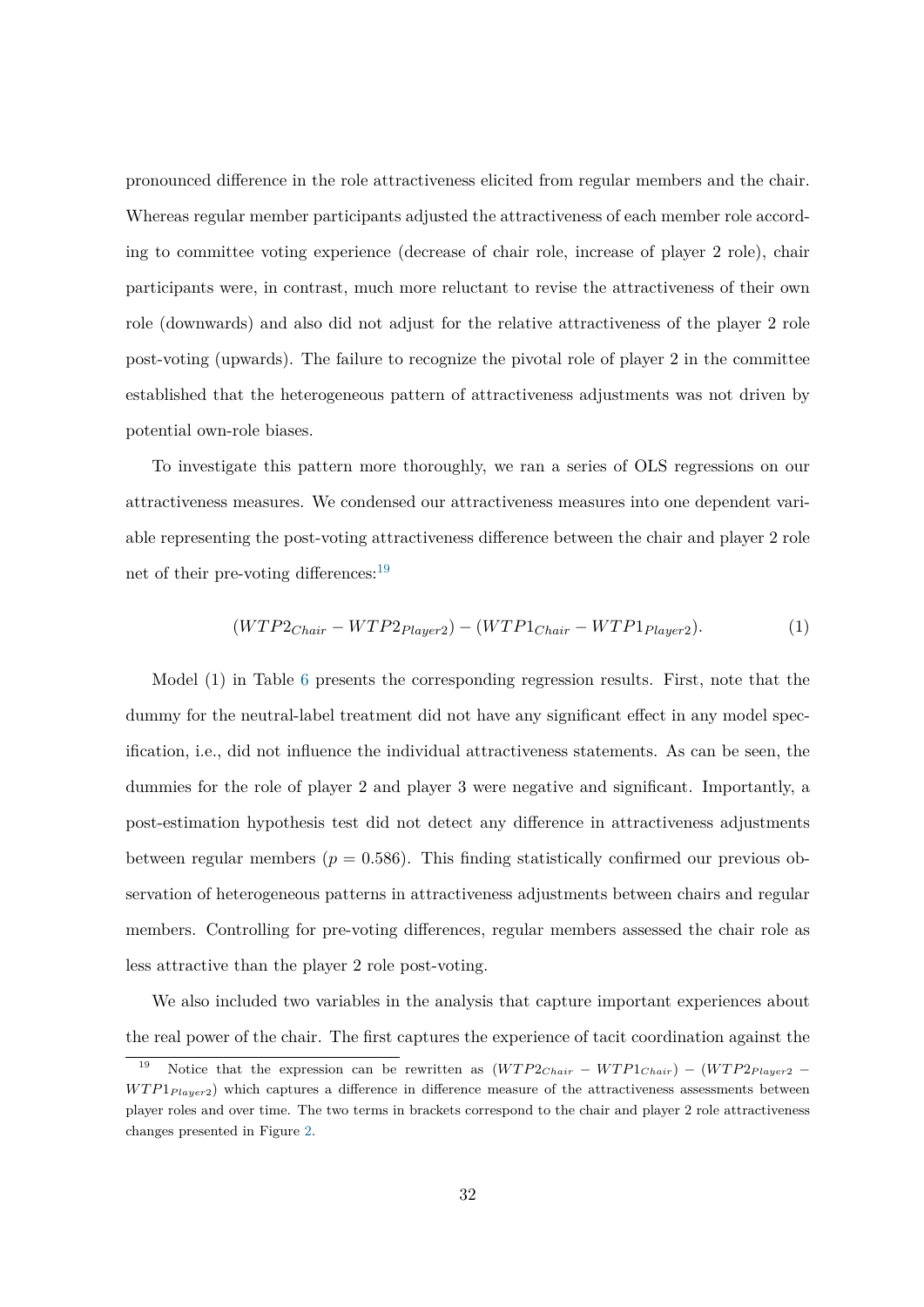<span id="page-33-0"></span>

| DV:                    |                        | WTP difference (chair vs player 2) |             |
|------------------------|------------------------|------------------------------------|-------------|
|                        | (1)                    | (2)                                | (3)         |
| Player 2               | $-3.125***$<br>(1.169) |                                    |             |
| Player 3               | $-2.475**$<br>(1.081)  |                                    |             |
| Neutral Label          | $-1.175$               | $-1.276$                           | $-1.126$    |
|                        | (0.955)                | (1.592)                            | (1.208)     |
| See $(A, C, C)$        | $-1.850***$            | $-1.944$                           | $-1.816***$ |
|                        | (0.583)                | (1.253)                            | (0.669)     |
| See tie-breaking power | $0.979*$               | 0.843                              | $1.040*$    |
|                        | (0.520)                | (1.098)                            | (0.597)     |
| Constant               | 1.437                  | 1.755                              | $-1.495$    |
|                        | (1.428)                | (2.855)                            | (1.486)     |
| Number of observations | 120                    | 40                                 | 80          |
| Robust SE              | Yes                    | Yes                                | Yes         |

Table 6: OLS regressions on WTP differences, Experiment 2.

*Notes:* OLS regressions with robust standard errors in parentheses. Dependent variable in Model (1) to (3): WTP2(Chair) – WTP1(Chair) – (WTP2(Player 2) − WTP1(Player 2)). Model (2) restricts sample to chair participants only, Model (3) restricts sample to regular-member participants only. Significance codes: ∗∗∗ at 1% level, ∗∗ at 5% level, <sup>∗</sup> at 10% level.

chair (see variable  $(A, C, C)$ ) which counts from 0 to 4 and captures how often a participant saw regular members simultaneously vote for  $C$  fixing the chair's vote at  $A$ . The second captured the experience of the chair breaking at least one tie and counted (again from 0 to 4) how often a participant saw the chair exercising her tie-breaking power. As one would expect, seeing the detrimental consequences of the formal decision right was associated with a significant decrease in the relative attractiveness of the chair role in comparison to the player 2 role, whereas seeing the chair wielding her tie-breaking power was associated with an increase in the same. Models (2) and (3) separate the sample into chair and regular members, respectively. They show that reactions to actual payoff experiences were only significant for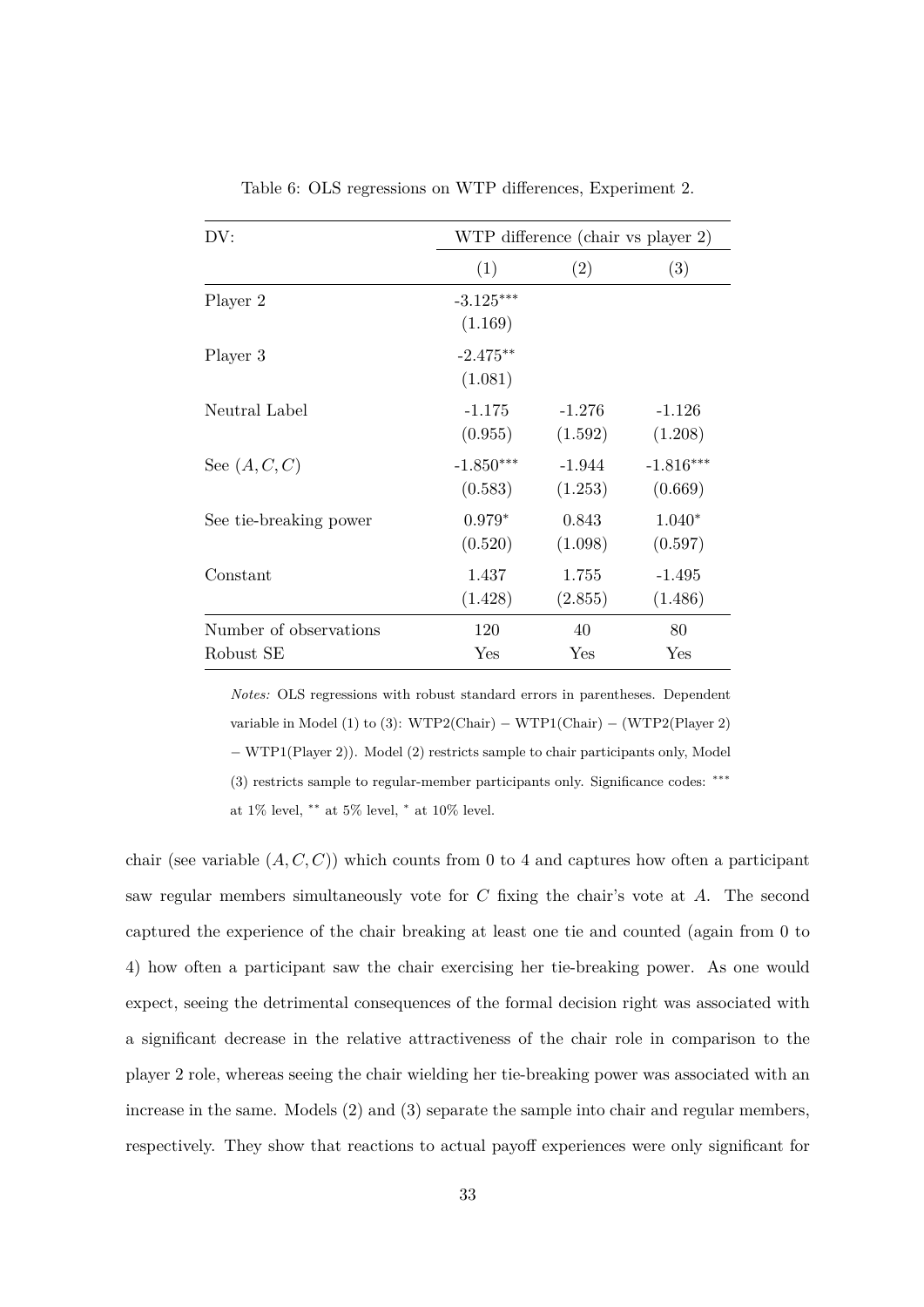regular members, but not for chair participants. Holders of the formal decision right did not show a reaction to experience-relevant variables in their attractiveness assessment.

The heterogeneous integration of voting experiences in the committee into post-voting measures of attractiveness is consistent with the growing literature on the non-instrumental value of holding decision rights. According to this literature, decision makers tend to value decision rights per se [\(Fehr et al.,](#page-43-2) [2013;](#page-43-2) [Bartling et al.,](#page-41-2) [2014\)](#page-41-2) as they are, for instance, motivated to retain control over their own payoffs [\(Owens et al.,](#page-44-13) [2014\)](#page-44-13) or cherish non-interference by others [\(Neri and Rommeswinkel,](#page-44-14) [2016\)](#page-44-14) more generally. Importantly, the finding that chairs attach a more positive value to their own role after experience in the committee, compared to the assessment of regular members, is also related to the well-studied phenomenon of the illusion of control [\(Langer,](#page-44-15) [1975;](#page-44-15) [Fast et al.,](#page-42-15) [2009\)](#page-42-15), which has also been evidenced in principals in the context of delegation decisions (e.g. [Dominguez-Martinez et al.,](#page-42-7) [2014;](#page-42-7) [Sloof and von](#page-45-9) [Siemens,](#page-45-9) [2017\)](#page-45-9).

## <span id="page-34-0"></span>**5 Discussion**

In two independent laboratory experiments, we studied behavior in a committee voting setting in which committee members voted via plurality voting to implement one of three available alternatives. One member, referred to as the chair, held the formal decision right to break ties. Preferences over the alternatives were induced by monetary incentives to represent a situation of conflict: each member strictly preferred to implement a different alternative. Our primary goal was to examine whether the formal decision right to break ties translated into real influence over committee decisions.

Contrary to predictions derived from rational-choice theory, under which non-power holders coordinate against the chair, we observed that the chair's influence over committee decisions was substantial: her most-preferred alternative was implemented frequently. The chair's influence was only partially due to exercising tie-breaking power directly. Our results established that follower effects, in our case the behavior of one particular member deciding to side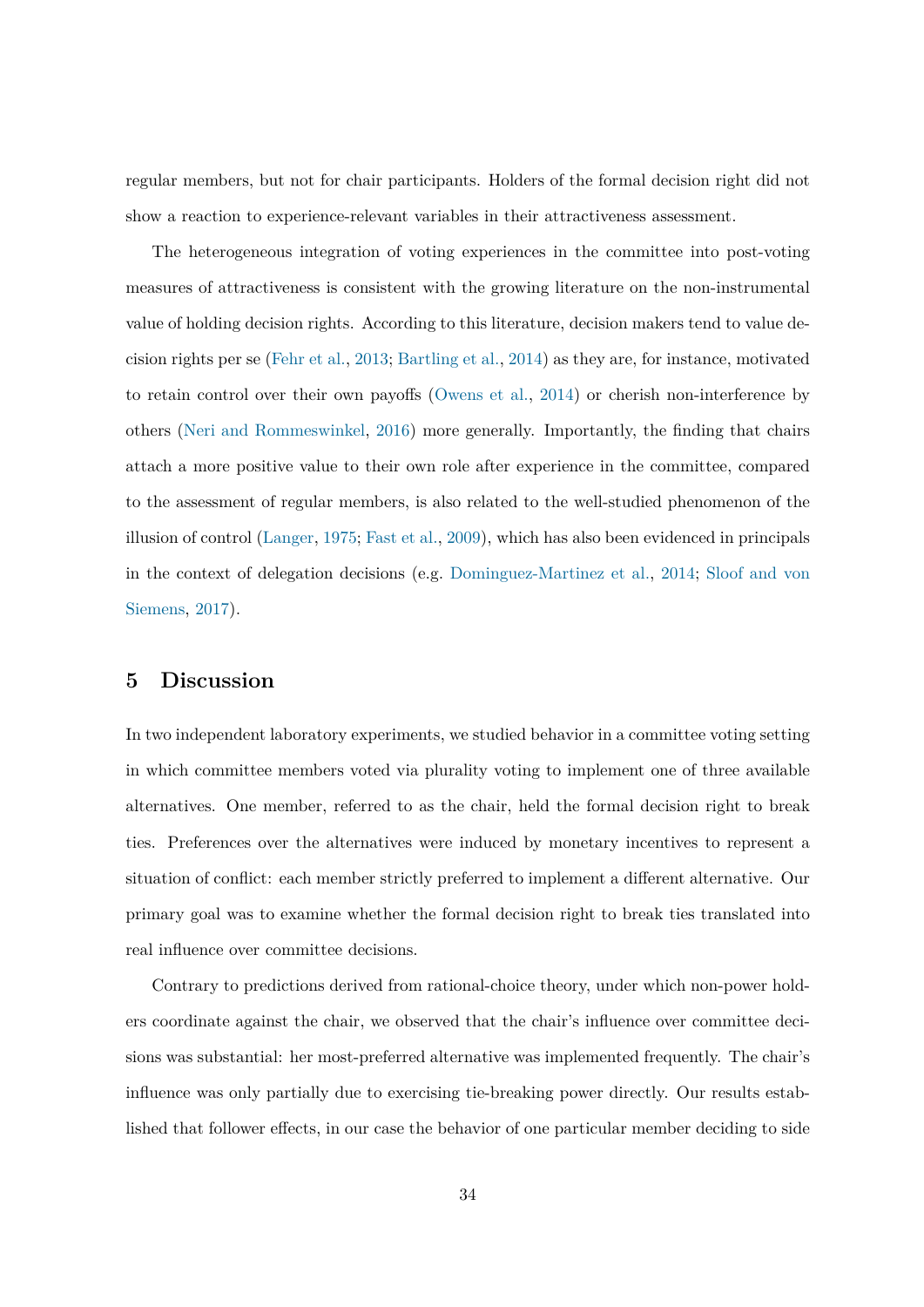with the chair, were empirically as important as the power to break ties directly. Treatment manipulations and correlates of behavior provide consistent evidence that follower effects are linked to the perception of formal power and associated psychological motives to follow power holders.

Our results are broadly compatible with the inhibition theory of power, which posits that a lack of power is associated with increased inhibition [\(Keltner et al.,](#page-44-2) [2003\)](#page-44-2). For example, low-power individuals exhibit an elevated tendency to perceive themselves as means to the ends of high-power individuals. Translated into our setting, inhibition-related behavior of regular members could manifest itself in efforts to implement the most-preferred alternative of the power holder by voting for this alternative. Alternately, follower effects can be seen as a consequence of referent power as conceptualized in [French and Raven](#page-43-1) [\(1968\)](#page-43-1). The basis of referent power is the desire of the powerless to establish or maintain identification with the powerful. Voting for the chair's most preferred alternative can thus be interpreted as a consequence of regular members' desire to identify with the power holder. Whereas our design was not intended to discriminate between competing theories, our results established their potential relevance in a highly competitive setting in which deferring to the powerful is associated with negative material consequences.

In Experiment 1, we increased the size of the follower effect via a treatment manipulation. Legitimate tie-breaking power, i.e., earned through effort provision in an unrelated task, lured regular members into voting for the chair more often than in the case without legitimacy. The treatment effect supports previous findings that have shown that legitimacy is a vital element of how people react to formal power in social contexts (e.g. [French and Raven,](#page-43-1) [1968;](#page-43-1) [Kelman,](#page-44-0) [1958;](#page-44-0) [Milgram,](#page-44-1) [1963;](#page-44-1) [Suchman,](#page-45-3) [1995;](#page-45-3) [Tyler,](#page-45-4) [2006\)](#page-45-4). In particular, legitimacy is known to moderate the link between power and approach for both powerful and powerless individuals [\(Lammers et al.,](#page-44-3) [2008\)](#page-44-3). Our results suggest that the moderating effects of legitimacy may also apply to the link between power and inhibition for the powerless.

Prior research has also identified perceived authority or perceived status as vital mechanisms underlying deference to the powerful [\(Keltner et al.,](#page-44-2) [2003;](#page-44-2) [de Kwaadsteniet and van](#page-44-12)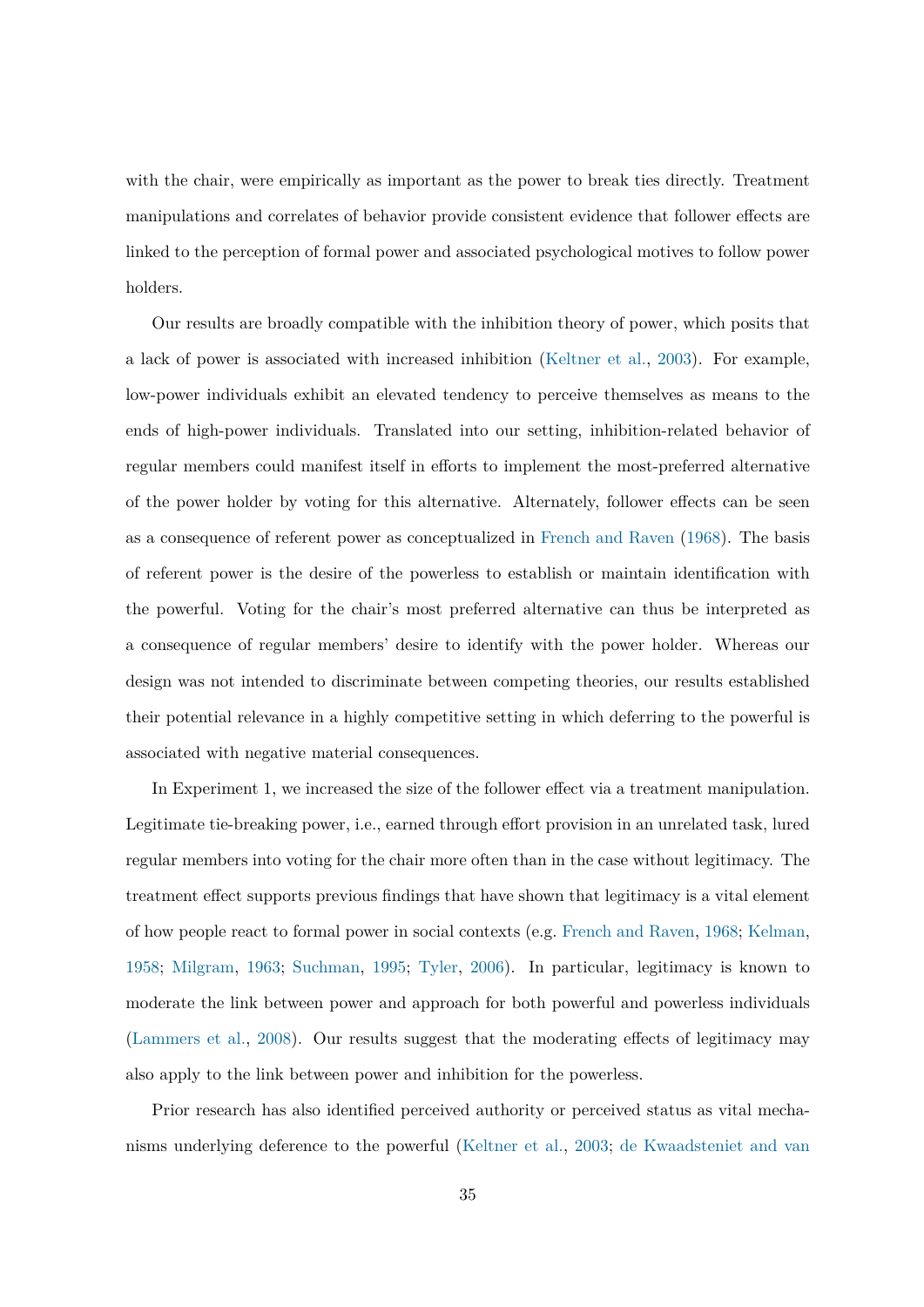[Dijk,](#page-44-12) [2010;](#page-44-12) [Silverman et al.,](#page-45-2) [2014;](#page-45-2) [Tyler,](#page-45-4) [2006\)](#page-45-4). Our findings are fully in line with this view. Authority is often conceptualized as stemming from institutionalized roles or arrangements [\(Weber,](#page-45-10) [1978b\)](#page-45-10). Status can be derived from a person's own achievement that induces a socially recognized ranking [\(Ball and Eckel,](#page-41-11) [1996;](#page-41-11) [Ball et al.,](#page-41-12) [2001\)](#page-41-12). A performance-based allocation of the chair role could have increased the authoritative value of the institutionalized tie-breaking power and, at the same time, could have contributed to a higher social status of the best-performing chair participants. With experience, however, the size of the treatment effect decreased. A possible explanation is given by the feedback opportunities present in the experiments in conjunction with the strong monetary incentive of regular members to coordinate against the chair. It is worth noting that experience did not wash away our baseline effect of real influence, only the treatment difference. One simple way to preserve the positive legitimacy effect for the chair could be to explicitly remind regular members that the chair holds her position for 'good reason'.

Experiment 2 broadly replicated our baseline findings from Experiment 1 in which the chair benefited from the deviations from rational-choice theory systematically. However, we found no evidence that the framing of the chair position itself, our main treatment manipulation in this experiment, influenced behavior. It is well understood in the literature that the powerless are more influenced and constrained by salient information in the environment [\(Galinsky et al.,](#page-43-12) [2006,](#page-43-12) [2008\)](#page-43-13). Exploiting this established relationship between salience and power, our hypothesis was that a salient framing of the chair position could increase the influence of psychological motives related to the perception of power to follow the chair. Our null-results are nonetheless compatible with the existing literature on salience and power. The chair label is one of many factors that can potentially influence the perception of power via salient information. Tie-breaking power is inherently embodied in our committee structure, and our baseline effects suggest that this asymmetry alone is sufficient to induce follower effects. Our label manipulation was ineffective in this setting and did not add significantly to the rule-driven effect of tie-breaking power.

Our results add also to existing research on decision making in small groups and moder-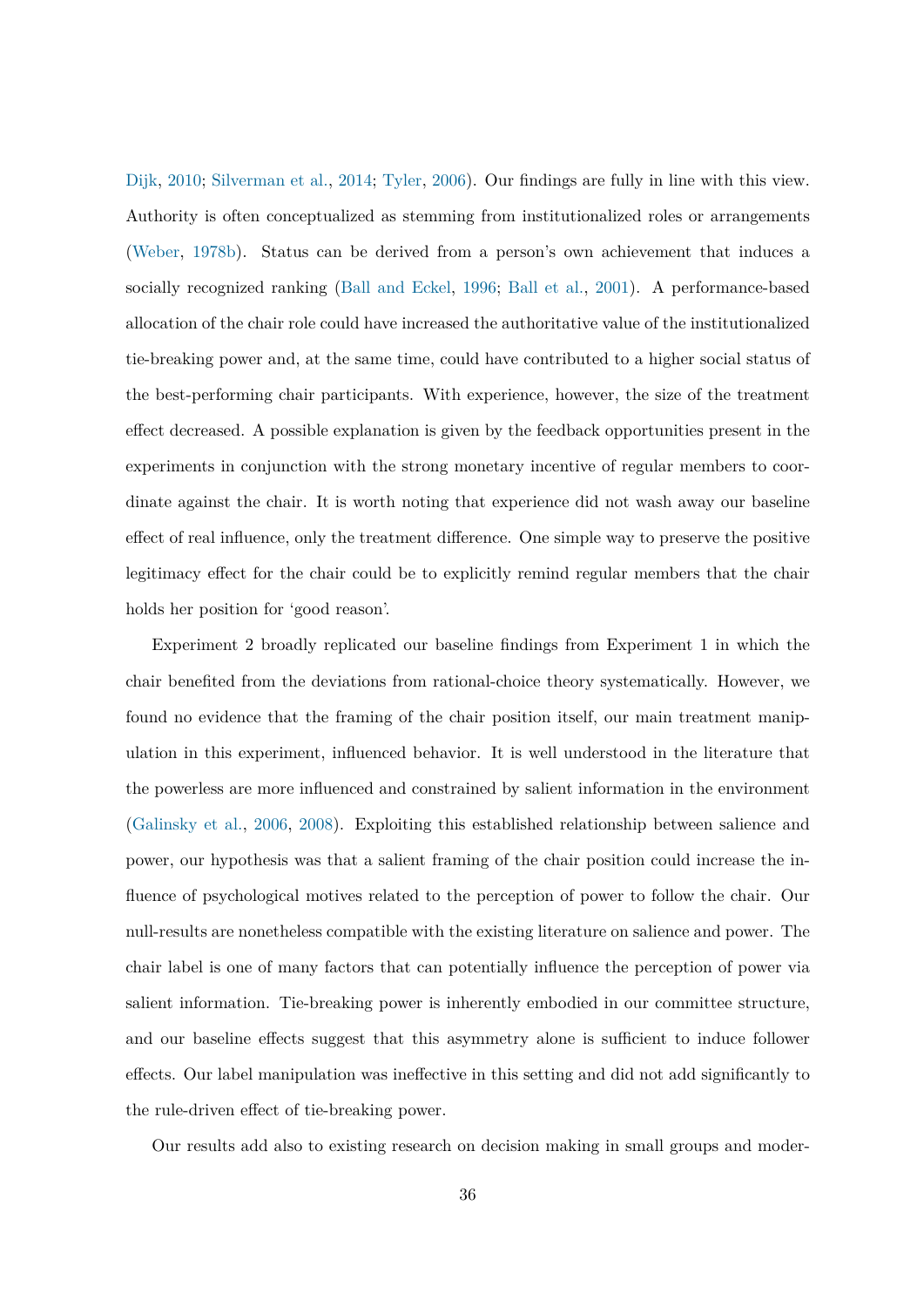ating variables that influence decision-making performance. In particular, our results relate to the literature on committee decision making through voting [\(Hastie and Kameda,](#page-43-3) [2005;](#page-43-3) [Kameda,](#page-43-4) [1991;](#page-43-4) [Thompson et al.,](#page-45-5) [1988\)](#page-45-5) and on power asymmetries in small group negotiations [\(Mannix et al.,](#page-44-4) [1989;](#page-44-4) [Mannix,](#page-44-5) [1993\)](#page-44-5). In the latter, power is manipulated via the value of the outside options group members receive in case no agreement can be reached in the negotiation. Higher values of outside options constitute credible threats to walk away from the negotiation and therefore imply higher bargaining power, which participants frequently capitalize on. In our setting, however, there is no credible threat the chair could use to influence the decision of others.

### **5.1 Limitations and suggestions for future research**

We now address a number of questions regarding the robustness and the limitations of our experimental results, in particular to what extent our results licenses conclusions beyond the population and environment of the laboratory experiment. With regard to the target population, our inference is obviously restricted to our student sample who participated in the experiments. Whereas it might be true that students represent the key decision makers of tomorrow, testing our main findings with real decision makers would further increase confidence in the generalizability of our conclusions.

Regarding the target environment, working with precise game-theoretic predictions allowed us to derive stringent ex-ante hypotheses regarding behavior but confined our analysis to a particular committee environment. Our committee setup represents an abstract simplification of the inner workings of real world committees and neglected several pertinent variables that may also be of importance. We provided participants with complete information about the preference profile in the committee to encourage rational and strategic voting. Based on established findings in the literature (e.g. [Granić,](#page-43-14) [2017;](#page-43-14) [Tyszler and Schram,](#page-45-11) [2016\)](#page-45-11), it seems reasonable to expect that limiting the information about preferences in the committee may increase the effect of psychological manipulations on individual behavior. We also did not consider communication among committee members, which is a vital element in real-world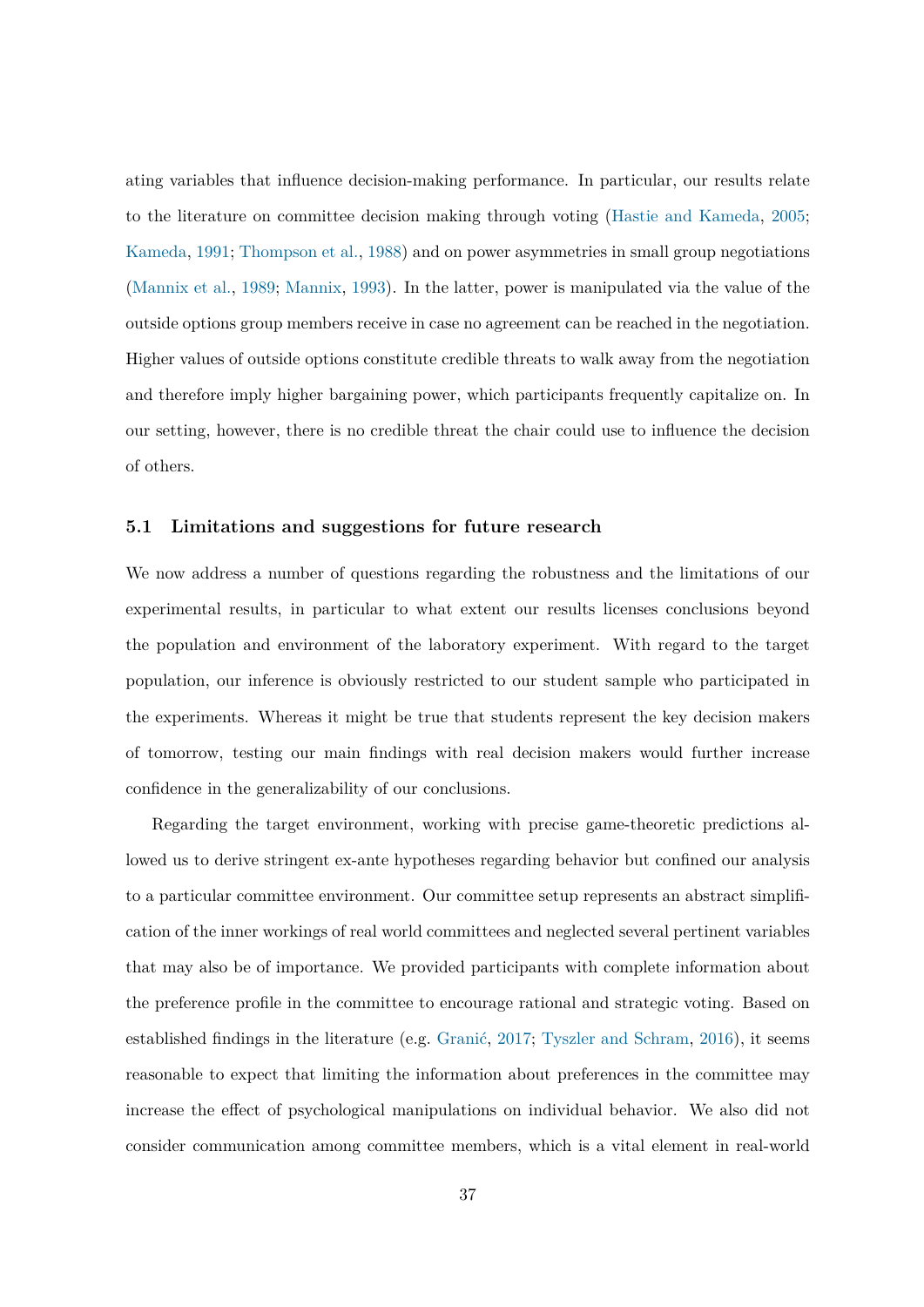committee decision making and has been studied in small-group negotiations (e.g. [Mannix](#page-44-4) [et al.,](#page-44-4) [1989;](#page-44-4) [Mannix,](#page-44-5) [1993;](#page-44-5) [Thompson et al.,](#page-45-5) [1988\)](#page-45-5). Interestingly, making ex-ante predictions about the direction of the effect of communication and interaction proves difficult. Regular members could communicate to coordinate against the chair or the chair could use the communication channels to influence regular members' behavior. The ambiguity with regard to the effect of communication and interaction indicates a need for further study.

It must also be noted that, although we are among the first to systematically study the impact of small asymmetries induced by formal power, an established stream of literature exists that examines how different voting rules per se influence decision making in committees [\(Kameda,](#page-43-4) [1991;](#page-43-4) [Thompson et al.,](#page-45-5) [1988\)](#page-45-5). For example, [Hastie and Kameda](#page-43-3) [\(2005\)](#page-43-3) study nine different voting rules and how they impact the efficiency of decisions reached in committees. They find plurality and majority-based voting rules to perform best. However, small rule asymmetries such as tie-breaking rules are not investigated. It would be interesting to addend these nine rules with tie-breaking power to study how the original conclusions are affected by the presence of small rule asymmetries.

Furthermore, our experiments were not designed to explicitly discriminate between alternative psychological theories that can explain voting behavior. One of our main findings offers guidance on how future research should proceed in this direction. Tie-breaking power is inherently linked to the committee structure and results have shown that it creates strong motives for regular members to follow power holders. Disentangling tie-breaking power from the follower effects it brings about seems unfeasible. In order to discriminate between alternative theories, future studies need to keep constant the level of formal power and find ways to manipulate its perceived level. For example, it is well understood that the degree of hierarchy in a group can influence the decision making process and, therefore, its decision making performance [\(Anderson and Brown,](#page-41-13) [2010;](#page-41-13) [Mannix,](#page-44-5) [1993\)](#page-44-5). Whereas decision making performance is not the focus of the current study, the tie-breaking power could have implied a perceived hierarchy in the committee. The existing literature has also identified conditions under which steeper hierarchy leads to better performance in group decision making,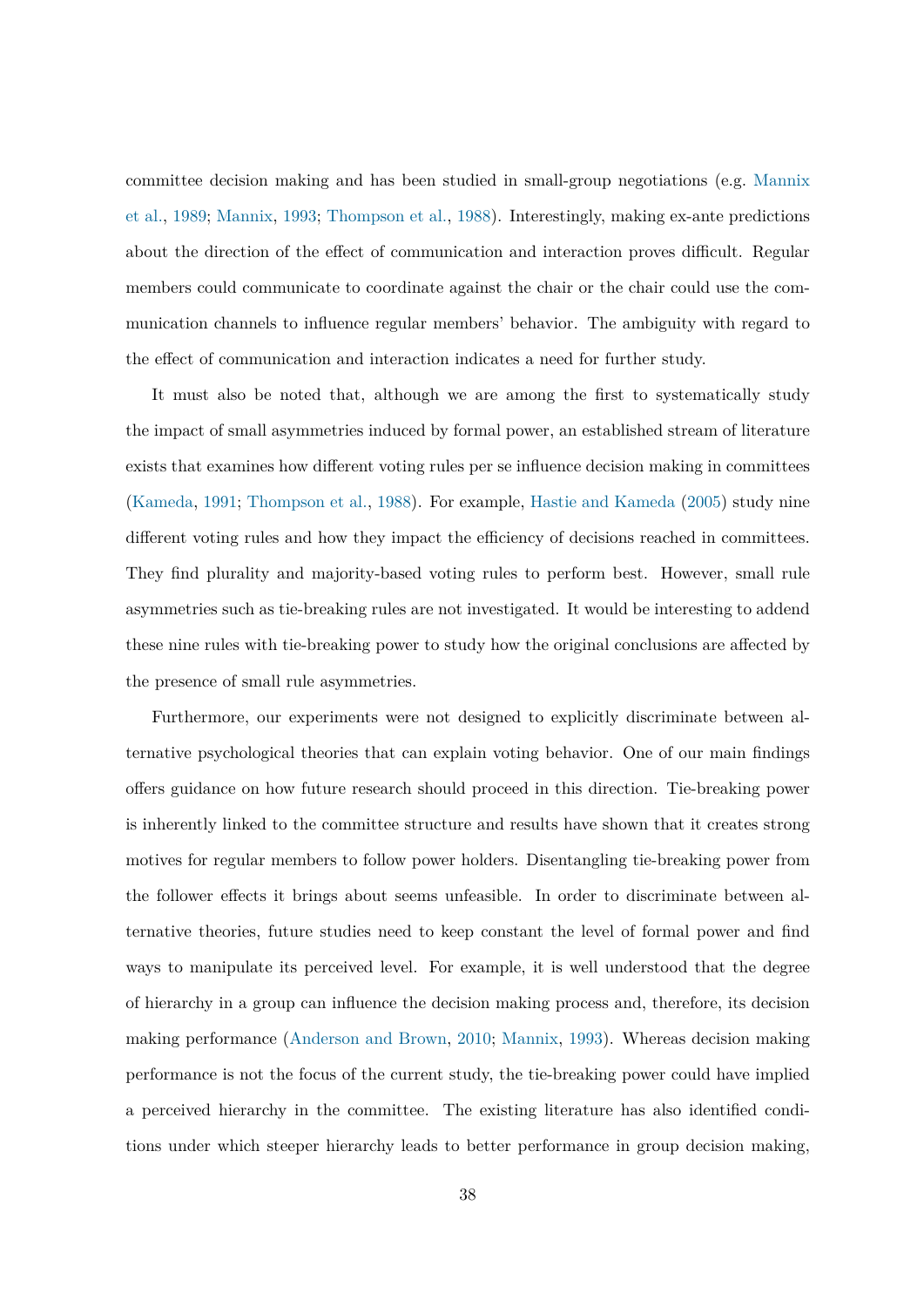in particular whether hierarchy facilitates or hampers intra-group coordination and whether hierarchy affects group members' motivation. The lessons learned may be transferred into our setting to predict whether hierarchy affects coordination with or against the chair via positive/negative motivation. Our label manipulation in Experiment 2, although ineffective, was a first step in this direction. Due to practical concerns, we did not conduct an experiment that crossed our legitimacy manipulation with the chair-label manipulation. We believe this could be an interesting endeavor. An increase in status via legitimate power could lead to a perceived steeper hierarchical differentiation in the committee. Such a chair label might be hierarchy-enhancing and thereby reinforce the effect of perceived power.

Finally, we incentivize neither our WTP-attractiveness measures nor the elicited decisiveness belief. The existing literature provides several arguments regarding why hypothetical questions might be problematic, which could also explain why some of our non-incentivized measures failed to correlate with observed behavior [\(Bardsley et al.,](#page-41-14) [2010;](#page-41-14) [Hertwig and Ort](#page-43-15)[mann,](#page-43-15) [2001\)](#page-43-15). Future research could replace our WTP measures with monetary-based valuations of the chair role that are easy to incentivize, for instance, by either asking participants to state their willingness to pay to become chair using the Becker-DeGroot-Marachak [\(1964\)](#page-41-15) mechanism or by simply auctioning off the chair role. Belief elicitation could be incentivized via proper scoring rules. We refer the reader to [Schlag et al.](#page-45-12) [\(2014\)](#page-45-12) for a general discussion of the respective advantages of incentivized and non-incentivized belief elicitation. However, we must note that additional incentives increase the complexity of instructions, weaken monetary incentives in the voting game, and can create hedging possibilities across tasks [\(Blanco et al.,](#page-42-13) [2010\)](#page-42-13).

### **5.2 Practical implications**

Formal decision rights—like the power to break ties—introduce small rule asymmetries in voting-committees that are often treated as innocuous rule addenda due to their limited scope. It is therefore not surprising that we observe a remarkable variety in how the formal decision right to break ties is allocated in real-world committees. It may be based on position,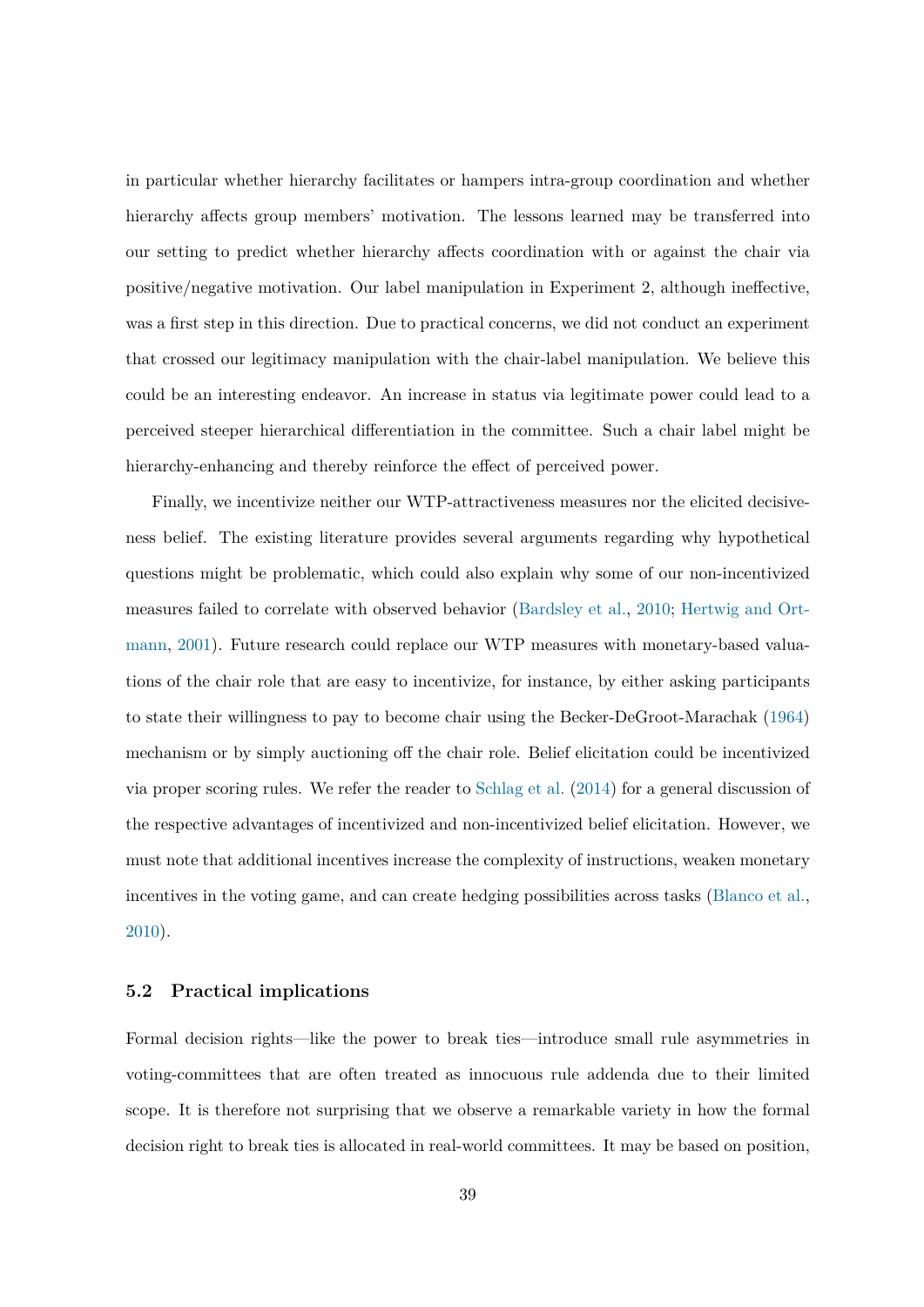experience, or seniority, or emerge implicitly within an organization. In this article, we present evidence that small rule asymmetries should not be allocated based on arbitrary criteria, let alone on criteria that connote legitimacy. Our findings imply that even randomly assigned formal power in a voting board can lead to systematically favoring the power holder under reasonable conditions. Designing committee structures robust to small asymmetries is an important challenge. One possibility for alleviating the distorting effects of small asymmetries could be to assign them randomly or rotate their order among committee members.

### **5.3 Conclusion**

This article provided a first step towards an evidence-based understanding of committee decision making in the presence of small rule asymmetries induced by formal decision rights in a setting of conflict. We derived a concise and measurable definition of formal and real power within a stylized committee voting model in which one member, the chair of the committee, holds asymmetric tie-breaking power. Within this framework, we investigated experimentally the causal impact of legitimacy and the salience of the chair position on the chair's effective influence over committee decisions. Two independent laboratory experiments revealed that small asymmetries induced by formal power strongly influenced decision making in ad hoc committees, which stands in contrast to predicted behavior based on rational-choice theory. One of our main results showed that the chair's advantage is explained in large part by regular members siding with the chair against their material self-interests. The observed deviations from rational-choice theory in the legitimacy treatment are compatible with inhibition theory [\(Keltner et al.,](#page-44-2) [2003;](#page-44-2) [Lammers et al.,](#page-44-3) [2008\)](#page-44-3) and the concept of referent power [\(French and](#page-43-1) [Raven,](#page-43-1) [1968\)](#page-43-1). Our analysis highlighted, apart from structural determinants of the strategic environment, that one important source of real power is how regular members perceive the formal tie-breaking right of the chair, or as famously put by [Martin](#page-44-16) [\(2002\)](#page-44-16): "power resides where men believe it resides".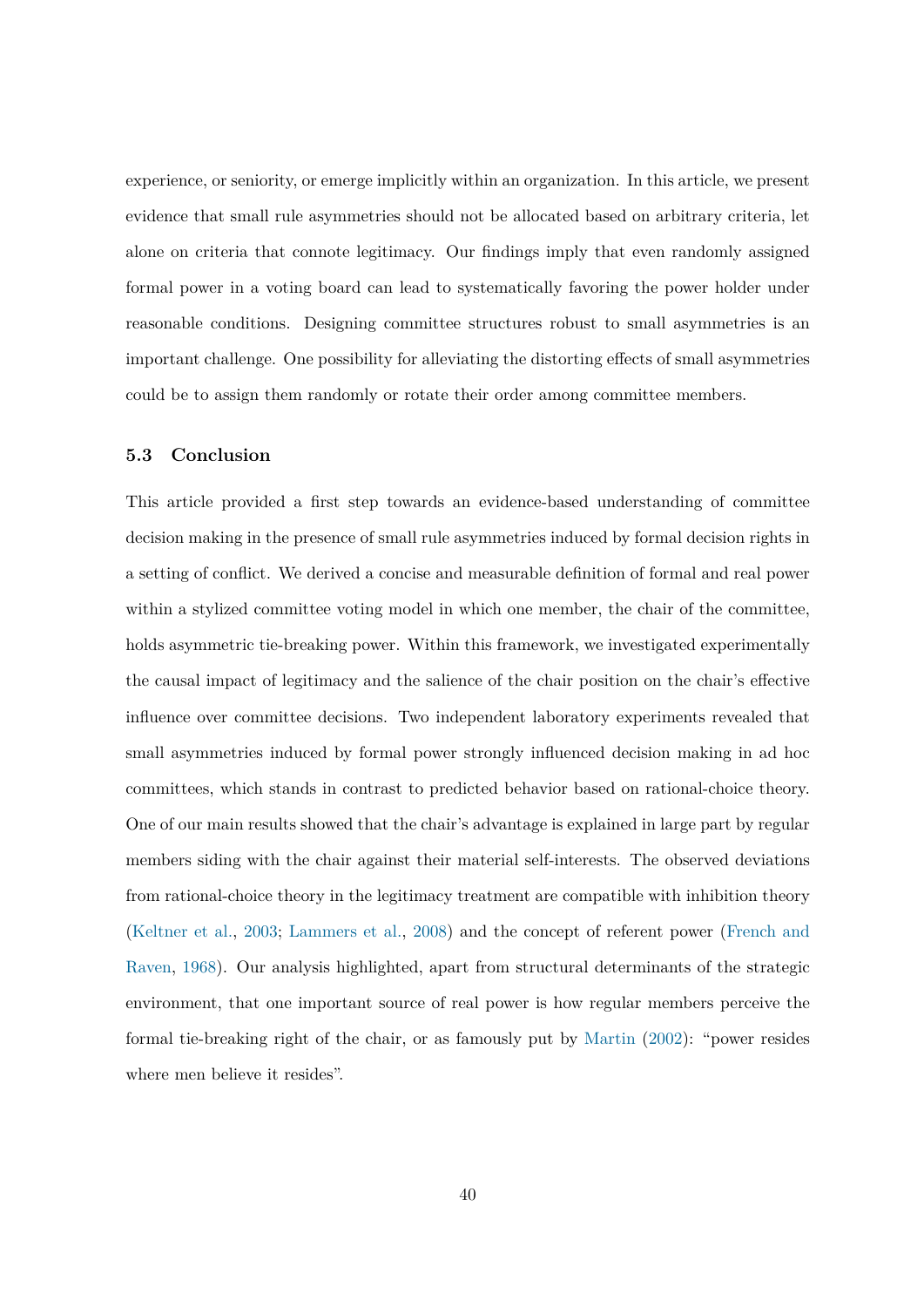# **References**

- <span id="page-41-10"></span>Adams, J.S., 1965. Inequity in social-exchange. Advances in Experimental Social Psychology 2, 267–299.
- <span id="page-41-6"></span>Aghion, P., Tirole, J., 1997. Formal and real authority in organizations. Journal of Political Economy 105, 1–29.
- <span id="page-41-9"></span>Anderson, C., Berdahl, J.L., 2002. The experience of power: Examining the effects of power on approach and inhibition tendencies. Journal of Personality and Social Psychology 83, 1362–1377.
- <span id="page-41-0"></span>Anderson, C., Brion, S., 2014. Perspectives on power in organizations. Annual Review of Organizational Psychology and Organizational Behavior 1, 67–97.
- <span id="page-41-13"></span>Anderson, C., Brown, C.E., 2010. The functions and dysfunctions of hierarchy. Research in Organizational Behavior 30, 55–89.
- <span id="page-41-3"></span>Antonakis, J., Bendahan, S., Jacquart, P., Lalive, R., 2010. On making causal claims: A review and recommendations. The Leadership Quarterly 21, 1086–1120.
- <span id="page-41-1"></span>Arrow, K.J., 1974. The Limits of Organization. W.W. Norton & Company.
- <span id="page-41-8"></span>Baker, G., Gibbons, R., Murphy, K.J., 1999. Informal authority in organizations. Journal of Law, Economics, and Organization 15, 56–73.
- <span id="page-41-12"></span>Ball, S., Eckel, C., Grossman, P.J., Zame, W., 2001. Status in markets. Quarterly Journal of Economics 116, 161–188.
- <span id="page-41-11"></span>Ball, S.B., Eckel, C.C., 1996. Buying status: Experimental evidence on status in negotiation. Psychology & Marketing 13, 381–405.
- <span id="page-41-14"></span>Bardsley, N., Mehta, J., Starmer, C., Sugden, R., 2010. Explaining focal points: Cognitive hierarchy theory versus team reasoning. Economic Journal 120, 40–79.
- <span id="page-41-7"></span>Bartlett, R., 1989. Economics and Power: An Inquiry into Human Relations and Markets. Cambridge University Press.
- <span id="page-41-2"></span>Bartling, B., Fehr, E., Herz, H., 2014. The intrinsic value of decision rights. Econometrica 82, 2005–2039.
- <span id="page-41-15"></span>Becker, G.M., DeGroot, M.H., Marschak, J., 1964. Measuring Utility By a Single Response Sequential Method. Behavioral Science 9, 226–232.
- <span id="page-41-4"></span>Berry, C.R., Fowler, A., 2015. Cardinals or clerics? congressional committees and the distribution of pork. American Journal of Political Science 60, 692–708.
- <span id="page-41-5"></span>Berry, C.R., Fowler, A., 2018. Congressional committees, legislative influence, and the hegemony of chairs. Journal of Publich Economics 158, 1–11.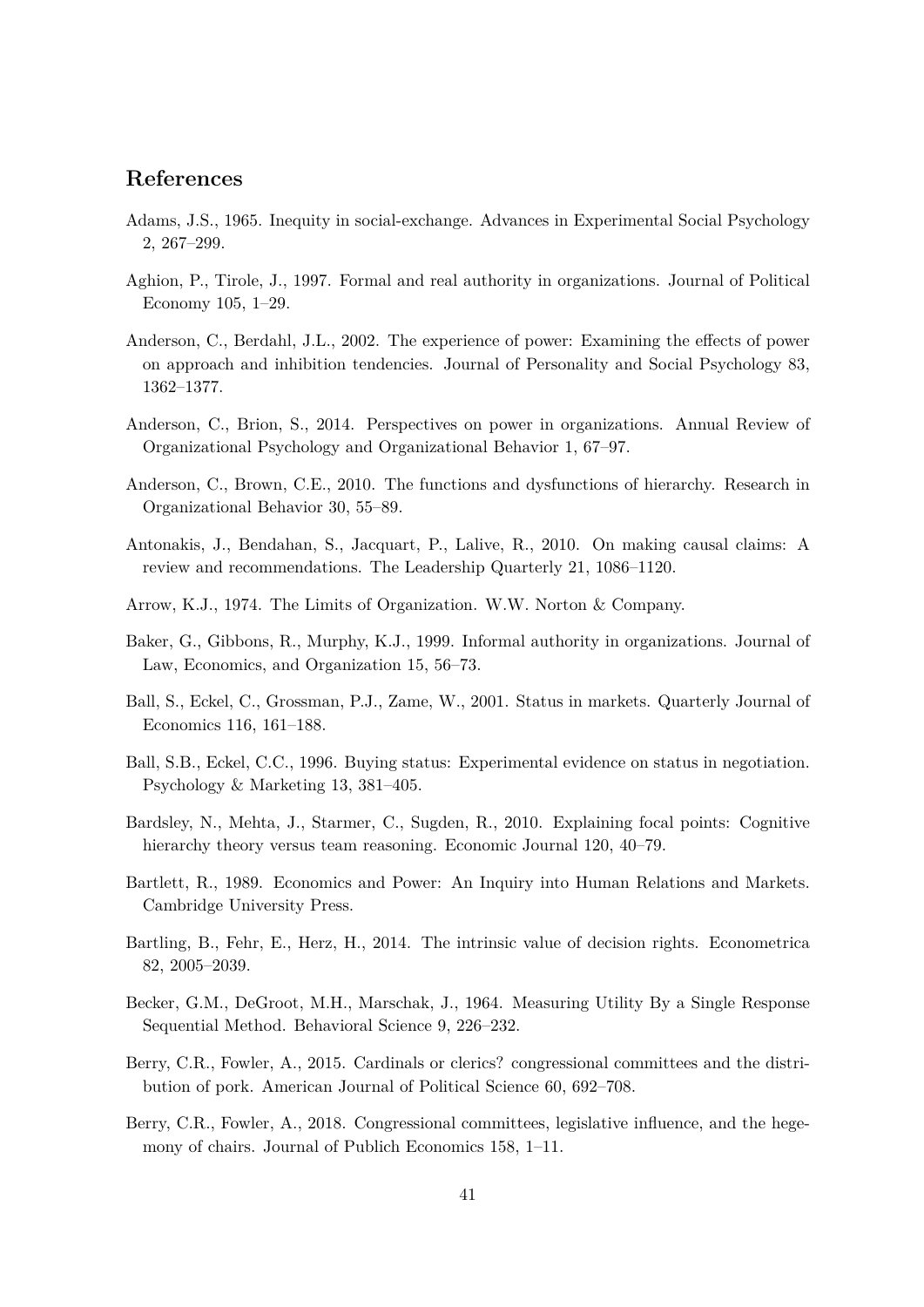- <span id="page-42-13"></span>Blanco, M., Engelmann, D., Koch, A.K., Normann, H.T., 2010. Belief elicitation in experiments: Is there a hedging problem? Experimental Economics 13, 412–438.
- <span id="page-42-0"></span>Blinder, A.S., 2004. The quiet revolution: central banking goes modern. Yale University Press.
- <span id="page-42-1"></span>Blinder, A.S., 2007. Monetary policy by committee: Why and how? European Journal of Political Economy 23, 106–123.
- <span id="page-42-5"></span>Blinder, A.S., Morgan, J., 2005. Are two heads better than one? monetary policy by committee. Journal of Money, Credit, and Banking 37, 798–811.
- <span id="page-42-6"></span>Blinder, A.S., Morgan, J., 2008. Do monetary policy committees need leaders? a report on an experiment. American Economic Review, Papers & Proceedings 98, 224–229.
- <span id="page-42-3"></span>de la Boétie, E., 1975. The Politics of Obedience: the Discourse of Voluntary Servitude. Black Rose Books.
- <span id="page-42-11"></span>Bolton, G.E., Ockenfels, A., 2000. ERC–a theory of equity, reciprocity, and competition. American Economic Review 10, 166–193.
- <span id="page-42-8"></span>Camerer, C., 2003. Behavioral Game Theory: Experiments in Strategic Interaction. Princeton University Press.
- <span id="page-42-4"></span>Cialdini, R.B., Goldstein, N.J., 2004. Social influence: Compliance and conformity. Annual Review of Psychology 55, 591–621.
- <span id="page-42-12"></span>Crawford, V.P., Gneezy, U., Rottenstreich, Y., 2008. The power of focal points is limited: Even minute payoff asymmetry may yield large coordination failures. American Economic Review 98, 1443–1458.
- <span id="page-42-14"></span>Dal Bó, P., Foster, A., Putterman, L., 2010. Institutions and behavior: Experimental evidence on the effects of democracy. American Economic Review 100, 2205–2229.
- <span id="page-42-9"></span>Dhillon, A., Lockwood, B., 2004. When are plurality rule voting games dominance-solvable? Games and Economic Behavior 46, 55–75.
- <span id="page-42-7"></span>Dominguez-Martinez, S., Sloof, R., von Siemens, F.A., 2014. Monitored by your friends, not your foes: Strategic ignorance and the delegation of real authority. Games and Economic Behavior 85, 289–305.
- <span id="page-42-10"></span>Erkal, N., Gangadharan, L., Nikiforakis, N., 2011. Relative earnings and giving in a real-effort experiment. American Economic Review 101, 3330–3348.
- <span id="page-42-2"></span>Farquharson, R., 1969. Theory of Voting. Yale University Press.
- <span id="page-42-15"></span>Fast, N.J., Gruenfeld, D.H., Sivanathan, N., Galinsky, A.D., 2009. Illusory control: A generative force behind power's far-reaching effects. Psychological Science 20, 502–508.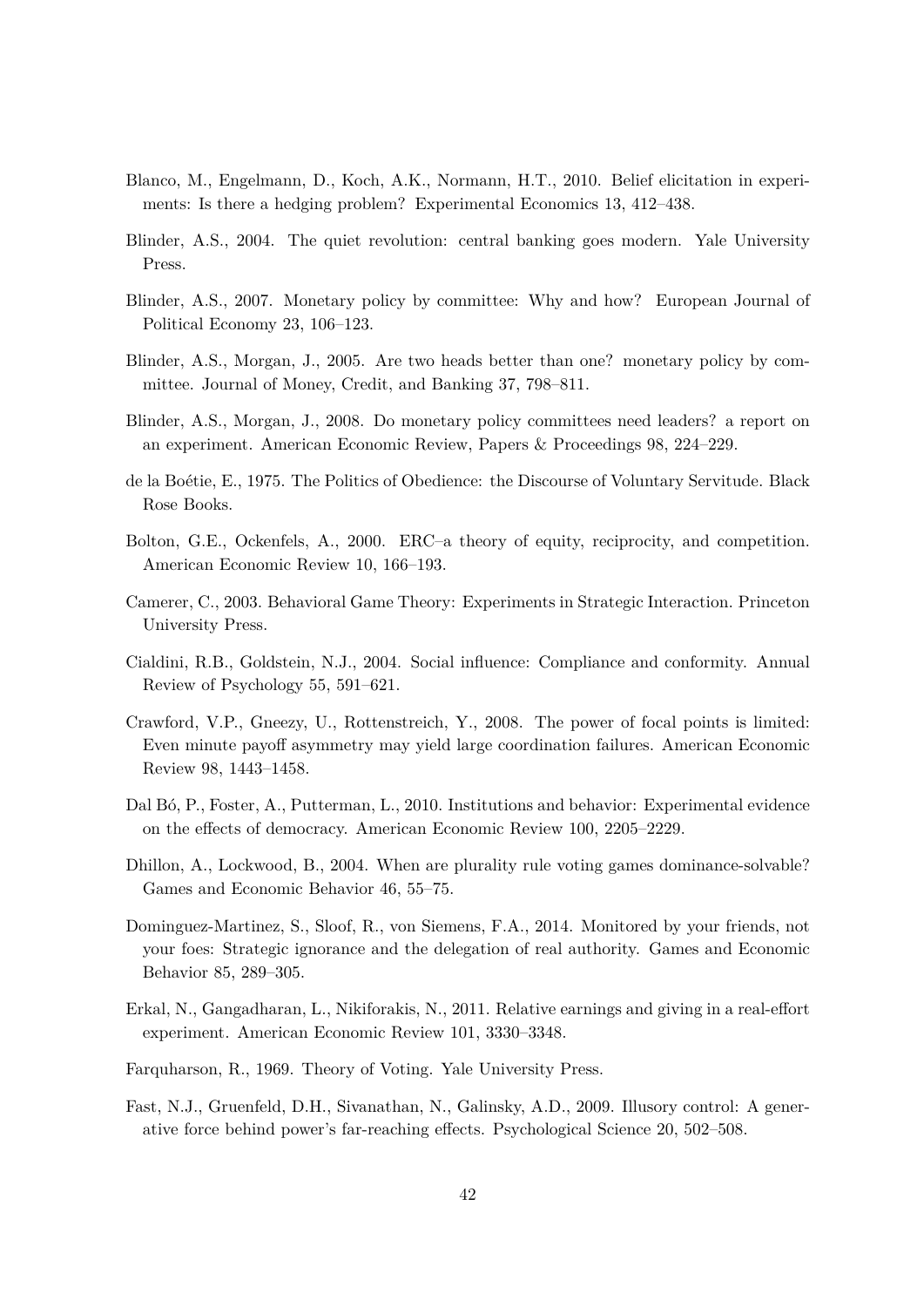- <span id="page-43-2"></span>Fehr, E., Herz, H., Wilkening, T., 2013. The lure of authority: Motivation and incentive effects of power. American Economic Review 103, 257–272.
- <span id="page-43-10"></span>Fehr, E., Schmidt, K.M., 1999. A theory of fairness, competition, and cooperation. Quarterly Journal of Economics 114, 817–868.
- <span id="page-43-11"></span>Fischbacher, U., 2007. z-tree: Zurich toolbox for ready-made economic experiments. Experimental Economics 10, 171–178.
- <span id="page-43-0"></span>Flynn, F.J., Gruenfeld, D., Molm, L.D., Polzer, J.T., 2011. Social psychological perspectives on power in organizations. Administrative Science Quarterly 56, 495–500.
- <span id="page-43-1"></span>French, J.R.P., Raven, B.H., 1968. The bases of social power, in: Cartwrigth, D., Zander, A.F. (Eds.), Group Dynamics: Research and Theory. 3 ed.. Harper & Row, New York, pp. 259–269.
- <span id="page-43-8"></span>Galinsky, A.D., Gruenfeld, D.H., Magee, J.C., 2003. From power to action. Journal of Personality and Social Psychology 85, 453–466.
- <span id="page-43-13"></span>Galinsky, A.D., Magee, J.C., Gruenfeld, D.H., Whitson, J.A., Liljenquist, K.A., 2008. Power reduces the press of the situation: Implications for creativity, conformity, and dissonance. Journal of Personality and Social Psychology 95, 1450—1466.
- <span id="page-43-12"></span>Galinsky, A.D., Magee, J.C., Inesi, M.E., Gruenfeld, D.H., 2006. Power and perspectives not taken. Psychological Science 17, 1068–1074.
- <span id="page-43-7"></span>Galinsky, A.D., Mussweiler, T., 2001. First offers as anchors: The role of perspective-taking and negotiator focus. Journal of Personality and Social Psychology 81, 657.
- <span id="page-43-14"></span>Granić, D.G., 2017. The problem of the divided majority: Preference aggregation and uncertainty. Journal of Economic Behavior & Organization 133, 21–38.
- <span id="page-43-5"></span>Grossman, S.J., Hart, O.D., 1986. The costs and benefits of ownership: A theory of vertical and lateral integration. Journal of Political Economy 94, 691–719.
- <span id="page-43-6"></span>Hart, O., Moore, J., 1990. Property rights and the nature of the firm. Journal of Political Economy 98, 1119–1158.
- <span id="page-43-3"></span>Hastie, R., Kameda, T., 2005. The robust beauty of majority rules in group decisions. Psychological Review 112, 494–508.
- <span id="page-43-15"></span>Hertwig, R., Ortmann, A., 2001. Experimental practices in economics: A methodological challenge for psychologists? Behavioral and Brain Sciences 24, 433–451.
- <span id="page-43-4"></span>Kameda, T., 1991. Procedural influence in small-group decision making: Deliberation style and assigned decision rule. Journal of Personality and Social Psychology 61, 245–256.
- <span id="page-43-9"></span>Karakostas, A., Zizzo, D.J., 2016. Compliance and the power of authority. Journal of Economic Behavior & Organization 124, 67–80.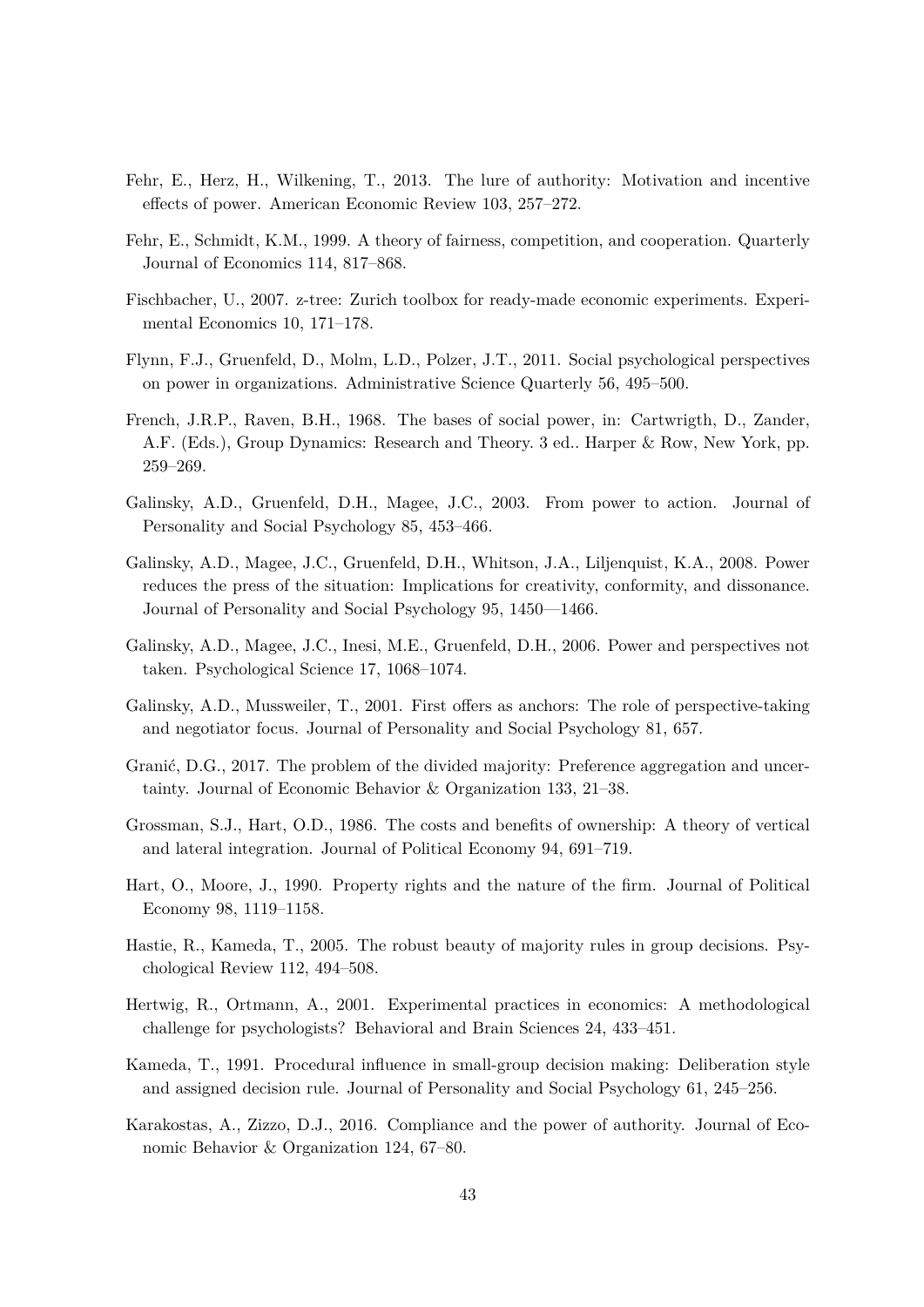- <span id="page-44-0"></span>Kelman, H.C., 1958. Compliance, identification, and internalization: Three processes of attitude change. Journal of Conflict Resolution 2, 51–60.
- <span id="page-44-2"></span>Keltner, D., Gruenfeld, D.H., Anderson, C., 2003. Power, approach, and inhibition. Psychological Review 110, 265–284.
- <span id="page-44-10"></span>Kohlberg, E., Mertens, J.F., 1986. On the strategic stability of equilibria. Econometrica 54, 1003–1037.
- <span id="page-44-12"></span>de Kwaadsteniet, E.W., van Dijk, E., 2010. Social status as a cue for tacit coordination. Journal of Experimental Social Psychology 46, 515–524.
- <span id="page-44-3"></span>Lammers, J., Galinsky, A.D., Gordijn, E.H., Otten, S., 2008. Illegitimacy moderates the effects of power on approach. Psychological Science 19, 558–564.
- <span id="page-44-15"></span>Langer, E.J., 1975. The illusion of control. Journal of Personality and Social Psychology 32, 311–328.
- <span id="page-44-8"></span>Magee, J.C., Galinsky, A.D., Gruenfeld, D.H., 2007. Power, propensity to negotiate, and moving first in competitive interactions. Personality and Social Psychology Bulletin 33, 200–212.
- <span id="page-44-5"></span>Mannix, E.A., 1993. Organizations as resource dilemmas: The effects of power balance on coalition formation in small groups. Organizational Behavior and Human Decision Processes 55, 1–22.
- <span id="page-44-4"></span>Mannix, E.A., Thompson, L.L., Bazerman, M.H., 1989. Negotiation in small groups. Journal of Applied Psychology 74, 508.
- <span id="page-44-16"></span>Martin, G.R.R., 2002. A Clash of Kings. Bantam.
- <span id="page-44-11"></span>Mehta, J., Starmer, C., Sugden, R., 1994. The nature of salience: An experimental investigation of pure coordination games. American Economic Review 84, 658–673.
- <span id="page-44-1"></span>Milgram, S., 1963. Behavioral study of obedience. Journal of Abnormal and Social Psychology 67, 371–378.
- <span id="page-44-9"></span>Moulin, H., 1979. Dominance solvable voting schemes. Econometrica 47, 1137–1151.
- <span id="page-44-14"></span>Neri, C., Rommeswinkel, H., 2016. Decision rights: Freedom, power and interference. Working Paper.
- <span id="page-44-13"></span>Owens, D., Grossman, Z., Fackler, R., 2014. The control premium: A preference for payoff autonomy. American Economic Journal: Microeconomics 6, 138–161.
- <span id="page-44-6"></span>Pfeffer, J., 1981. Power in Organizations. Pitman, Marshfield, MA.
- <span id="page-44-7"></span>Russel, B., 1938. Power: A New Social Analysis. Allen and Unwin.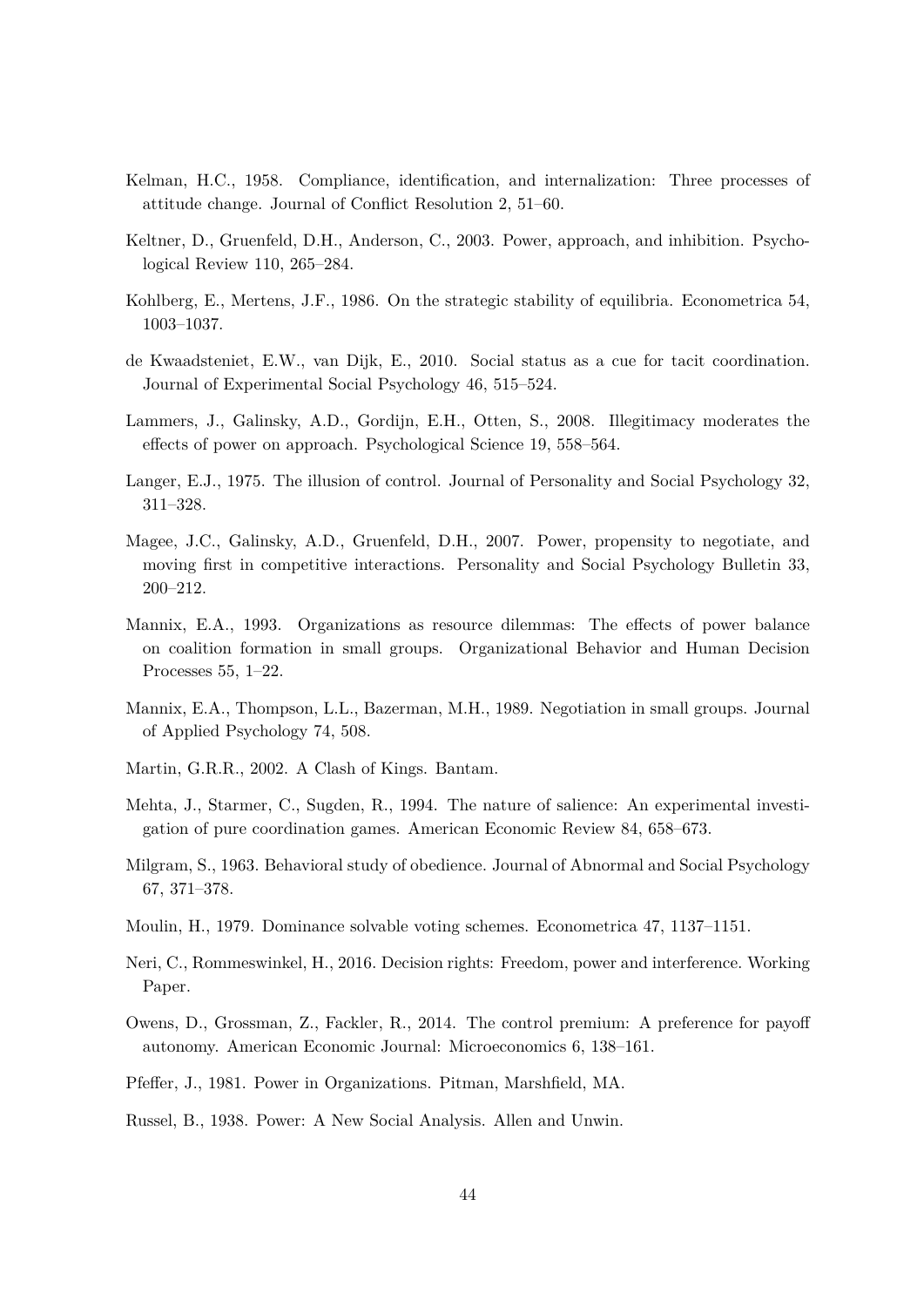- <span id="page-45-12"></span>Schlag, K., Tremewan, J., van der Weele, J., 2014. A penny for your thoughts: A survey of methods for eliciting beliefs. Experimental Economics 18, 475–490.
- <span id="page-45-2"></span>Silverman, D., Slemrod, J., Uler, N., 2014. Distinguishing the role of authority "in" and authority "to". Journal of Public Economics 113, 32–42.
- <span id="page-45-0"></span>Simon, H.A., 1951. A formal theory of the employment relationship. Econometrica 19, 293–305.
- <span id="page-45-9"></span>Sloof, R., von Siemens, F.A., 2017. Illusion of control and the pursuit of authority. Experimental Economics 20, 556–573.
- <span id="page-45-1"></span>Sturm, R.E., Antonakis, J., 2015. Interpersonal power: A review, critique, and research agenda. Journal of Management 41, 136–163.
- <span id="page-45-3"></span>Suchman, M.C., 1995. Managing legitimacy: Strategic and institutional approaches. Academy of Management Review 20, 571–610.
- <span id="page-45-5"></span>Thompson, L.L., Mannix, E.A., Bazerman, M.H., 1988. Group negotiation: Effects of decision rule, agenda, and aspiration. Journal of Personality and Social Psychology 54, 86–98.
- <span id="page-45-4"></span>Tyler, R.R., 2006. Why People Obey the Law. Princeton University Press.
- <span id="page-45-11"></span>Tyszler, M., Schram, A., 2016. Information and strategic voting. Experimental Economics 19, 360–381.
- <span id="page-45-8"></span>Weber, M., 1978a. Economy and Society: An Outline of Interpretive Sociology. University of California Press.
- <span id="page-45-10"></span>Weber, M., 1978b. The theory of social and economic organization. New York: Oxford University Press.
- <span id="page-45-7"></span>Zehnder, C., Herz, H., Bonardi, J.P., 2017. A productive clash of cultures: Injecting economics into leadership research. The Leadership Quarterly 28, 65–85.
- <span id="page-45-6"></span>Zizzo, D.J., 2010. Experimenter demand effects in economic experiments. Experimental Economics 13, 75–98.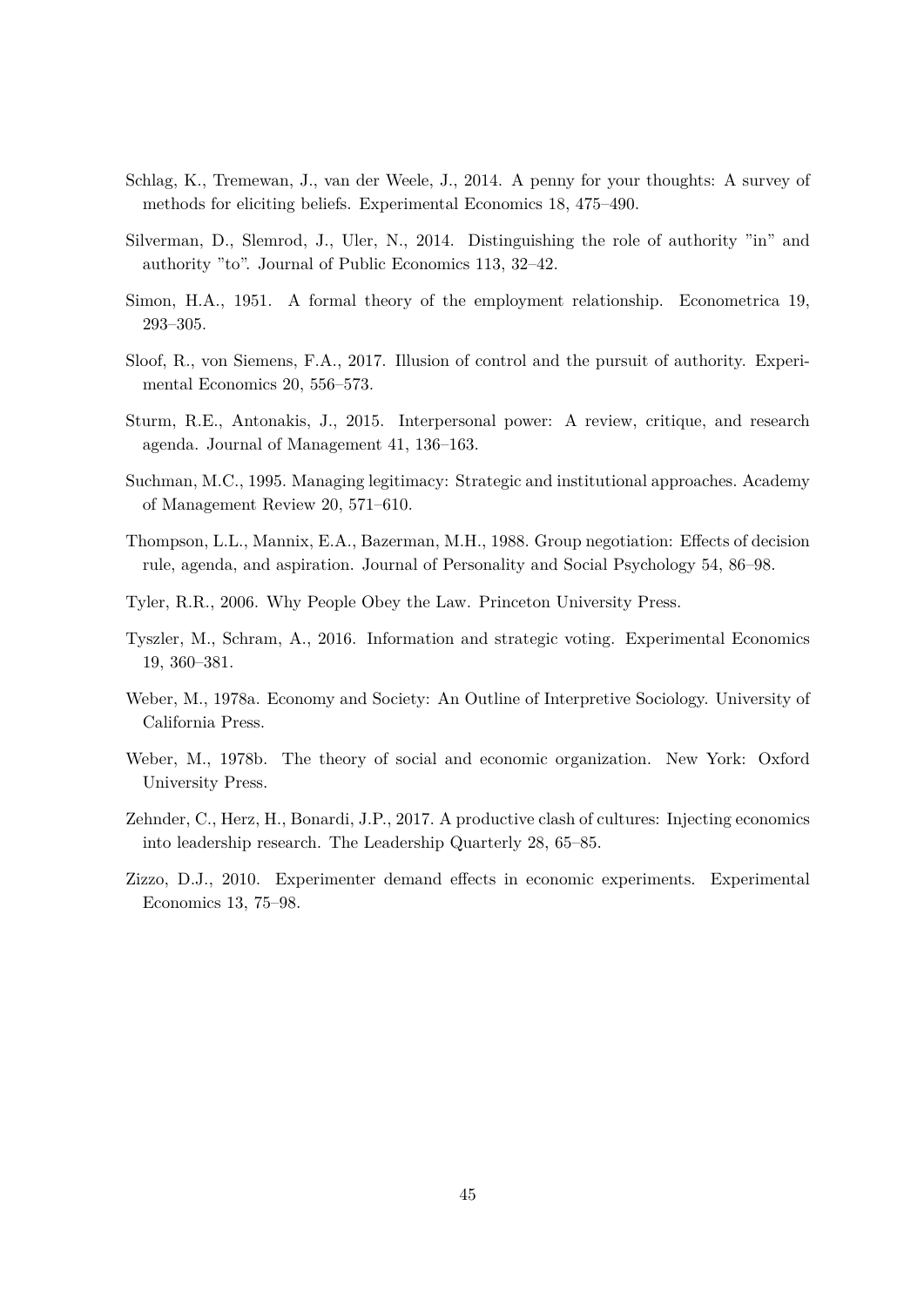# **Appendix**

# <span id="page-46-0"></span>**A Additional tables**

|                               |                |                | <i>Experiment 1</i> |                |                |                | <i>Experiment</i> 2 |                |
|-------------------------------|----------------|----------------|---------------------|----------------|----------------|----------------|---------------------|----------------|
|                               | P <sub>1</sub> | P <sub>2</sub> | P <sub>3</sub>      | P <sub>4</sub> | P <sub>1</sub> | P <sub>2</sub> | P <sub>3</sub>      | P <sub>4</sub> |
| Outcome A                     | 0.72           | 0.50           | 0.47                | 0.56           | 0.58           | 0.47           | 0.40                | 0.45           |
| Follower effects              |                |                |                     |                |                |                |                     |                |
| Total                         | 0.82           | 0.75           | 0.80                | 0.77           | 0.78           | 0.47           | 0.50                | 0.50           |
| Due to $(A, A, C)$            | 0.60           | 0.50           | 0.67                | 0.55           | 0.43           | 0.28           | 0.33                | 0.18           |
| Due to $(A, A, B)$            | 0.22           | 0.18           | 0.06                | 0.05           | 0.25           | 0.06           | 0.00                | 0.11           |
| <i>Individual votes for A</i> |                |                |                     |                |                |                |                     |                |
| Chair                         | 0.94           | 0.97           | 0.84                | 0.97           | 0.90           | 0.95           | 0.80                | 0.90           |
| Player 2                      | 0.53           | 0.38           | 0.41                | 0.31           | 0.50           | 0.25           | 0.20                | 0.15           |
| Player 3                      | 0.00           | 0.03           | 0.06                | 0.13           | 0.05           | 0.10           | 0.08                | 0.10           |

Table A.1: Main dependent variables by period.

*Notes:* P1 to P4 represent the four periods in the experiments. Outcome A: percentage of elections won by  $A$ . Follower effects: percentage of outcome  $A$  due to follower effects.  $(A, A, C)$ : chair voting for A, player 2 for A, player 3 for C.  $(A, A, B)$ : chair voting for A, player 2 for A, player 3 for B. Individual votes for A: percentage of voting decisions in favor of A.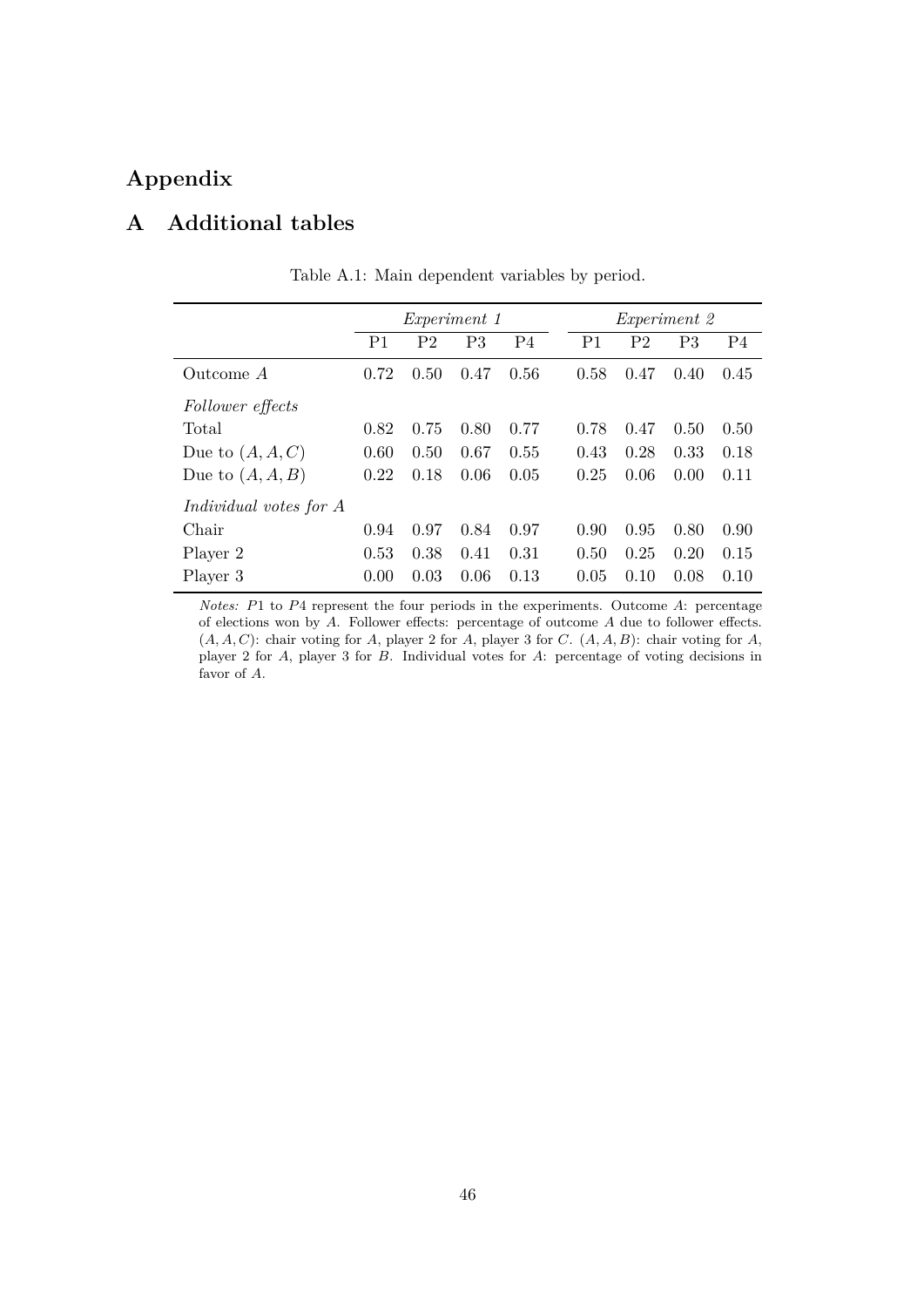<span id="page-47-0"></span>

|                     | (A, C, C) | (A, A, C) | (A, C, B) | (A, A, B) | (A, C, A) | (B, C, C) | Other |
|---------------------|-----------|-----------|-----------|-----------|-----------|-----------|-------|
| <i>Experiment 1</i> |           |           |           |           |           |           |       |
| Performance         | 0.328     | 0.359     | 0.078     | 0.109     | 0.031     | 0.016     | 0.079 |
| Random              | 0.406     | 0.281     | 0141      | 0.047     | 0.047     | 0.047     | 0.031 |
| Pooled              | 0.367     | 0.320     | 0.109     | 0.078     | 0.039     | 0.031     | 0.056 |
| <i>Experiment</i> 2 |           |           |           |           |           |           |       |
| Chair-label         | 0.388     | 0.138     | 0.200     | 0.038     | 0.075     | 0.062     | 0.099 |
| Neutral-label       | 0.350     | 0.150     | 0.188     | 0.075     | 0.025     | 0.062     | 0.150 |
| Pooled              | 0.369     | 0.144     | 0.194     | 0.056     | 0.050     | 0.062     | 0.125 |

Table A.2: Relative frequency of observed strategy profiles over all periods.

<span id="page-47-1"></span>Table A.3: Relative frequency of individual behavior by treatment over all periods.

|          |                          |                         | <i>Experiment 1</i>     |                         |                         | <i>Experiment</i> 2     |                         |
|----------|--------------------------|-------------------------|-------------------------|-------------------------|-------------------------|-------------------------|-------------------------|
|          |                          | Performance             | Random                  | Pooled                  | Chair-label             | Neutral-label           | Pooled                  |
|          | $\overline{A}$           | 0.938                   | 0.922                   | 0.930                   | 0.888                   | 0.800                   | 0.844                   |
| Chair    | B                        | 0.062                   | 0.078                   | 0.070                   | 0.100                   | 0.175                   | 0.138                   |
|          | $\mathcal C$             | 0.000                   | 0.000                   | 0.000                   | 0.012                   | 0.025                   | 0.019                   |
| Player 2 | $\overline{A}$<br>B<br>C | 0.500<br>0.031<br>0.469 | 0.359<br>0.000<br>0.641 | 0.430<br>0.016<br>0.555 | 0.225<br>0.025<br>0.750 | 0.325<br>0.000<br>0.675 | 0.275<br>0.012<br>0.712 |
| Player 3 | $\overline{A}$<br>B<br>C | 0.062<br>0.219<br>0.719 | 0.047<br>0.188<br>0.766 | 0.055<br>0.203<br>0.742 | 0.100<br>0.275<br>0.625 | 0.062<br>0.300<br>0.638 | 0.081<br>0.288<br>0.631 |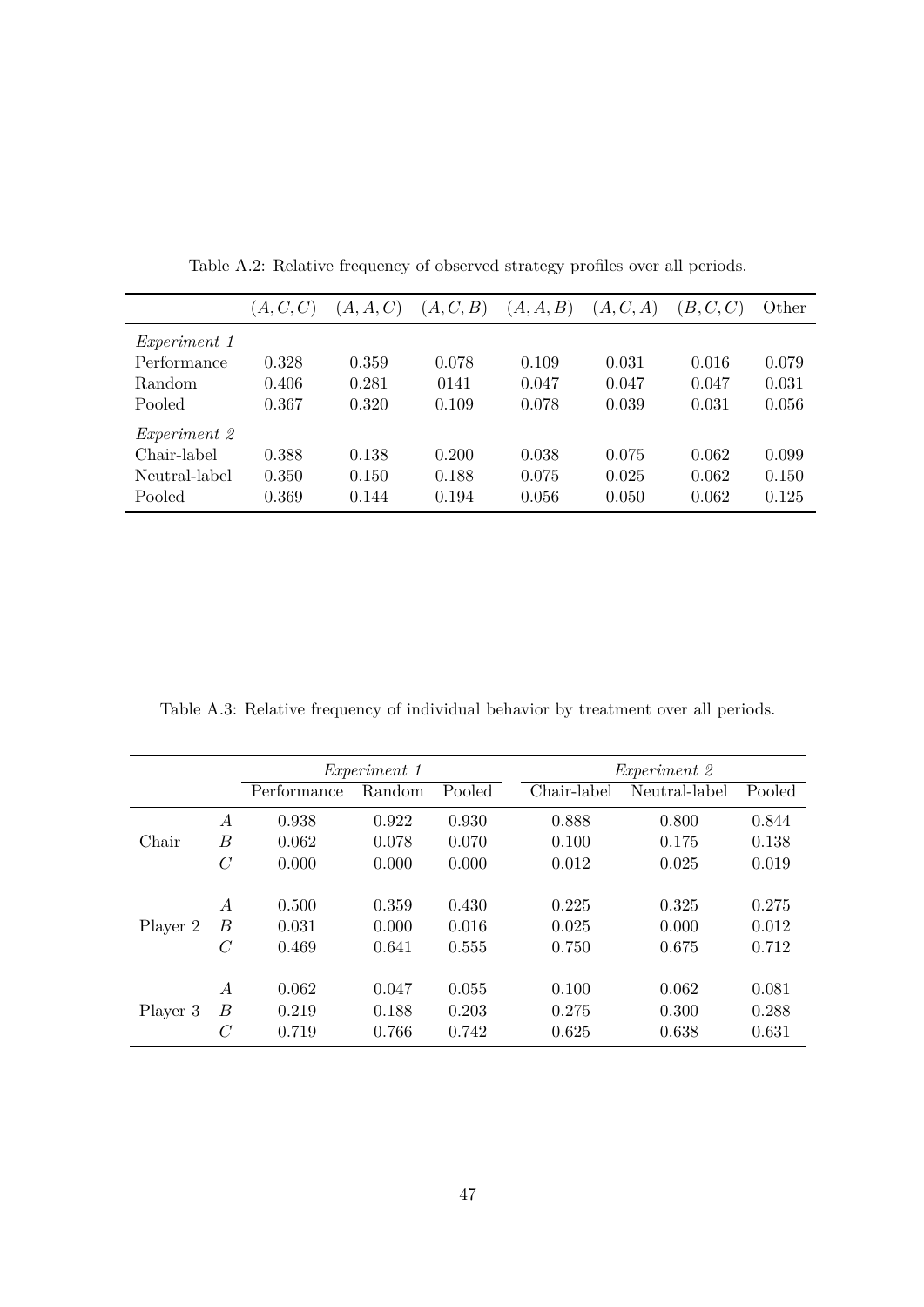# **(FROM HERE: INTENDED FOR ONLINE PUBLICATION)**

**Supplementary Online Material**

*for* "Where Power Resides in Committees" by Granić and Wagner

# **Additional materials: experimental data**

The data used in the analysis for Experiment 1 and Experiment 2 is available [here.](https://www.researchgate.net/publication/331014461_Where_Power_Resides_in_Committees_-_Data_Files_and_Code-book)

## <span id="page-48-0"></span>**Additional materials: instructions**

*We provide a complete translation of the written instructions used in Experiment 1. The instructions for Experiment 2 were identical except for removing any reference of the effort task and player labels, as described in the main text. Figure [C.2](#page-56-0) to [C.4](#page-57-0) shows the sample screen-shots of the decision screen that accompanied written instructions. Instructions in the original language (German) are available upon request.*

### **General Instructions**

Welcome! Today's experiment is part of a research project investigating how people make decisions. The expected duration is one hour.

*If you have any questions, now or during the course of the experiment, please raise your hand and remain seated. An experimenter will come to you and answer your question.*

In addition to the **2 Euro** which you receive today for showing up on time, you can earn a considerable amount of money. How much money you will earn will depend on your decisions and the decisions of the participants you are going to interact with today. Therefore, it is important that you carefully read the written instructions as well as the instructions on your computer screen before you make decisions.

At the end of the experiment, you will receive the amount of money you have earned today (in addition to the 2 Euro show-up fee) **in private and in cash**.

**You are not allowed to communicate in any form with other participants.** Nonobservance of this rule leads to exclusion from the experiment and you will not receive any payment.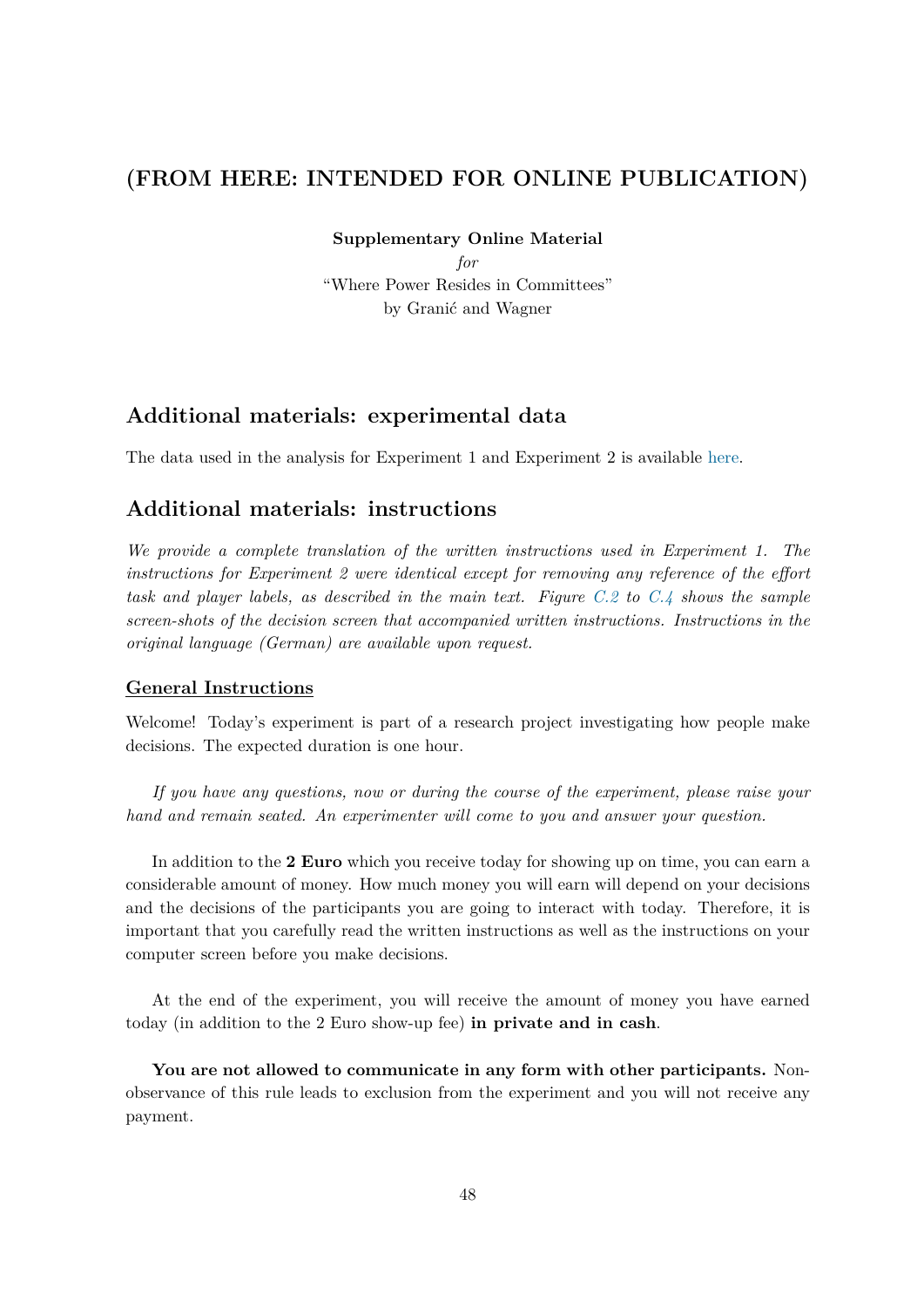In the experiment, which consists of several parts, you will be asked to make decisions. The experiment will conclude with a questionnaire. Please read the following instructions carefully and then answer the control questions on page 7.

(End of page 1)

#### **General instructions regarding the experiment**

In the experiment you will participate in a number of elections. Elections takes place in a group of three voters. That is, you and two other participants form one group. The three of you decide on the outcome of the election in your group. In the following, we will call the three voters in one group, Voter 1, Voter 2, and Voter 3.

#### **Casting a ballot**

In each election, **you have to cast one vote in favor of one of the three available alternatives (A, B, or C)**. So do the other two voters in your group. Voting is anonymous and takes place simultaneously. In other words, you don't know the identity of the other two voters, and you also don't know their decisions when casting your vote. After each voter has submitted her/his vote, you will receive feedback about the outcome of the election. **The alternative receiving the most votes wins the election**.

### **Payoff profiles of voters**

The three alternatives can differ in terms of their desirability for each of the three voters. The desirability of an alternative is represented by the EURO amount voters receive if the respective alternative wins the election. The payoffs voters receive depend on the outcome of the election, i.e. on which alternative wins the election.

The table in Screenshot 1 below shows an example of a payoff profile of an election group (the Euro amounts in the example are different from the ones used in the actual experiment). For each election in the experiment, the structure of payoffs is the same as in the example in Screenshot 1. The structure of a payoff profile is such that for one voter, alternative A is the most desirable alternative, alternative B the second most desirable alternative, and C the least desirable alternative. For another voter, B is most desirable, C is second most desirable and A is least desirable alternative. For the third voter, C is the most desirable alternative, A the second most desirable alternative, and B is the least desirable alternative.

The payoff profile in the table reads as follows:

- **If A wins the election**, Voter 1 receives 600 Euro, Voter 2 receives 400 Euro, and Voter 3 receives 200 Euro.
- **If B wins the election**, Voter 1 receives 400 Euro, Voter 2 receives 200 Euro, and Voter 3 receives 600 Euro.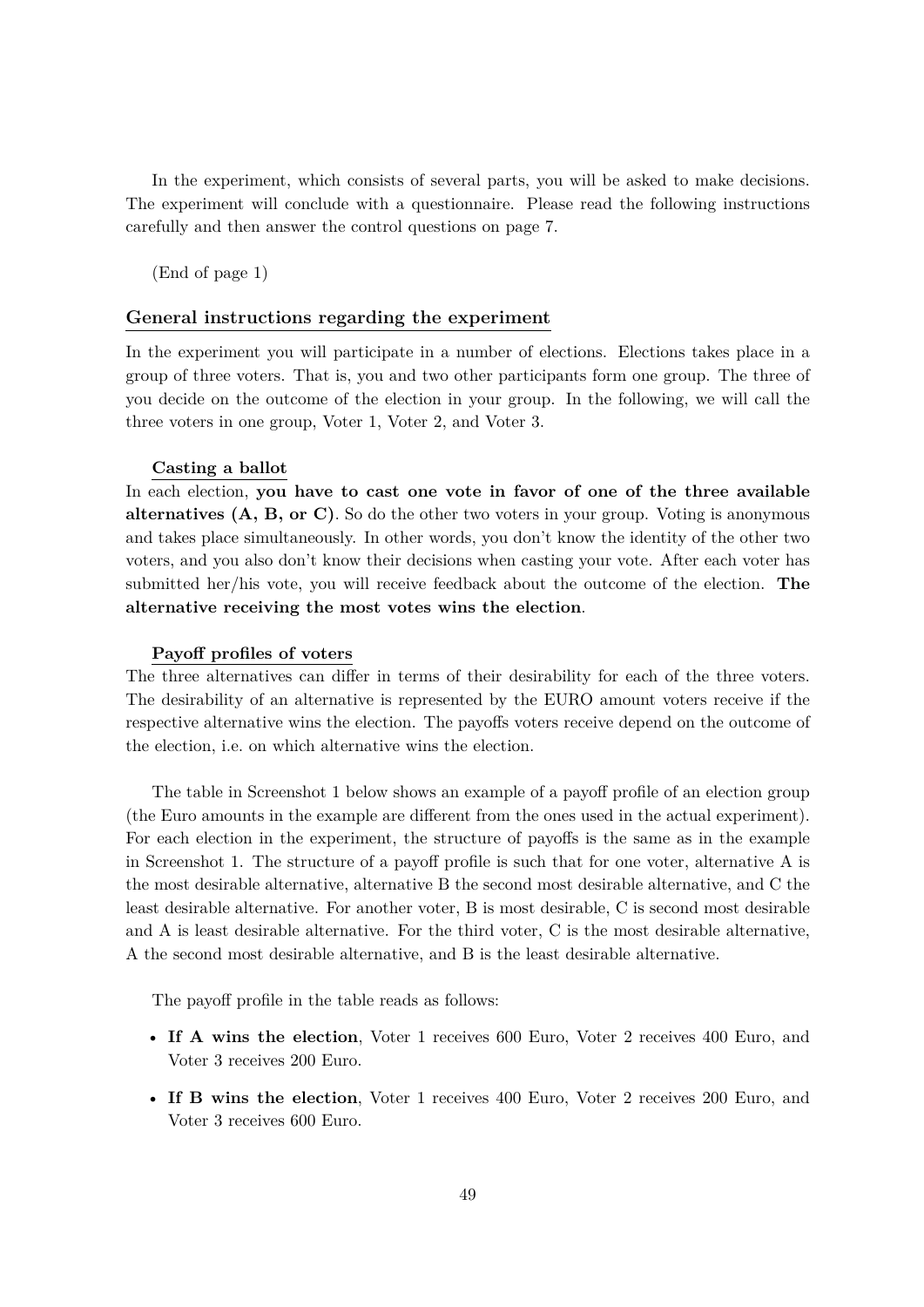• **If C wins the election**, Voter 1 receives 200 Euro, Voter 2 receives 600 Euro, and Voter 3 receives 400 Euro.

|         |                | If alternative A wins   If alternative B wins | If alternative C wins |
|---------|----------------|-----------------------------------------------|-----------------------|
| Voter 1 | €600           | $\epsilon$ 400                                | $\epsilon_{200}$      |
| Voter 2 | $\epsilon$ 400 | €200                                          | $\epsilon$ 600        |
| Voter 3 | €200           | €600                                          | $\epsilon$ 400        |

Screenshot 1: Example payoff profile.

(End of page 2)

Important: Your payoff (in Euro) only depends on which alternative wins the election. In the example above, Voter 1 receives 400 Euro if B wins independently of whether she/he actually voted for B or not.

#### **Voting method**

**The alternative which receives the most votes wins the election**. In case of a tie among alternatives, the following rule applies: One Voter assumes the role of the "chairman" in the voting group (see description below). The winner of the election in case of a tie is then the alternative the chairman has voted for.

Example: Suppose one voter votes for A, one voter votes for B and one voter votes for C, that is, each alternative receives exactly one vote. Assume that the chairman has voted for alternative C, then alternative C is the winner of the election.

#### **Course of the experiment**

Now that you know the general rules of the elections in the experiment, let's summarize the course of the experiment:

- Before the start of the first election in the experiment, you will be asked to work on a task that influences the probability of you being the "chairman" in the elections (the task and the exact rules on how the chairman role is determined will be explained on the next page in detail).
- After this task, you will receive information whether you are the "chairman" or not. If you are assigned to the chairman role, you will assume the chairman role in every election.
- Then, you participate in a series of four elections. In each of the four elections, you will meet two other participants (details regarding the elections are provided on page 6).

*If you have any questions regarding the instructions or the course of the experiment, please raise your hand and remain seated. An experimenter will come to you and answer your question*.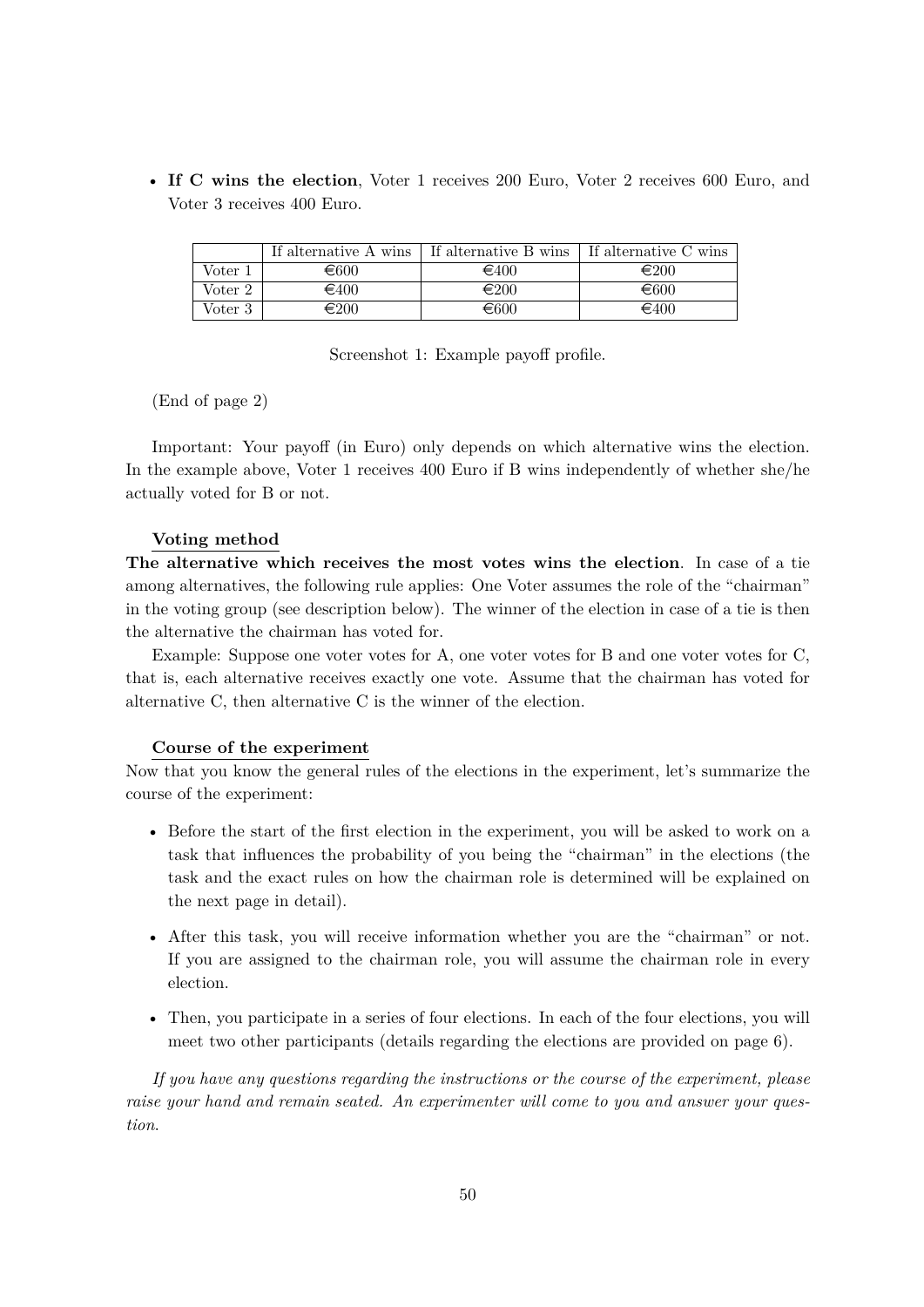(End of page 3)

### **Explanation: How the chairman role is assigned**

Whether you will be chairman in all elections or not depends either:

- on your performance in the encoding task, or
- is determined randomly.

#### **Encoding task**

Before the first election, you will participate in a so-called encoding task. Your performance in this task influences the probability of you becoming "chairman" or not: the more words you encode correctly, in comparison to the other participants, the higher is the likelihood of you being assigned to the chairman role. The encoding task is the same for all participants. Different words are presented to you on screen, one after another. Your task is to replace each letter in the presented word with a number. The encoding table (see Table 1 on page 8) shows for each letter the corresponding number with which each letter has to be replaced in a given word.



Screenshot 2: Example encoding task.

Example: Screenshot 2 displays the word SCHOOL. From the encoding table (see page 8), you can see that the letters of the word SCHOOL need to be replaced by the following numbers: S=13, C=14, H=22, O=21, O=21, L=3. To correctly encode this word, enter the number 13 14 22 21 21 3 into the corresponding text field displayed on screen and then click OK.

When you encoded a word correctly, the next word will be displayed on screen. In total, you have **7 minutes** for the task. All participants are presented with the same words in the same order. The computer will record how many words you encode correctly in the task.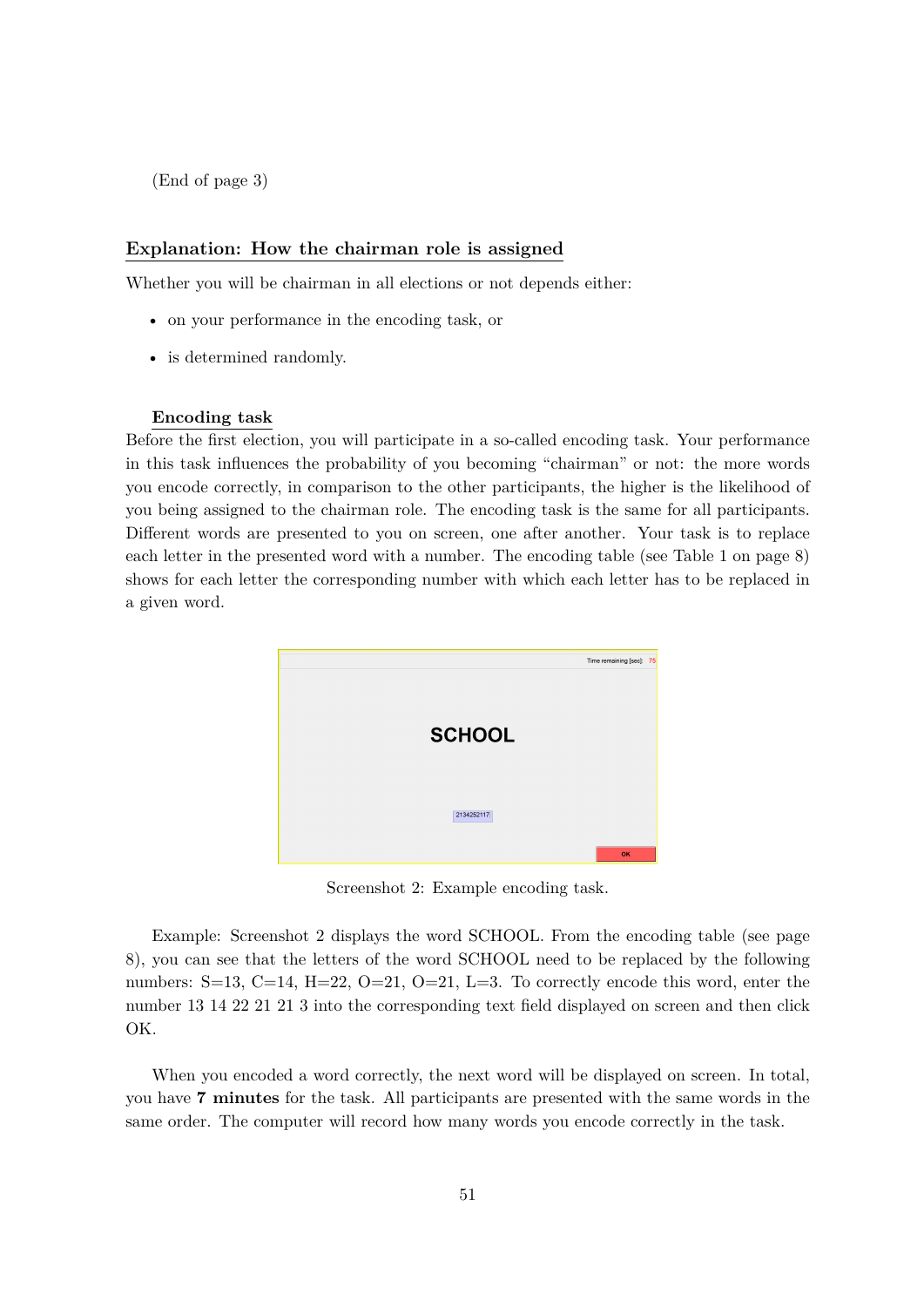(end of page 4)

### **Random draw**

After the encoding task the computer draws randomly how the role of the chairman is assigned. The role will either be assigned **according to performance in the encoding task (with probability 50%)** or will be assigned **randomly (with probability 50%)**:

- **If the role of the chairman is assigned according to performance in the encoding task**, it means according to the number of words correctly encoded. If your number of correctly encoded words belongs to the top 33% of all participants in the encoding task you will be assigned the role of the chairman. (In case that two or more top performing participants encoded the same number of words correctly, each top performer has the same chance of becoming the chairman). If your number of words encoded does not belong to the top 33% of all performances, you will not be assigned the role of the chairman in the experiment.
- **If the role of the chairman is assigned randomly**, it is assigned independently of the number of words you encoded correctly. A participant is then randomly assigned to the role of the chairman for all elections with a probability of 33% (because only one voter in a group will be chairman).

After completing the encoding task, every participant will be informed about how many words she/he encoded. **Every participant will be informed about whether the chairman role is assigned randomly by the computer or according to performance in the encoding task**. Please notice that the outcome of the random draw is the same for every participant you interact with today (i.e. for each participant you interact with today the role will be assigned either by a random draw or according to the performance).

Furthermore, each participant will be privately informed whether she/he is chairman or not. **The role of the chairman is assigned before the first election and remains** fixed for all elections. In other words, if you are chairman, you are chairman in each election. If you are not the chairman, you will be not be chairman in any of the elections. The table displaying the payoff profile will also indicate which of the three voters in your group takes the chairman role in the election.

**Note: The more words you encode in the encoding task within 7 minutes, the higher are your chances of becoming chairman in the elections**. That is, if you would like to be chairman, the best you can do is to encode as many words as possible. If you don't want to be chairman, the best you can do is to encode as few words as possible.

(end of page 5)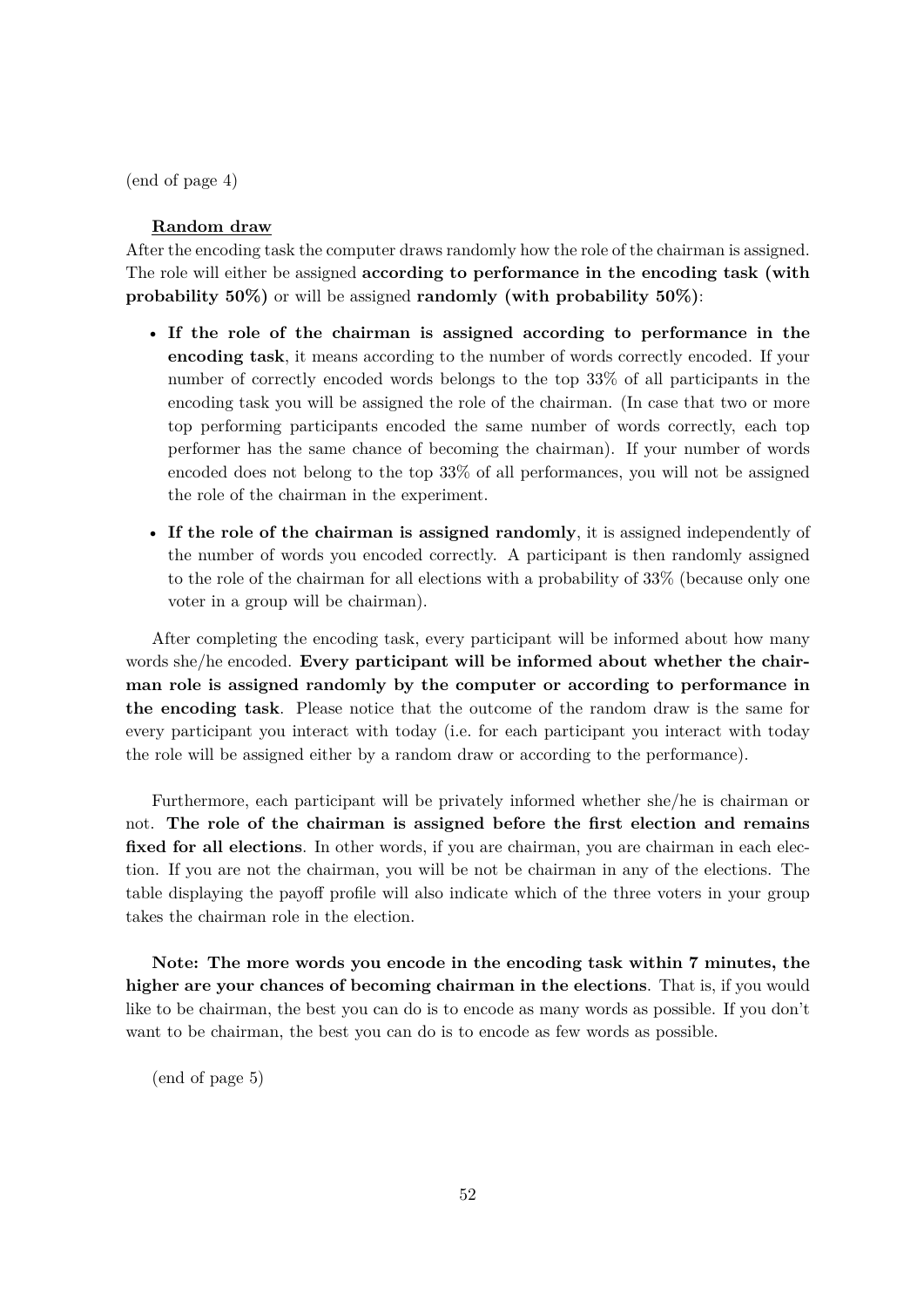### **Elections and payoffs**

You will participate in a **total of four** elections. In each election, you will interact with **two other participants with which you haven't interacted before**. That is, you will never interact with a participant more than once.

At the beginning of each election, you are told whether you are Voter 1, Voter 2, or Voter 3 and informed about who of the three voters assumes the chairman role in your voting group. You will also see this information in the table summarizing the payoff profile of the election. As already mentioned, your task in an election is to vote for one of the three available alternatives, A, B, or C. So do the other two voters in your group. The outcome of the election depends on your decision and the decisions of the other two voters. Therefore, it is important to pay attention to the table displaying the payoff profile of all voters before taking your decision.

Once all voters have made a decision, the number of votes each alternative received will be displayed. The alternative with the most votes wins the election. Only in case of a tie between two or more alternatives, the winner of the election is the alternative the chairman has voted for.

Your payoff from an election only depends on the outcome, i.e. the winning alternative in the election. It is independent of whether you casted a vote for the winning alternative or not. Each voter receives the payoff specified in her/his payoff profile for the winning alternative. Then, another election starts. Please notice that the payoff profile can change with each election. Please recall that the chairman role is assigned before the first election and remains fixed over the course of all four elections.

### **How your payoff is determined**

After all four elections, the computer will randomly draw one of the four elections. The payoff you received in this randomly drawn election is the Euro amount you will earn (and paid out) in the experiment. This random draw will take place at the end of the experiment, i.e. after you made all your decisions. Of course, the 2 Euro show-up fee will be added to the realized Euro amount from the chosen election.

*Are there any questions? If so, please raise your hand and remain seated. An experimenter will come to you and answer your question.*

(end of page 6)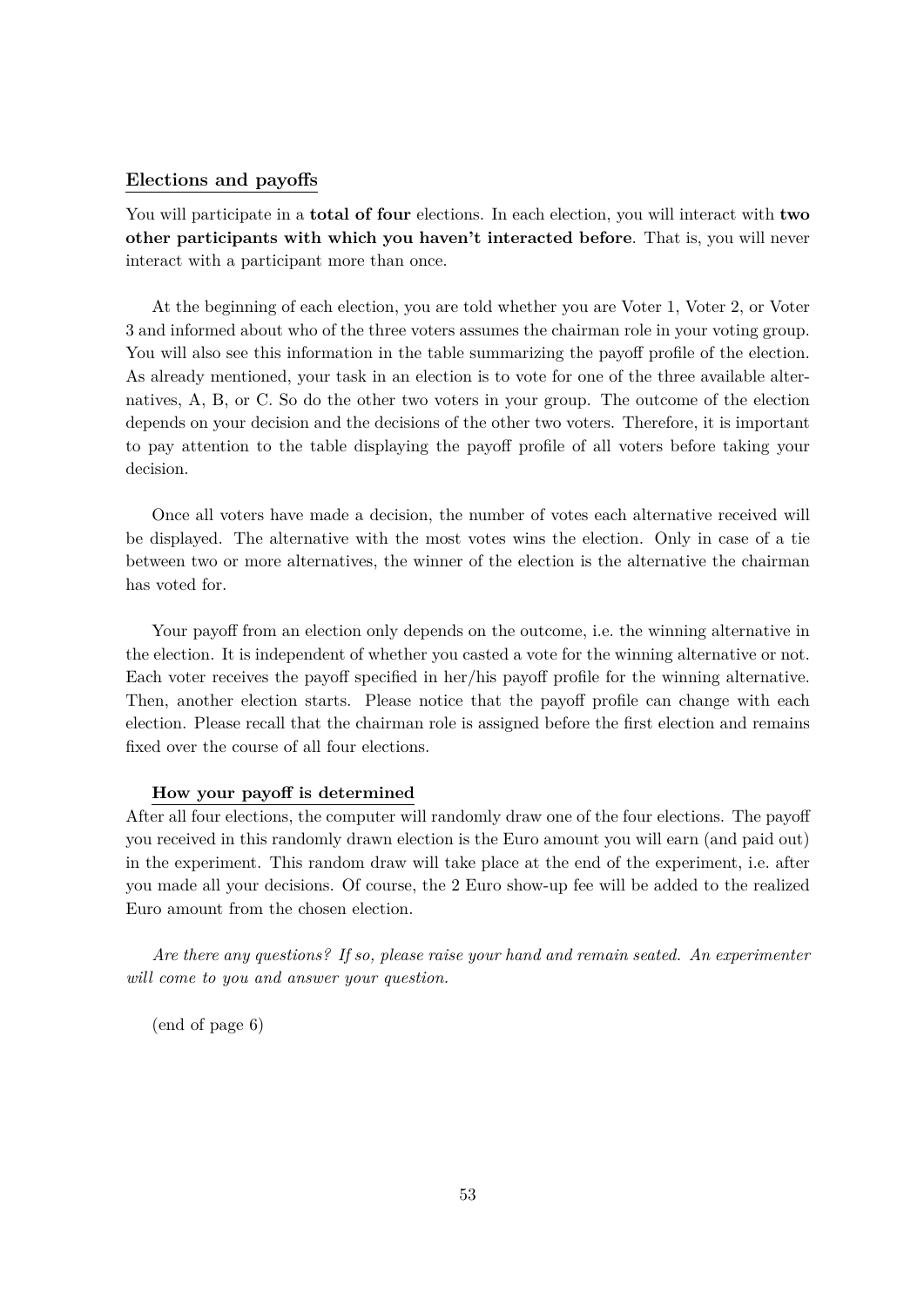### **Control questions**

Please answer all control questions. If you have any questions, please raise your hand and remain seated. An experimenter will come to you and answer your question.

Question 1: When and how often will you engage in the encoding task? (please mark the correct answer)

- O Before each election.
- O Only once before the first election.

Question 2: In which case does the chairman's vote decide the winning alternative in an election? (please mark the correct answer)

- O Always.
- O Only if there is a tie.

Question 3: If I want to be the chairman, the best I can do is to encode as many words as possible, because during the encoding task I don't know whether the role of the chairman is assigned randomly or by performance in the encoding task (for each participant I interact with). (please mark the correct answer)

O True.

O False.

Question 4: If I am assigned to the role of the chairman I maintain this role for every election today. (please mark the correct answer)

O True. O False.

Question 5: In each of the four elections, I interact with two other participants I haven't interacted before. (please mark the correct answer)

- O True.
- O False.

Question 6: The payoff I receive for one election only depends on: (please mark the correct answer)

O The winning alternative of the election.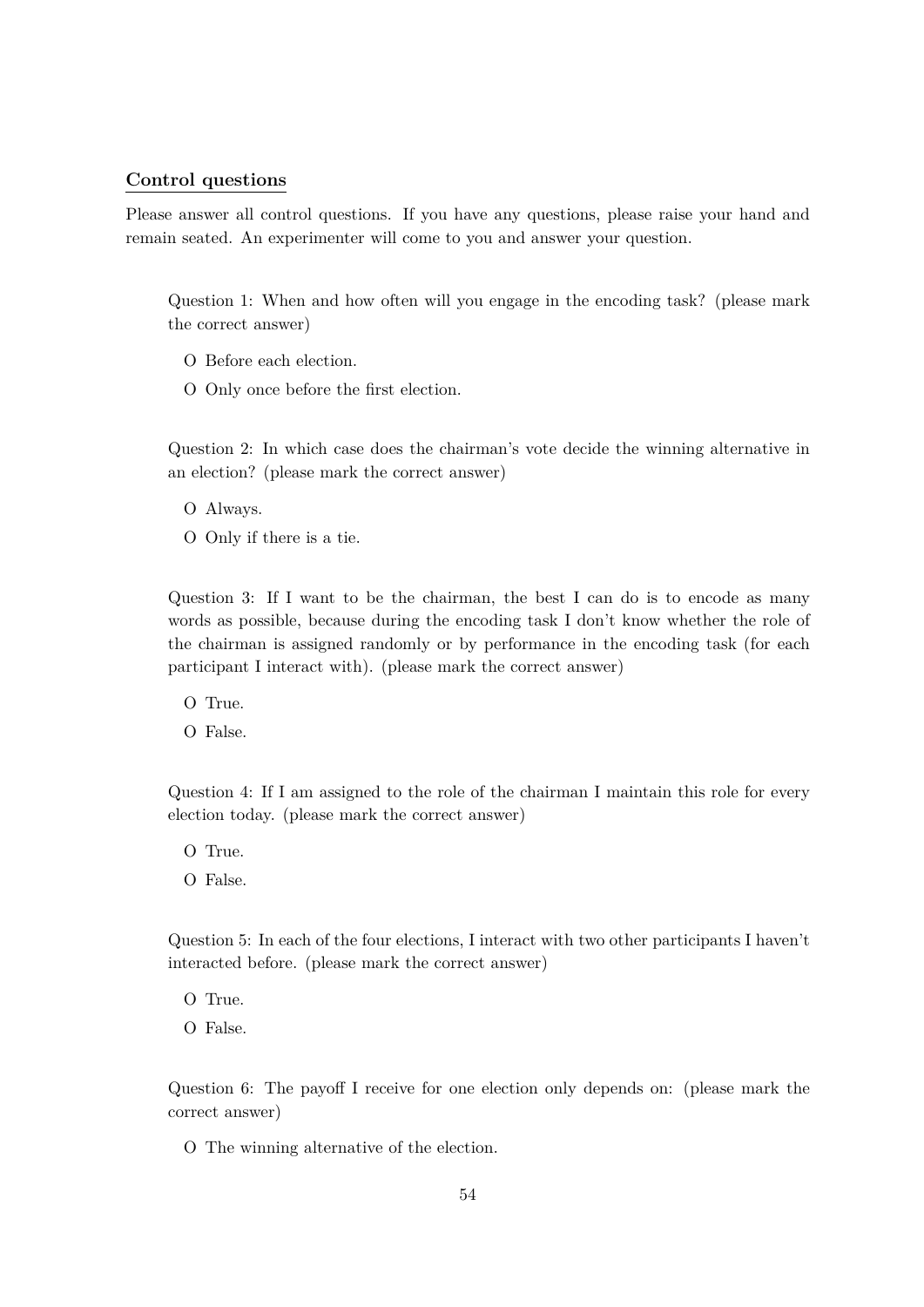O The alternative I voted for in the election.

Question 7: Consider the payoff profile example shown in screenshot 1 (page 2). If you are voter 2 and alternative B wins the election you receive: (please mark the correct answer)

- O 200 Euro.
- O 400 Euro.
- O 600 Euro.

(end of page 7)

## **Encoding table**

| Letter                  | Number                  |
|-------------------------|-------------------------|
| A                       | 8                       |
| B                       | 12                      |
| Ċ                       | 14                      |
| D                       | 10                      |
| Ē                       | 9                       |
| F                       | 6                       |
| G                       | 24                      |
| H                       | 22                      |
| I                       | $\overline{7}$          |
| $\mathbf J$             | 5                       |
| K                       | $\overline{11}$         |
| L                       | 3                       |
| M                       | 18                      |
| N                       | $\mathbf{1}$            |
| $\mathbf{o}$            | 21                      |
| P                       | 16                      |
| Q                       | 23                      |
| R                       | $\overline{\mathbf{c}}$ |
| S                       | 13                      |
| T                       | 19                      |
| U                       | 25                      |
| $\overline{\mathbf{v}}$ | $\overline{4}$          |
| $\overline{\mathbf{w}}$ | 26                      |
| X                       | 17                      |
| Y                       | 20                      |
| z                       | 15                      |

Figure A.1: Encoding table.

(end of page 8 and end of written instructions)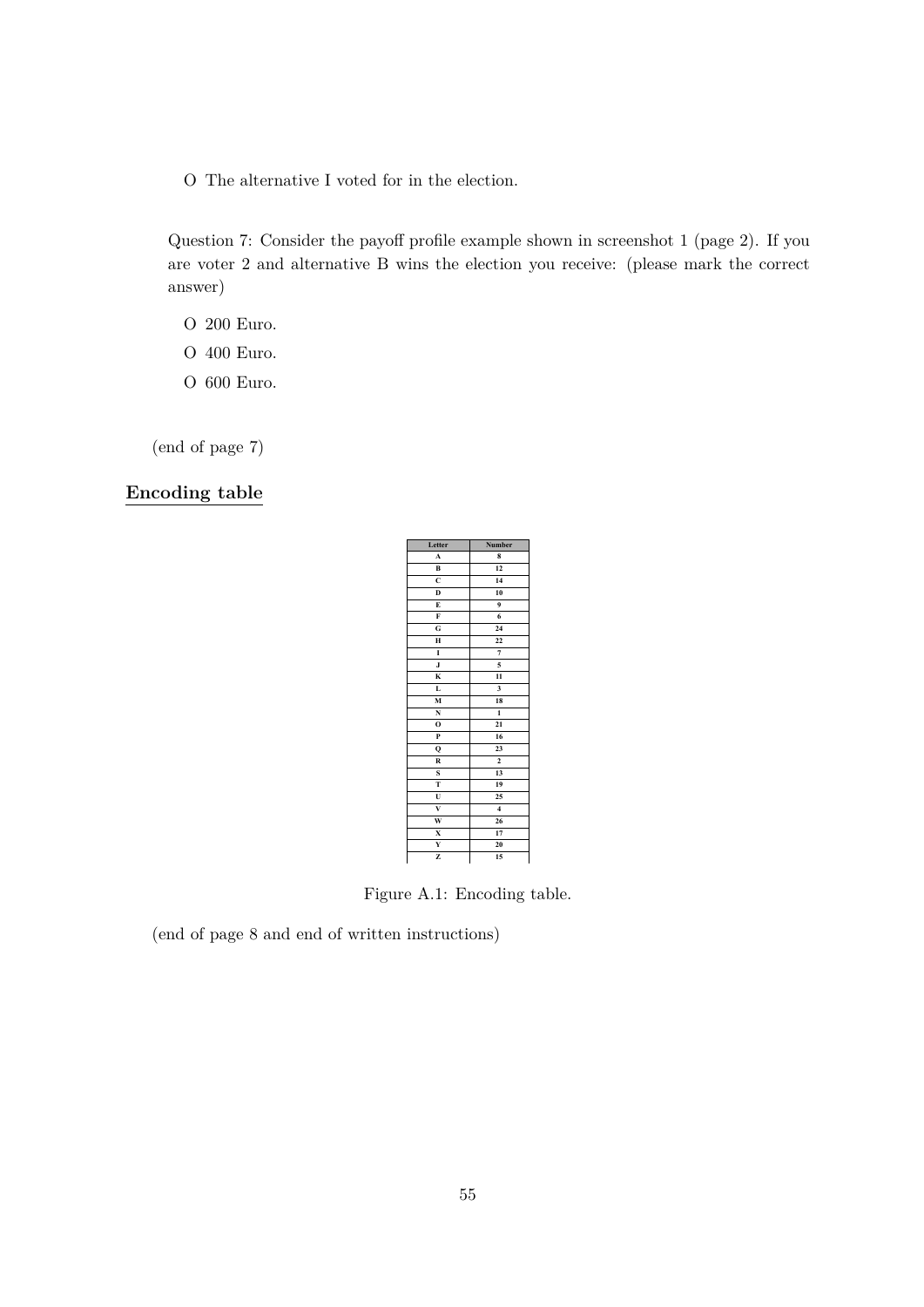# **Additional materials: screenshots**



Figure C.1: Screenshot real-effort task (Experiment 1).

<span id="page-56-0"></span>

| Period<br>1 of $4$                      |                                                                                                                                                                        |           |           |                                                                                    | Time remaining [sec]: 94                                                                                                                                                                                                                                                                                                                                                                                                    |
|-----------------------------------------|------------------------------------------------------------------------------------------------------------------------------------------------------------------------|-----------|-----------|------------------------------------------------------------------------------------|-----------------------------------------------------------------------------------------------------------------------------------------------------------------------------------------------------------------------------------------------------------------------------------------------------------------------------------------------------------------------------------------------------------------------------|
|                                         |                                                                                                                                                                        |           |           | or C. Please mark the respective alternative and confirm your vote by clicking OK. | In this period your group consists of two further participants you haven't interacted with before. Please vote for one of the three alternatives A, B,<br>The alternative receiving the most votes is declared winner. In case of a tie, the alternative the chairman has voted for is declared winner.<br>The results of the election are shown after each voter has cast his or her ballot. Then, the next period starts. |
|                                         | The role of the chairman was assigned randomly, i.e., independent of the<br>performances in the encoding task.<br>For the experiment today, your role is the Chairman. |           |           |                                                                                    |                                                                                                                                                                                                                                                                                                                                                                                                                             |
| highlighted in bold-face.<br>if C wins. | The table below shows the payoffs for the current election. Your payoffs are<br>Your role is Voter 1. You receive 14 EURO if A wins, 9 EURO if B wins, and 4 EURO      |           |           |                                                                                    | $\in$ A<br>$\in$ B<br>$\in \mathbf{C}$                                                                                                                                                                                                                                                                                                                                                                                      |
|                                         | Chairman                                                                                                                                                               | If A wins | If B wins | If C wins                                                                          |                                                                                                                                                                                                                                                                                                                                                                                                                             |
| Voter <sub>1</sub>                      | Yes                                                                                                                                                                    | 14        | 9         | A                                                                                  |                                                                                                                                                                                                                                                                                                                                                                                                                             |
| Voter <sub>2</sub>                      |                                                                                                                                                                        | 9         | 4         | 14                                                                                 |                                                                                                                                                                                                                                                                                                                                                                                                                             |

Figure C.2: Screenshot voting stage (Experiment 1).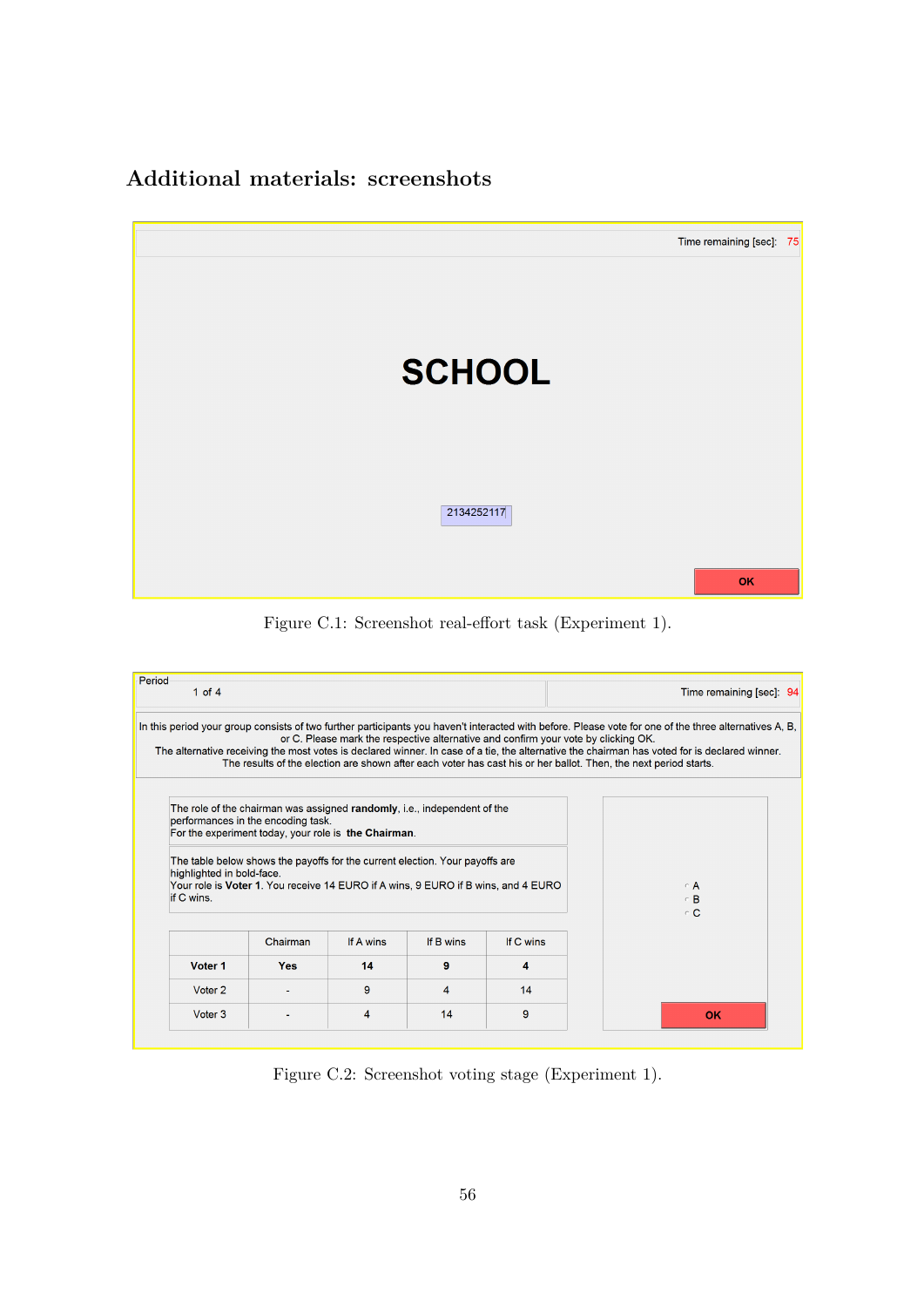

Figure C.3: Screenshot voting stage (chair-label treatment, Experiment 2).

<span id="page-57-0"></span>

Figure C.4: Screenshot voting stage (neutral-label treatment, Experiment 2).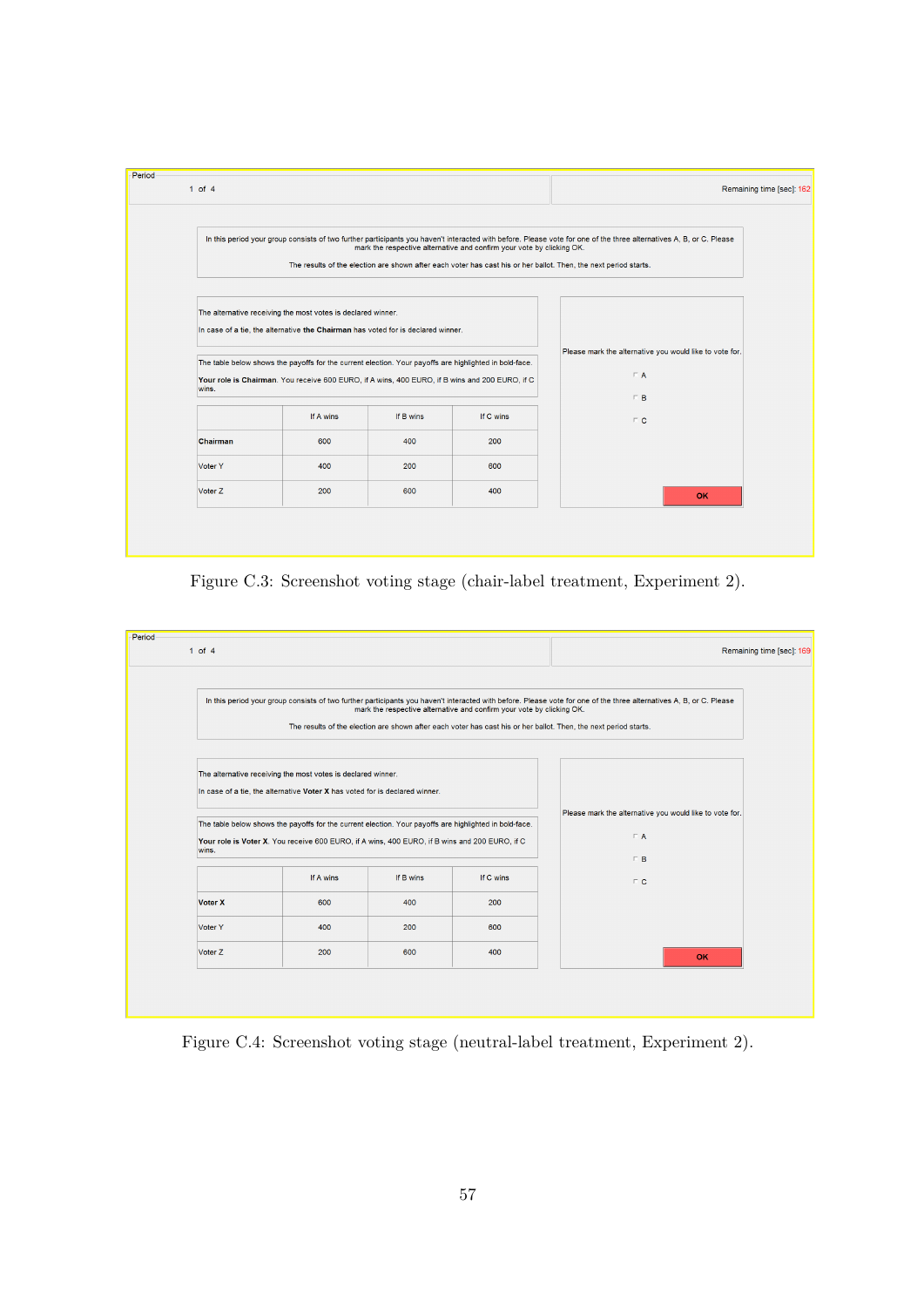# **Additional materials: data reporting main variables**

| Matching group | Treatment   | A Wins |       | Direct effect Follower effect |
|----------------|-------------|--------|-------|-------------------------------|
|                | Random      | 0.500  | 0.063 | 0.438                         |
| $\overline{2}$ | Random      | 0.563  | 0.063 | 0.500                         |
| 3              | Random      | 0.375  | 0.375 | 0.000                         |
| 4              | Random      | 0.625  | 0.063 | 0.563                         |
| 5              | Performance | 0.875  | 0.125 | 0.750                         |
| 6              | Performance | 0.563  | 0.125 | 0.438                         |
|                | Performance | 0.625  | 0.125 | 0.500                         |
| 8              | Performance | 0.375  | 0.000 | 0.375                         |

Table C.1: Main dependent variables per independent matching group, Experiment 1.

*Note:* 16 distinct elections in each matching group.

Table C.2: Main dependent variables per independent matching group, Experiment 2.

| Matching group | Treatment     | A Wins | Direct effect | Follower effect |
|----------------|---------------|--------|---------------|-----------------|
|                | Chair-label   | 0.563  | 0.250         | 0.313           |
| 2              | Chair-label   | 0.313  | 0.125         | 0.188           |
| 3              | Chair-label   | 0.438  | 0.313         | 0.125           |
| 4              | Chair-label   | 0.750  | 0.250         | 0.500           |
| 5              | Chair-label   | 0.375  | 0.125         | 0.250           |
| 6              | Neutral-label | 0.438  | 0.125         | 0.313           |
|                | Neutral-label | 0.563  | 0.125         | 0.438           |
| 8              | Neutral-label | 0.375  | 0.313         | 0.063           |
| 9              | Neutral-label | 0.563  | 0.063         | 0.500           |
| 10             | Neutral-label | 0.375  | 0.313         | 0.063           |

*Note:* 16 distinct elections in each matching group.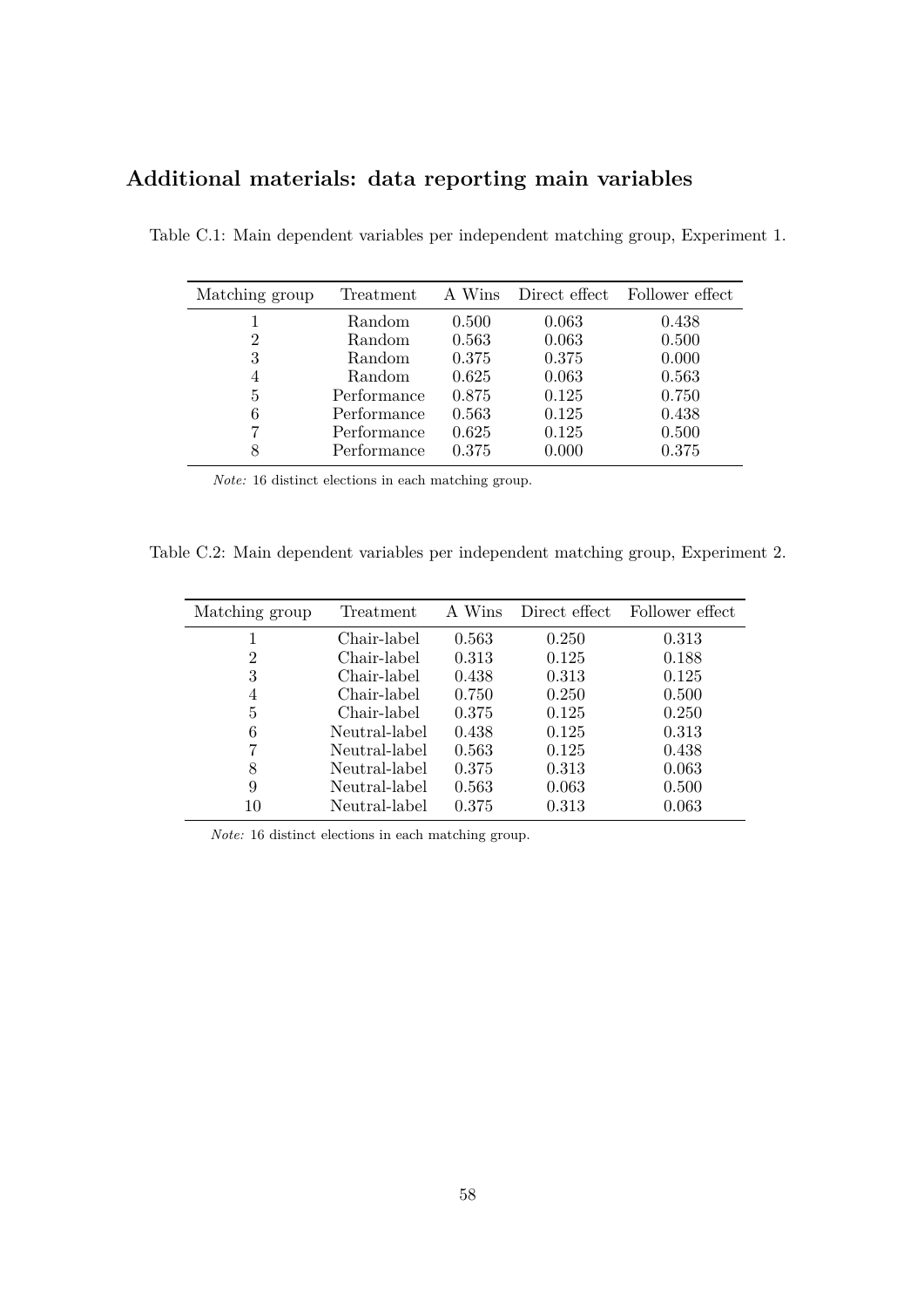|            | Performance treatment |                  |          |          |          |      |  |  |  |  |
|------------|-----------------------|------------------|----------|----------|----------|------|--|--|--|--|
|            | Chair                 |                  | Player 2 |          | Player 3 |      |  |  |  |  |
|            | Mean                  | SD.              | Mean     | SD       | Mean     | SD   |  |  |  |  |
| Vote for A | 0.94                  | 0.11             | 0.50     | 0.30     | 0.06     | 0.14 |  |  |  |  |
|            |                       | Random treatment |          |          |          |      |  |  |  |  |
|            |                       | Chair            |          | Player 2 | Player 3 |      |  |  |  |  |
|            | Mean                  | SD               | Mean     | SD       | Mean     | SD   |  |  |  |  |
| Vote for A | 0.92                  | 0.20             | 0.36     | 0.41     | 0.05     | 0.19 |  |  |  |  |

Table C.3: Relative frequency of voting for A, Experiment 1.

*Note:* Mean and standard deviation (SD). Number of observations in each cell is 16.

Table C.4: Relative frequency of voting for A, Experiment 2.

|            | Chair        |             | Chair-label treatment<br>Player 2   |            |              | Player 3   |  |  |  |
|------------|--------------|-------------|-------------------------------------|------------|--------------|------------|--|--|--|
| Vote for A | Mean<br>0.89 | SD.<br>0.22 | Mean<br>0.22                        | SD<br>0.23 | Mean<br>0.10 | SD<br>0.25 |  |  |  |
|            | Chair        |             | Neutral-label treatment<br>Player 2 |            | Player 3     |            |  |  |  |
| Vote for A | Mean<br>0.80 | SD<br>0.25  | Mean<br>0.32                        | SD<br>0.33 | Mean<br>0.06 | SD<br>0.16 |  |  |  |

*Note:* Mean and standard deviation (SD). Number of observations in each cell is 20.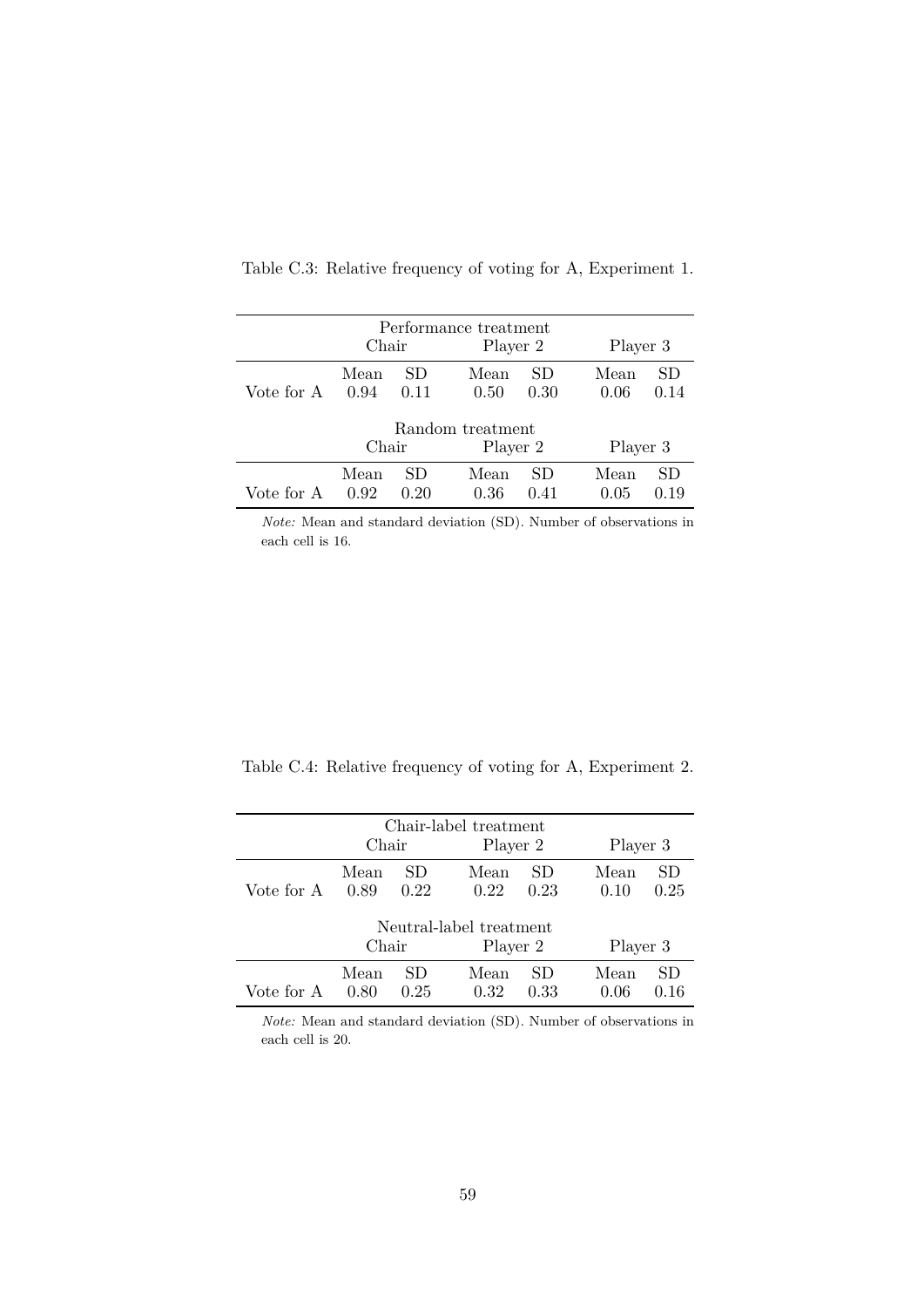| Performance treatment |           |       |                  |       |          |       |  |  |  |  |
|-----------------------|-----------|-------|------------------|-------|----------|-------|--|--|--|--|
|                       | Chair     |       | Player 2         |       | Player 3 |       |  |  |  |  |
|                       | Mean      | SD    | Mean             | SD    | Mean     | SD    |  |  |  |  |
| Words                 | 44.69     | 3.05  | 34.44            | 6.68  | 33.94    | 5.73  |  |  |  |  |
| WTP1                  | 9.12      | 1.45  | 8.94             | 1.44  | 8.56     | 1.86  |  |  |  |  |
| WTP2                  | 8.56      | 2.00  | 8.56             | 1.86  | 7.50     | 3.35  |  |  |  |  |
| <b>Belief</b>         | 61.06     | 20.63 | 49.31            | 20.51 | 55.69    | 21.85 |  |  |  |  |
|                       |           |       |                  |       |          |       |  |  |  |  |
|                       |           |       | Random treatment |       |          |       |  |  |  |  |
|                       | Chair     |       | Player 2         |       | Player 3 |       |  |  |  |  |
|                       | Mean      | SD    | Mean             | SD    | Mean     | SD    |  |  |  |  |
| Words                 | 34.62     | 6.42  | 33.81            | 7.66  | 36.12    | 7.42  |  |  |  |  |
| WTP1                  | 8.69      | 1.85  | 9.12             | 1.36  | 8.50     | 2.25  |  |  |  |  |
| WTP2                  | 8.75      | 2.14  | 7.31             | 3.20  | 8.31     | 2.41  |  |  |  |  |
| <b>Belief</b>         | $53.38\,$ | 23.19 | 59.62            | 29.09 | 48.75    | 24.89 |  |  |  |  |

Table C.5: Descriptive statistics perception of power variables, Experiment 1.

*Note:* Mean and standard deviation (SD). Number of observations in each cell is 16.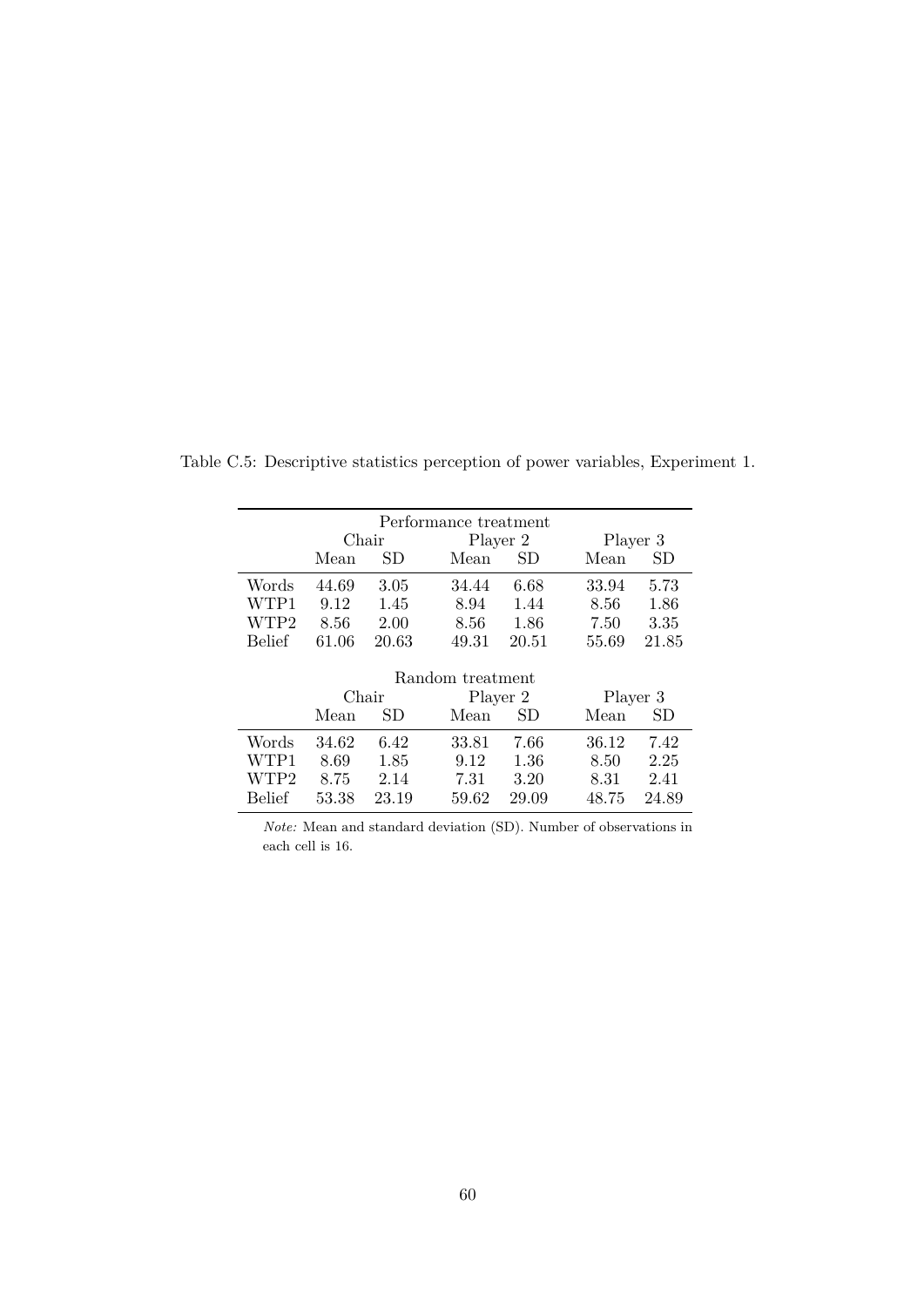|                          |       |             | Chair-label treatment   |       |          |          |
|--------------------------|-------|-------------|-------------------------|-------|----------|----------|
|                          | Chair |             | Player 2                |       | Player 3 |          |
|                          | Mean  | SD          | Mean                    | SD    | Mean     | SD       |
| WTP1 Chair               | 8.70  | 1.95        | 8.90                    | 2.02  | 8.60     | 1.90     |
| WTP1 Player 2            | 5.00  | 2.70        | 5.60                    | 2.14  | 5.00     | 2.36     |
| WTP1 Player 3            | 4.25  | 2.43        | 4.05                    | 2.37  | 5.25     | 2.12     |
| WTP2 Chair               | 8.10  | 2.47        | 7.15                    | 2.78  | 6.95     | 2.58     |
| WTP2 Player 2            | 4.90  | 2.65        | 7.75                    | 2.24  | 6.20     | $3.02\,$ |
| WTP2 Player 3            | 3.75  | 2.27        | 4.00                    | 2.49  | 5.25     | 2.81     |
| Belief                   | 58.90 | 26.07       | 44.10                   | 20.08 | 42.35    | 19.46    |
| Status Chair             | NA.   | NA          | $-0.10$                 | 3.60  | $-0.10$  | 4.02     |
| Adaption motive to Chair | NA    | NA          | 0.85                    | 2.50  | 1.35     | 2.76     |
|                          |       |             |                         |       |          |          |
|                          |       |             | Neutral-label treatment |       |          |          |
|                          |       | Chair       | Player 2                |       | Player 3 |          |
|                          | Mean  | $_{\rm SD}$ | Mean                    | SD    | Mean     | SD       |
| WTP1 Chair               | 9.35  | 1.63        | 8.50                    | 2.74  | 9.05     | 1.96     |
| WTP1 Player 2            | 5.35  | 2.74        | 5.05                    | 1.90  | 5.25     | 2.40     |
| WTP1 Player 3            | 4.00  | 2.47        | 3.90                    | 1.89  | 4.10     | 2.59     |
| WTP2 Chair               | 8.20  | 2.78        | 6.55                    | 3.20  | 6.90     | 3.58     |
| WTP2 Player 2            | 5.60  | 3.05        | 7.35                    | 2.76  | 7.10     | 3.14     |
| WTP2 Player 3            | 4.20  | 3.22        | 3.75                    | 2.00  | 3.55     | 2.74     |
| Belief                   | 61.50 | 25.98       | 42.80                   | 23.78 | 47.40    | 29.09    |
| Status Chair             | NA    | NA          | $-0.05$                 | 4.02  | $-2.20$  | 4.15     |

Table C.6: Descriptive statistics perception of power variables, Experiment 2.

*Note:* Mean and standard deviation (SD). Number of observations in each cell is 20.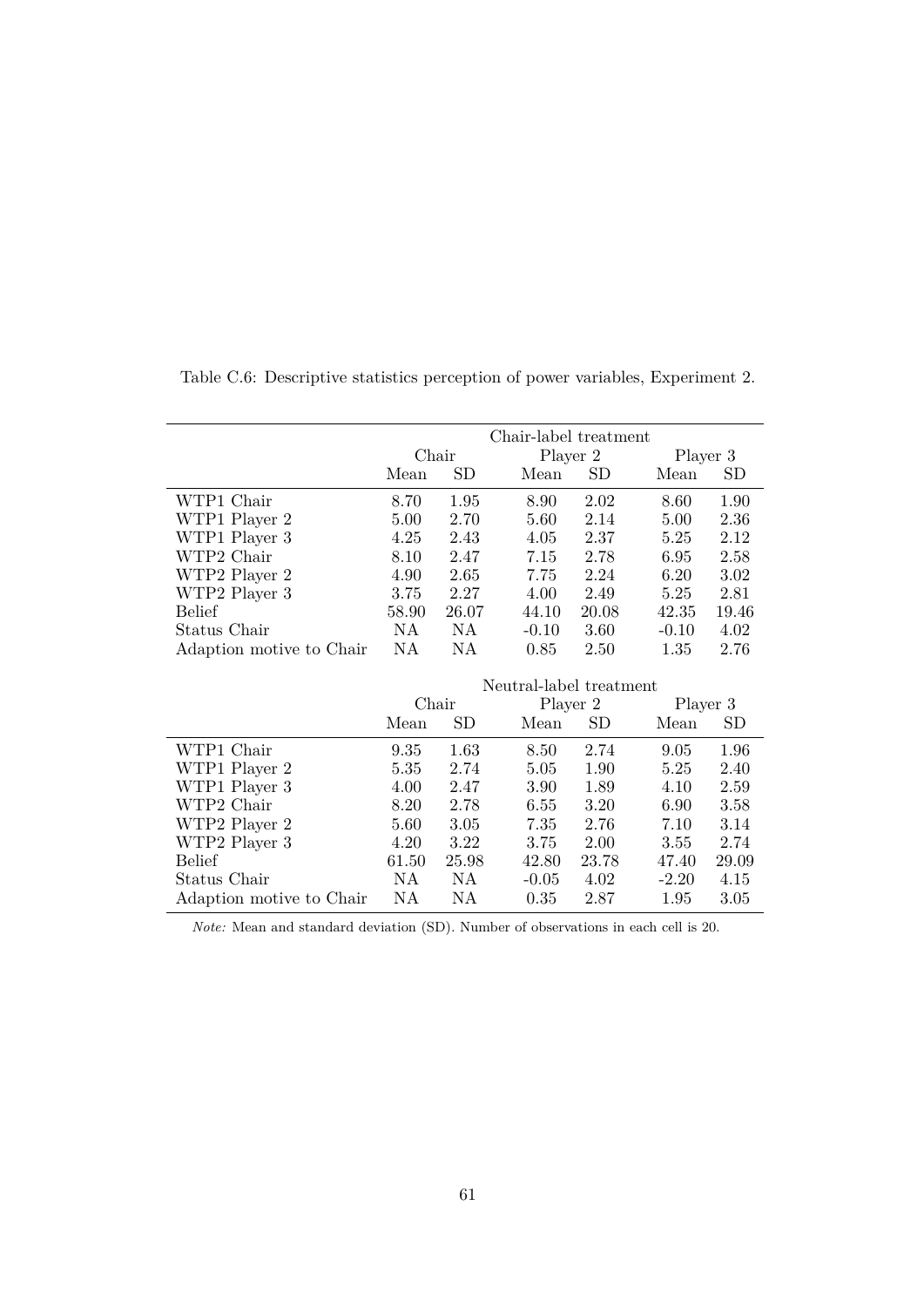|               |          | Performance treatment<br>Chair |         |               | Random treatment<br>Chair |          |         |               |  |  |  |
|---------------|----------|--------------------------------|---------|---------------|---------------------------|----------|---------|---------------|--|--|--|
|               | Words    | WTP1                           | WTP2    | <b>Belief</b> | Words                     | WTP1     | WTP2    | <b>Belief</b> |  |  |  |
| Words         | 1.00     | 0.31                           | $-0.42$ | $-0.09$       | 1.00                      | 0.23     | 0.17    | 0.35          |  |  |  |
|               |          | 0.243                          | 0.107   | 0.753         |                           | 0.402    | 0.524   | 0.185         |  |  |  |
| WTP1          | 0.31     | 1.00                           | 0.23    | $-0.24$       | 0.23                      | 1.00     | 0.90    | 0.20          |  |  |  |
|               | 0.243    |                                | 0.399   | 0.361         | 0.402                     |          | 0.000   | 0.461         |  |  |  |
| WTP2          | $-0.42$  | 0.23                           | 1.00    | $-0.14$       | 0.17                      | 0.90     | 1.00    | 0.17          |  |  |  |
|               | 0.107    | 0.399                          |         | 0.609         | 0.524                     | < 0.001  |         | 0.537         |  |  |  |
| <b>Belief</b> | $-0.09$  | $-0.24$                        | $-0.14$ | 1.00          | 0.35                      | 0.20     | 0.17    | 1.00          |  |  |  |
|               | $\!.753$ | 0.361                          | 0.609   |               | 0.185                     | 0.461    | 0.537   |               |  |  |  |
|               |          |                                |         |               |                           |          |         |               |  |  |  |
|               | Player 2 |                                |         |               | Player 2                  |          |         |               |  |  |  |
|               | Words    | WTP1                           | WTP2    | <b>Belief</b> | Words                     | WTP1     | WTP2    | <b>Belief</b> |  |  |  |
| Words         | 1.00     | $-0.30$                        | $-0.50$ | 0.00          | 1.00                      | 0.42     | $-0.01$ | $-0.13$       |  |  |  |
|               |          | 0.266                          | 0.047   | 0.987         | 0.107                     |          | 0.976   | 0.633         |  |  |  |
| WTP1          | $-0.30$  | 1.00                           | 0.51    | 0.10          | 0.42                      | 1.00     | 0.47    | $-0.47$       |  |  |  |
|               | 0.266    |                                | 0.042   | 0.706         | 0.107                     |          | 0.069   | 0.069         |  |  |  |
| WTP2          | $-0.50$  | 0.51                           | 1.00    | 0.13          | $-0.01$                   | 0.47     | 1.00    | $-0.13$       |  |  |  |
|               | 0.047    | 0.042                          |         | 0.628         | 0.976                     | 0.069    |         | 0.628         |  |  |  |
| <b>Belief</b> | 0.00     | 0.10                           | 0.13    | 1.00          | $-0.13$                   | $-0.47$  | $-0.13$ | 1.00          |  |  |  |
|               | 0.987    | 0.706                          | 0.628   |               | 0.633                     | 0.069    | 0.628   |               |  |  |  |
|               |          | Player 3                       |         |               |                           | Player 3 |         |               |  |  |  |
|               | Words    | WTP1                           | WTP2    | <b>Belief</b> | Words                     | WTP1     | WTP2    | <b>Belief</b> |  |  |  |
| Words         | 1.00     | 0.05                           | $-0.23$ | $-0.23$       | 1.00                      | 0.04     | 0.09    | 0.51          |  |  |  |
|               |          | 0.862                          | 0.397   | 0.399         |                           | 0.872    | 0.738   | 0.042         |  |  |  |
| WTP1          | 0.05     | 1.00                           | 0.65    | 0.23          | 0.04                      | 1.00     | 0.90    | 0.02          |  |  |  |
|               | 0.862    |                                | 0.007   | 0.393         | 0.872                     |          | < 0.001 | 0.927         |  |  |  |
| WTP2          | $-0.23$  | 0.65                           | 1.00    | 0.56          | 0.09                      | 0.90     | 1.00    | 0.20          |  |  |  |
|               | 0.397    | 0.007                          |         | 0.024         | 0.738                     | < 0.001  |         | 0.468         |  |  |  |
| <b>Belief</b> | $-0.23$  | 0.23                           | 0.56    | 1.00          | 0.51                      | 0.02     | 0.20    | 1.00          |  |  |  |
|               | 0.399    | 0.393                          | 0.024   |               | 0.042                     | 0.927    | 0.468   |               |  |  |  |

Table C.7: Correlation matrix perception of power variables, Experiment 1.

*Note:* Pearson's correlation coefficients. P-values for significance presented below coefficients in footnotesize.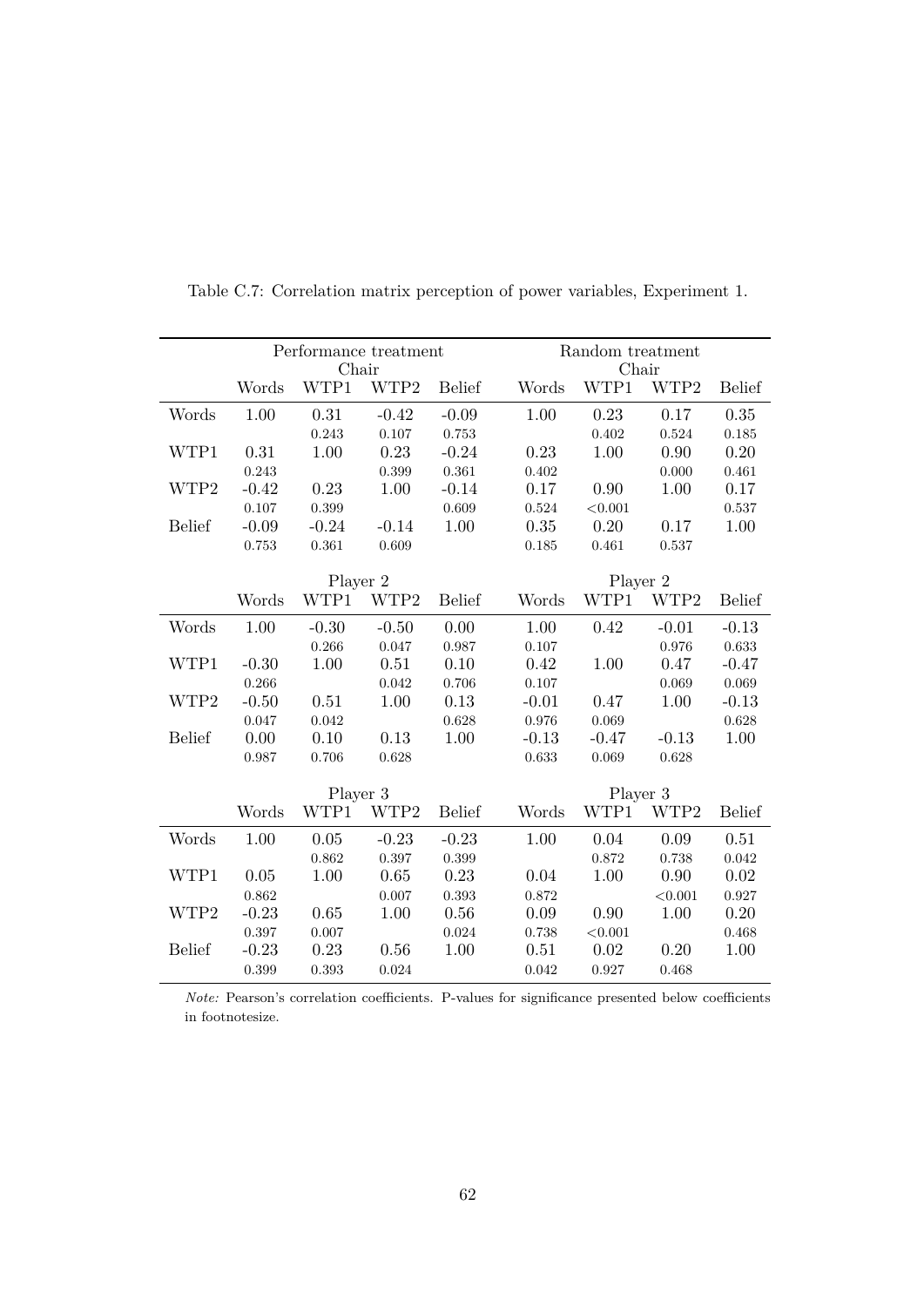|               | Chair-label treatment |         |         |                         |         |         |               |  |  |  |  |
|---------------|-----------------------|---------|---------|-------------------------|---------|---------|---------------|--|--|--|--|
|               | WTP1Ch                | WTP1P2  | WTP1P3  | WTP2Ch                  | WTP2P2  | WTP2P3  | <b>Belief</b> |  |  |  |  |
| WTP1 Chair    | 1                     | $-0.46$ | $-0.46$ | 0.28                    | $-0.24$ | $-0.29$ | 0.28          |  |  |  |  |
|               |                       | 0.040   | 0.040   | 0.231                   | 0.307   | 0.212   | 0.228         |  |  |  |  |
| WTP1 Player 2 |                       | т       | 0.72    | $-0.25$                 | 0.67    | 0.42    | 0.19          |  |  |  |  |
|               |                       |         | < 0.001 | 0.297                   | 0.001   | 0.063   | 0.410         |  |  |  |  |
| WTP1 Player 3 |                       |         |         | $-0.34$                 | 0.51    | 0.66    | 0.05          |  |  |  |  |
|               |                       |         |         | 0.144                   | 0.021   | 0.001   | 0.824         |  |  |  |  |
| WTP2 Chair    |                       |         |         | 1                       | $-0.39$ | $-0.41$ | $-0.11$       |  |  |  |  |
|               |                       |         |         |                         | 0.087   | 0.073   | 0.656         |  |  |  |  |
| WTP2 Player 2 |                       |         |         |                         | 1       | 0.64    | 0.08          |  |  |  |  |
|               |                       |         |         |                         |         | 0.002   | 0.731         |  |  |  |  |
| WTP2 Player 3 |                       |         |         |                         |         | 1       | 0.17          |  |  |  |  |
|               |                       |         |         |                         |         |         | 0.472         |  |  |  |  |
|               |                       |         |         |                         |         |         |               |  |  |  |  |
|               |                       |         |         | Neutral-label treatment |         |         |               |  |  |  |  |
|               | WTP1Ch                | WTP1P2  | WTP1P3  | WTP2Ch                  | WTP2P2  | WTP2P3  | <b>Belief</b> |  |  |  |  |
| WTP1 Chair    | 1.00                  | $-0.42$ | $-0.52$ | $-0.17$                 | 0.03    | 0.42    | 0.24          |  |  |  |  |
|               |                       | 0.066   | 0.018   | 0.191                   | 0.001   | 0.067   | 0.304         |  |  |  |  |

Table C.8: Correlation matrix perception of power variables for chair participants, Experiment 2.

|               | WTP1Ch | WTP1P2  | WTP1P3  | Neutral-label treatment<br>WTP2Ch | WTP2P2  | WTP2P3  | <b>Belief</b> |
|---------------|--------|---------|---------|-----------------------------------|---------|---------|---------------|
| WTP1 Chair    | 1.00   | $-0.42$ | $-0.52$ | $-0.17$                           | 0.03    | 0.42    | 0.24          |
|               |        | 0.066   | 0.018   | 0.481                             | 0.901   | 0.067   | 0.304         |
| WTP1 Player 2 |        | 1.00    | 0.24    | 0.25                              | 0.43    | $-0.46$ | 0.03          |
|               |        |         | 0.305   | 0.296                             | 0.056   | 0.043   | 0.905         |
| WTP1 Player 3 |        |         | 1.00    | 0.11                              | $-0.15$ | 0.05    | $-0.22$       |
|               |        |         |         | 0.629                             | 0.517   | 0.824   | 0.35          |
| WTP2 Chair    |        |         |         | 1.00                              | $-0.45$ | $-0.66$ | $-0.06$       |
|               |        |         |         |                                   | 0.047   | 0.001   | 0.786         |
| WTP2 Player 2 |        |         |         |                                   | 1.00    | 0.16    | 0.34          |
|               |        |         |         |                                   |         | 0.504   | 0.143         |
| WTP2 Player 3 |        |         |         |                                   |         | 1.00    | 0.06          |
|               |        |         |         |                                   |         |         | 0.796         |

*Note:* Pearson's correlation coefficients. P-values for significance presented below coefficients in footnotesize.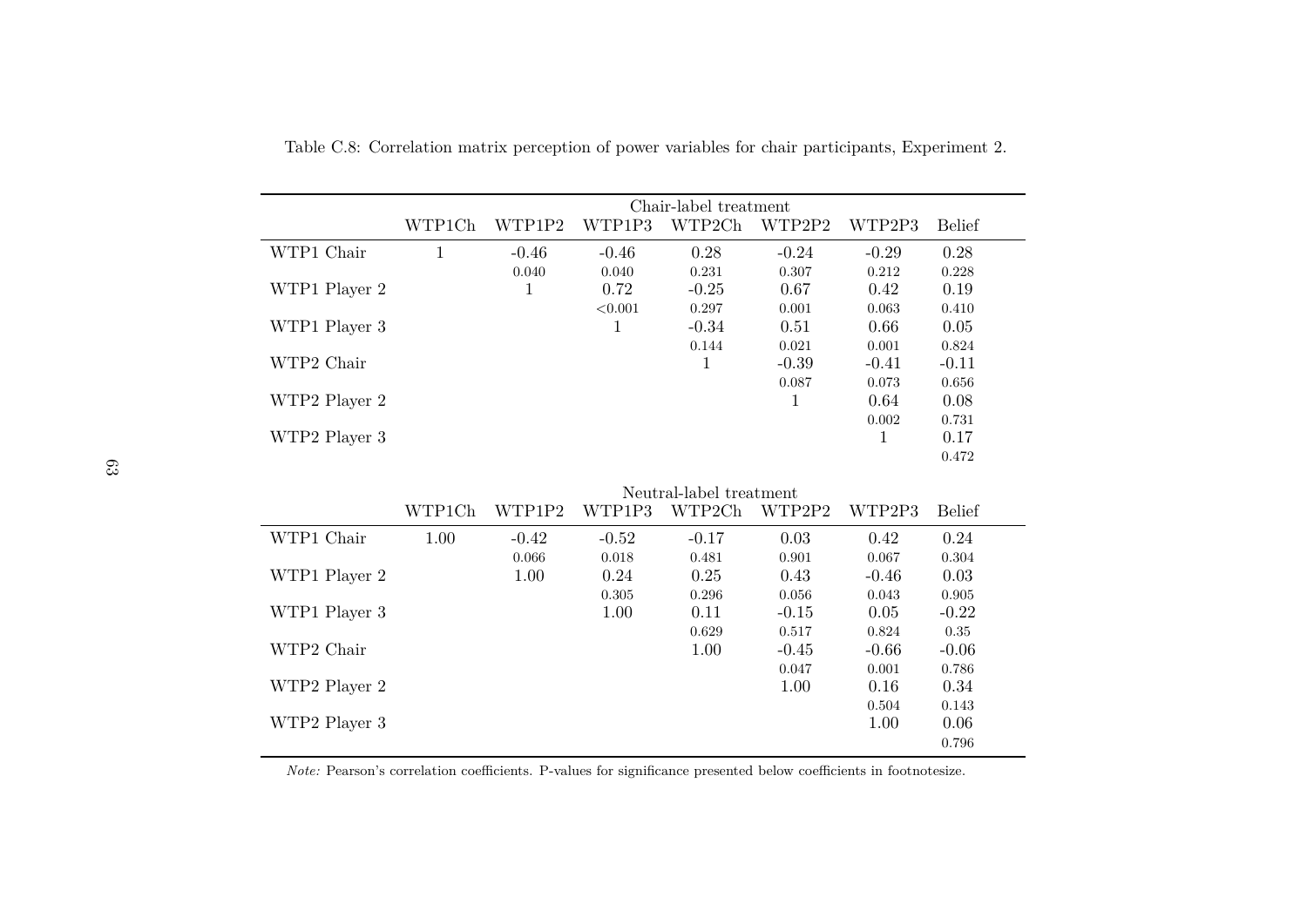|               | Chair-label treatment |             |         |         |                         |               |                  |               |                  |  |  |
|---------------|-----------------------|-------------|---------|---------|-------------------------|---------------|------------------|---------------|------------------|--|--|
|               | WTP1Ch                | WTP1P2      | WTP1P3  | WTP2Ch  | WTP2P2                  | WTP2P3        | <b>Belief</b>    | StatusCh      | Adaption motive  |  |  |
| WTP1 Chair    | 1.00                  | $-0.37$     | $-0.15$ | 0.10    | $-0.16$                 | $-0.04$       | 0.14             | $-0.06$       | $-0.09$          |  |  |
|               |                       | $\rm 0.103$ | 0.521   | 0.685   | 0.510                   | 0.861         | 0.548            | 0.803         | 0.717            |  |  |
| WTP1 Player 2 |                       | 1.00        | 0.43    | $-0.30$ | 0.39                    | 0.33          | 0.01             | $-0.17$       | 0.24             |  |  |
|               |                       |             | 0.058   | 0.199   | 0.084                   | 0.160         | 0.976            | 0.474         | 0.298            |  |  |
| WTP1 Player 3 |                       |             | 1.00    | $-0.02$ | $-0.07$                 | 0.70          | 0.39             | $-0.3$        | $0.38\,$         |  |  |
|               |                       |             |         | 0.942   | 0.779                   | < 0.001       | 0.088            | 0.196         | 0.095            |  |  |
| WTP2 Chair    |                       |             |         | 1.00    | $-0.57$                 | $-0.37$       | 0.14             | $-0.56$       | 0.47             |  |  |
|               |                       |             |         |         | 0.009                   | 0.105         | 0.552            | 0.009         | 0.034            |  |  |
| WTP2 Player 2 |                       |             |         |         | 1.00                    | 0.12          | 0.02             | 0.49          | $-0.43$          |  |  |
|               |                       |             |         |         |                         | 0.607         | 0.947            | 0.030         | 0.058            |  |  |
| WTP2 Player 3 |                       |             |         |         |                         | 1.00          | 0.12             | 0.04          | 0.11             |  |  |
|               |                       |             |         |         |                         |               | 0.627            | 0.863         | $\,0.644\,$      |  |  |
| <b>Belief</b> |                       |             |         |         |                         |               | 1.00             | $-0.03$       | 0.01             |  |  |
|               |                       |             |         |         |                         |               |                  | 0.888         | 0.977            |  |  |
| Status Chair  |                       |             |         |         |                         |               |                  | 1.00          | $-0.74$          |  |  |
|               |                       |             |         |         |                         |               |                  |               | < 0.001          |  |  |
|               |                       |             |         |         | Neutral-label treatment |               |                  |               |                  |  |  |
|               | WTP1Ch                | WTP1P2      | WTP1P3  | WTP2Ch  | WTP2P2                  | WTP2P3        | <b>Belief</b>    | StatusCh      | Adaption motive  |  |  |
|               |                       |             |         |         |                         |               |                  |               |                  |  |  |
| WTP1 Chair    | 1.00                  | $-0.38$     | $-0.23$ | 0.20    | 0.30                    | $-0.21$       | 0.09             | $-0.16$       | 0.40             |  |  |
|               |                       | 0.100       | 0.321   | 0.396   | 0.205                   | 0.382         | 0.699            | 0.500         | 0.077            |  |  |
| WTP1 Player 2 |                       | 1.00        | 0.32    | $-0.32$ | 0.36                    | 0.18          | 0.10             | 0.25          | $-0.28$          |  |  |
|               |                       |             | 0.164   | 0.175   | 0.122                   | 0.439         | 0.667            | 0.278         | 0.227            |  |  |
| WTP1 Player 3 |                       |             | 1.00    | $-0.23$ | 0.18                    | 0.76          | $-0.28$          | 0.23          | $0.02\,$         |  |  |
|               |                       |             |         | 0.339   | 0.450                   | < 0.001       | 0.235            | 0.333         | 0.945            |  |  |
| WTP2 Chair    |                       |             |         | 1.00    | $-0.63$                 | $-0.33$       | 0.02             | $-0.79$       | 0.48             |  |  |
|               |                       |             |         |         | 0.002                   | 0.153         | 0.935            | < 0.001       | 0.033            |  |  |
| WTP2 Player 2 |                       |             |         |         | 1.00                    | 0.15          | $-0.09$          | 0.63          | $-0.07$          |  |  |
| WTP2 Player 3 |                       |             |         |         |                         | 0.526<br>1.00 | 0.709<br>$-0.08$ | 0.003<br>0.18 | 0.771<br>$-0.02$ |  |  |
|               |                       |             |         |         |                         |               | 0.724            | 0.459         | 0.931            |  |  |
|               |                       |             |         |         |                         |               |                  |               |                  |  |  |

 $\text{Belief} \begin{array}{ccc} 1.00 & -0.27 & 0.07 \\ 0.254 & 0.758 \end{array}$ 

Status Chair 1.00 -0.59<br>0.006 -0.59

 $\begin{array}{cccc} 0.724 & \quad & 0.459 & \quad & 0.931 \\ 1.00 & \quad & -0.27 & \quad & 0.07 \\ & \quad & 0.254 & \quad & 0.758 \\ & \quad & 1.00 & \quad & -0.59 \end{array}$ 

0.006

 $\frac{0.254}{1.00}$ 

Table C.9: Correlation matrix perception of power variables for <sup>p</sup>layer <sup>2</sup> participants, Experiment 2.

*Note:* Pearson's correlation coefficients. P-values for significance presented below coefficients in footnotesize.